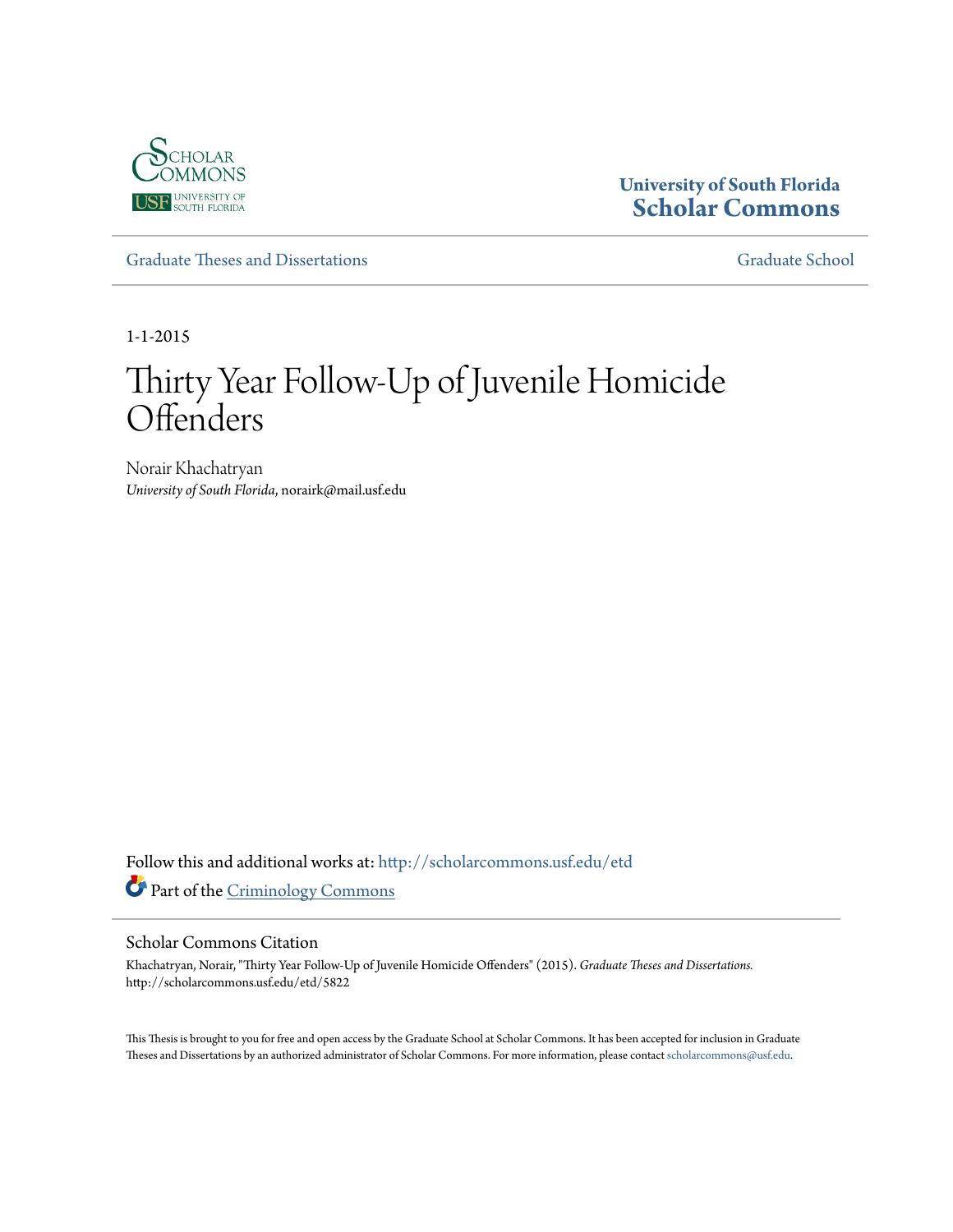## Thirty Year Follow-Up of Juvenile Homicide Offenders

by

Norair Khachatryan

A thesis submitted in partial fulfillment of the requirements for the degree of Master of Arts Department of Criminology College of Behavioral and Community Sciences University of South Florida

Major Professor: Kathleen M. Heide, Ph.D. Wesley G. Jennings, Ph.D. Wilson Palacios, Ph.D.

## Date of Approval: March 11, 2015

Keywords: adolescent murderers, post-incarceration recidivism, typology test, sexual murder subsample

Copyright © 2015, Norair Khachatryan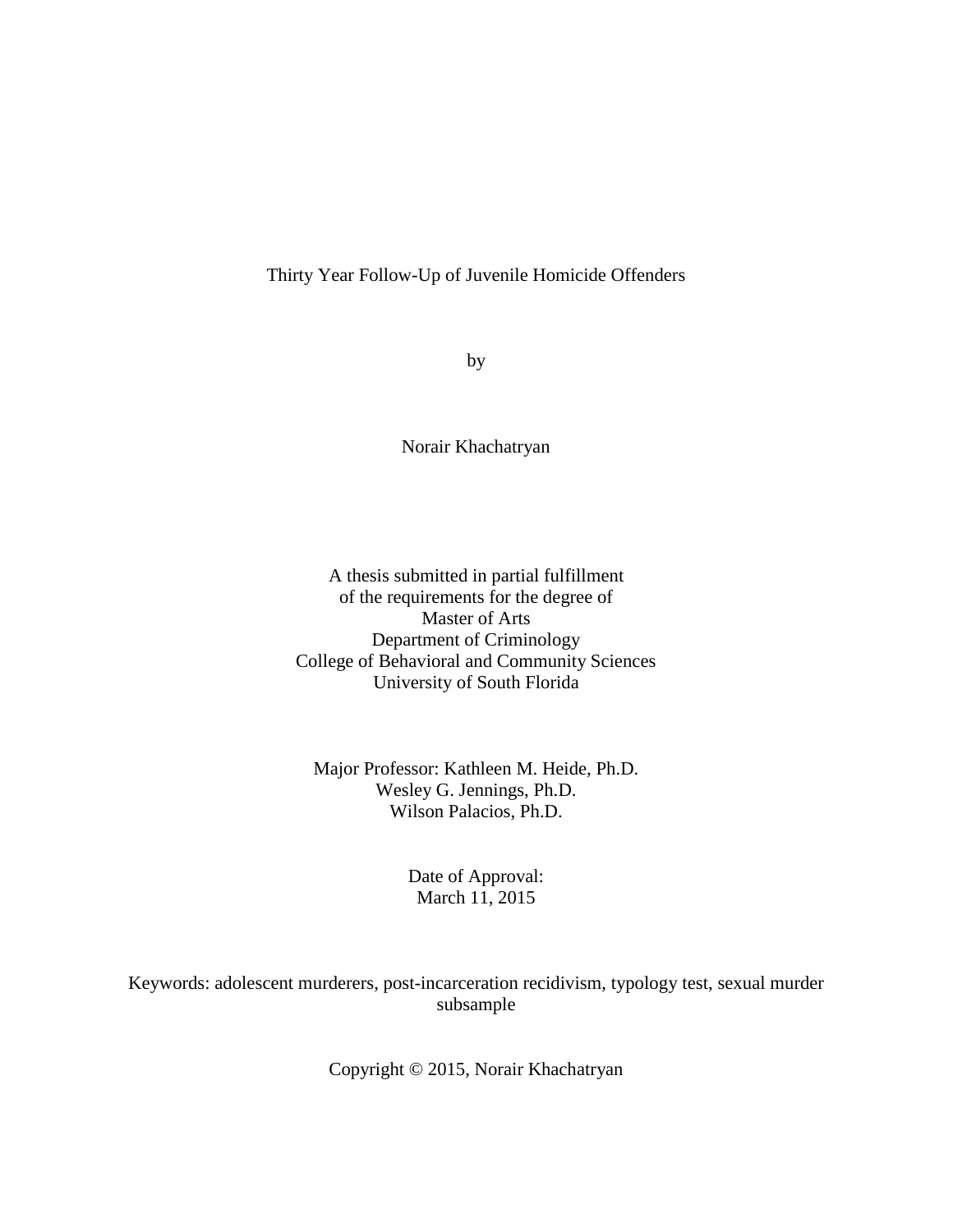# **Table of Contents**

| List of Tables                                       | iii              |
|------------------------------------------------------|------------------|
| Abstract                                             | iv               |
| Chapter 1: Introduction                              | $\mathbf{1}$     |
| Chapter 2: Review of the Literature                  | 3                |
| Juvenile Parricide Offenders                         | $\mathfrak{Z}$   |
| <b>Conflict v. Crime-Related JHOs</b>                | $6\,$            |
| Juvenile Sexual Homicide Offenders                   | $\boldsymbol{6}$ |
| Treated v. Untreated JHOs                            | $8\,$            |
| Follow-Up Studies of Incarcerated JHOs               | 9                |
| Chapter 3: Methodology                               | 13               |
| Sample                                               | 13               |
| Follow-Up Data                                       | 14               |
| <b>Measures of Recidivism</b>                        | 15               |
| Descriptive Data                                     | 16               |
| <b>Statistical Analysis of Overall Sample</b>        | 17               |
| Crime v. Conflict Analyses                           | 17               |
| <b>Sexually-Oriented Murders</b>                     | 19               |
| <b>Chapter 4: Results</b>                            | 21               |
| <b>Sample Description</b>                            | 21               |
| <b>Incarceration-Related Data</b>                    | 21               |
| Post-Release Arrests and Violent Offenses            | 23               |
| Non-Violent Crime                                    | 27               |
| <b>Correlates of Post-release Violence</b>           | 28               |
| Recommitments                                        | 29               |
| Non-Recidivists                                      | 30               |
| <b>Reexamination of Previous Successes</b>           | 30               |
| Chapter 5: Results for Crime v. Conflict Analyses    | 32               |
| <b>Classification of Sample Subjects into Groups</b> | 32               |
| Follow-Up Findings                                   | 35               |
| Chapter 6: Results for Sexual Homicide Subsample     | 40               |
| Sample Subject Classification                        | 40               |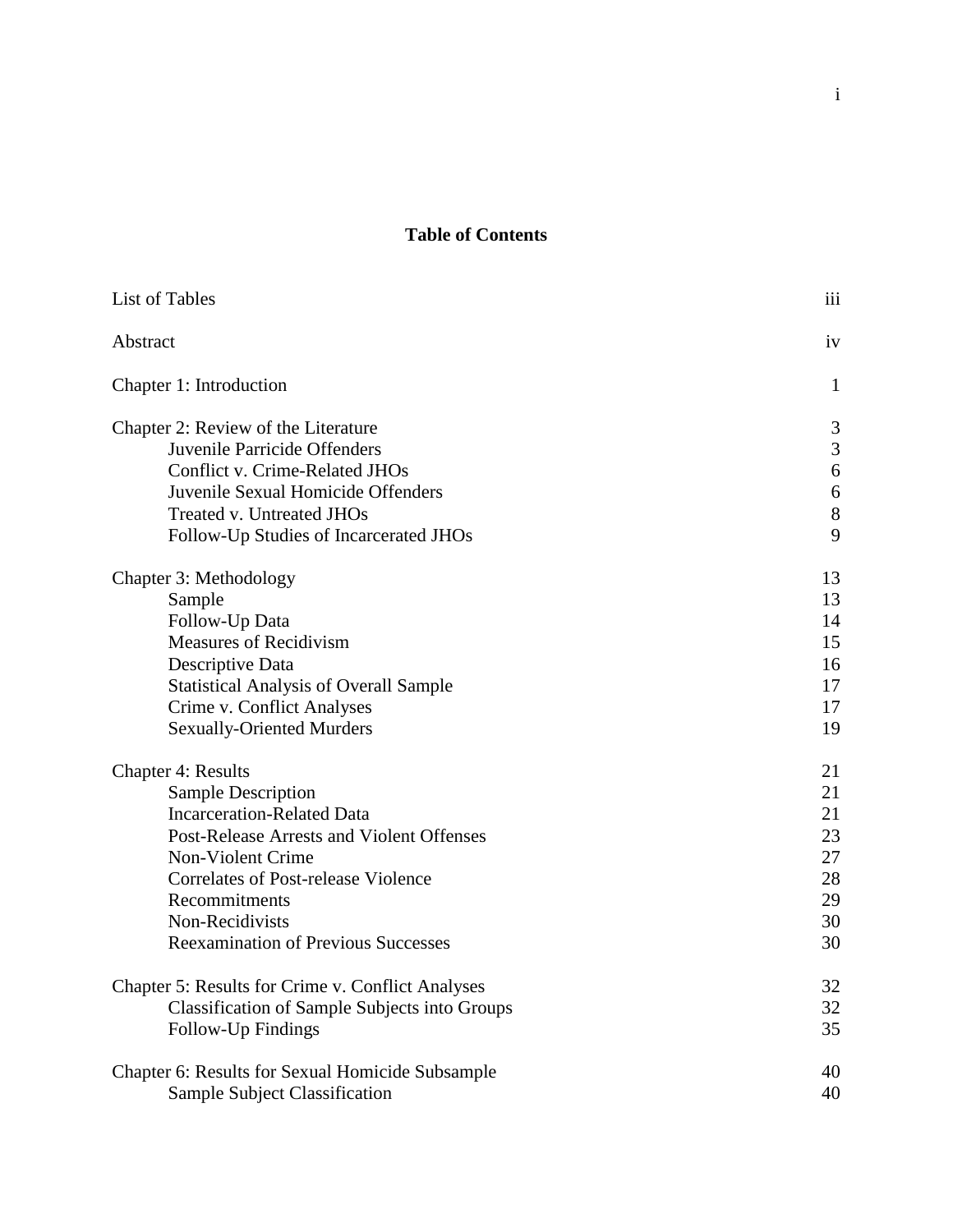| Follow-Up Findings                             | 43 |
|------------------------------------------------|----|
| Chapter 7: Discussion                          | 48 |
| Implications                                   | 51 |
| Limitations and Directions for Future Research | 53 |
| References                                     | 56 |
| Appendix 1: Coding Instrument                  | 62 |

ii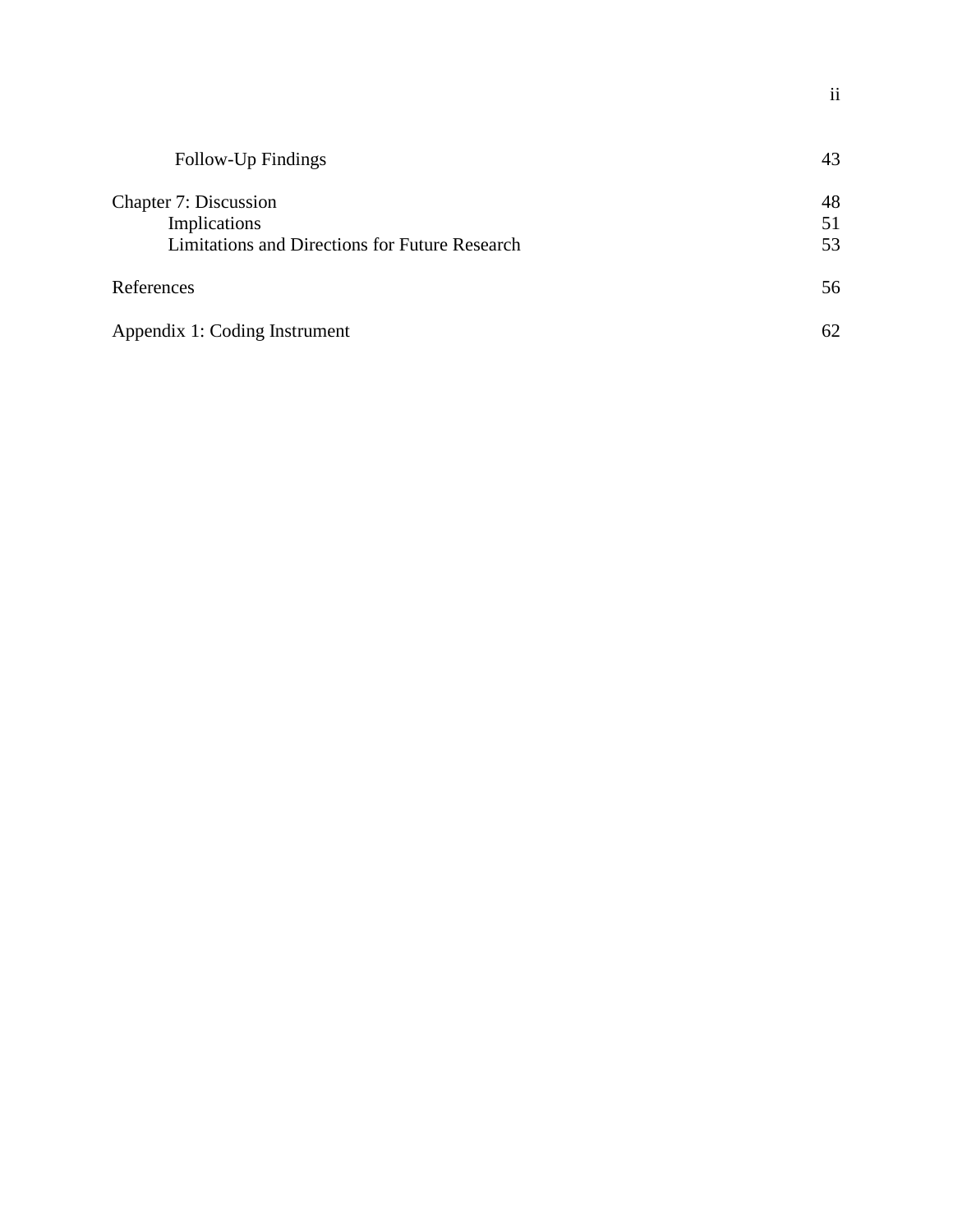## **List of Tables**

| Table 1: Demographic Characteristics and Prior Record Information                              | 22 |
|------------------------------------------------------------------------------------------------|----|
| Table 2: Homicide Incident Characteristics                                                     | 22 |
| Table 3: Number of Post-release arrests                                                        | 24 |
| Table 4: Number of Violent Offenses                                                            | 25 |
| Table 5: Types of Violent Offenses                                                             | 26 |
| Table 6: Descriptive Statistics for Arrests and Violent Offenses                               | 27 |
| Table 7: Types of Non-Violent Offenses                                                         | 28 |
| Table 8: Post-Release Violence by Offender Race                                                | 29 |
| Table 9: Number of Recommitments among Recidivists                                             | 30 |
| Table 10: Demographic Characteristics and Prior Record Information by Cornell<br>Homicide Type | 34 |
| Table 11: Homicide Incident Characteristics by Cornell Homicide Type                           | 35 |
| Table 12: Release from Prison by Cornell Homicide Type                                         | 36 |
| Table 13: Total Number of Arrests by Cornell Homicide Type                                     | 37 |
| Table 14: Total Number of Violent Offenses by Cornell Homicide Type                            | 38 |
| Table 15: T-test Analyses of Cornell Homicide Type                                             | 39 |
| Table 16: Prior Offenses and Index Homicide                                                    | 46 |
| Table 17: Incarceration and Recidivism                                                         | 47 |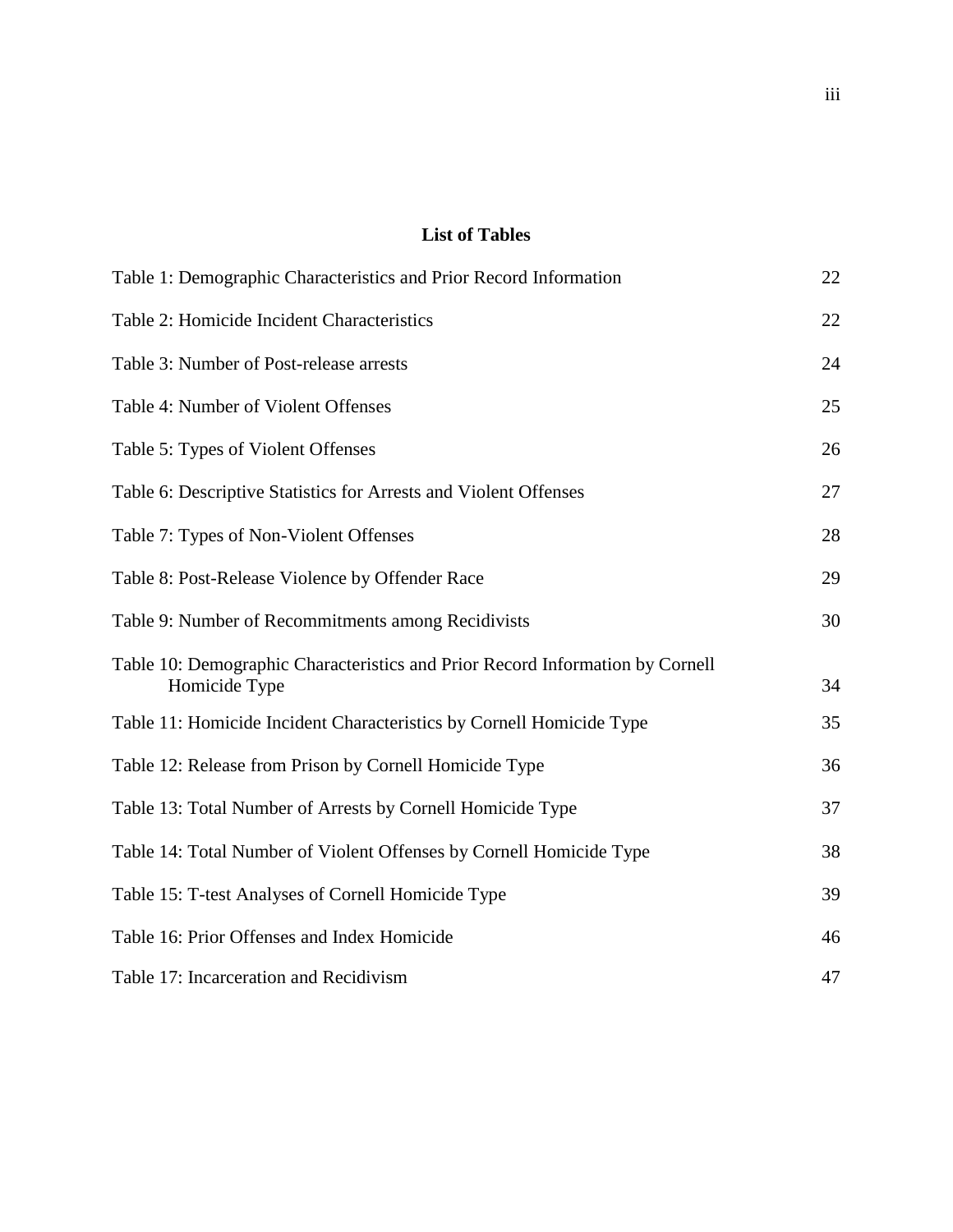#### **Abstract**

Killings by juvenile offenders have been a matter of concern in the United States since the 1980s. Although the rate of juvenile-perpetrated murders has been declining since the 1990s, it remains problematic, in that juvenile offenders account for approximately 10% of all homicide arrests. Research on recidivism of juvenile homicide offenders (JHOs) is important, due to relatively short follow-up periods in prior studies and a recent Supreme Court ruling that struck down mandatory life sentences without the possibility of parole for juveniles convicted of murder. The present study was designed to explore long-term patterns of recidivism, and particularly violent recidivism, in a sample of 59 male JHOs from a Southeastern state who were prosecuted as adults for murder or attempted murder in the early 1980s, convicted, and sentenced to adult prison. Furthermore, the predictive utility of a juvenile homicide typology was analyzed, and the offenders who committed sexually-oriented murders were examined in-depth. The results indicated that close to 90% of released offenders have been rearrested during the 30-year followup period, and more than 60% have been rearrested for violent offenses. Five offenders completed (4 offenders) or attempted (1 offender) a new homicide. Out of 7 variables tested, race emerged as the only significant correlate of post-release violence. Release from prison, postrelease arrests, and post-release violent offenses were not significantly related to the circumstances of the index homicide (crime-oriented v. conflict-oriented). The subsample of juvenile sexual homicide offenders (JSHOs) consisted of 8 offenders; 6 of them were released from prison, 4 were rearrested, and 3 were rearrested for violent offenses. None of the released JSHOs were arrested for a homicide or any sexually-related crimes. The implications of the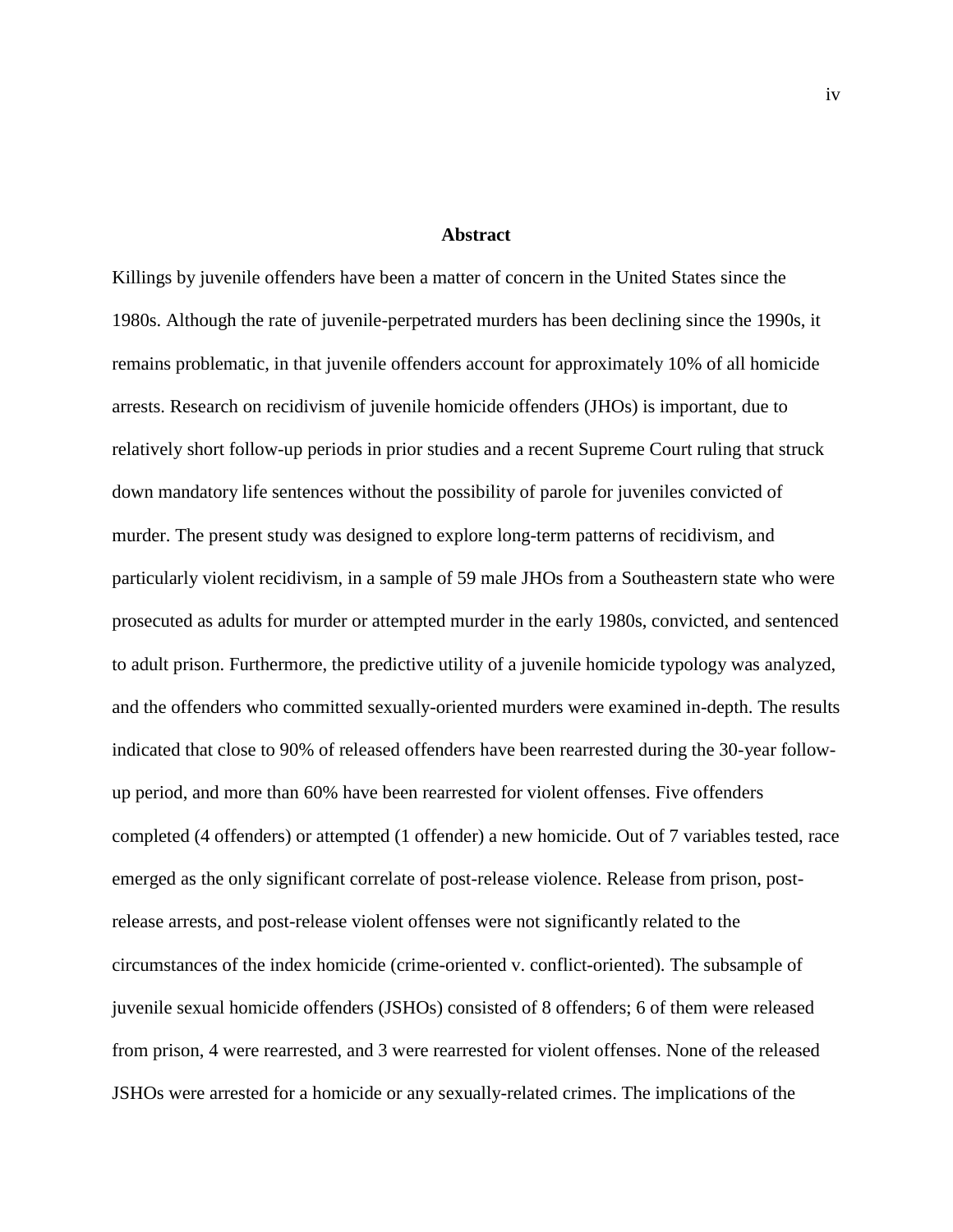findings for management of JHOs, the comparability of this study to prior studies, and directions for future research are discussed.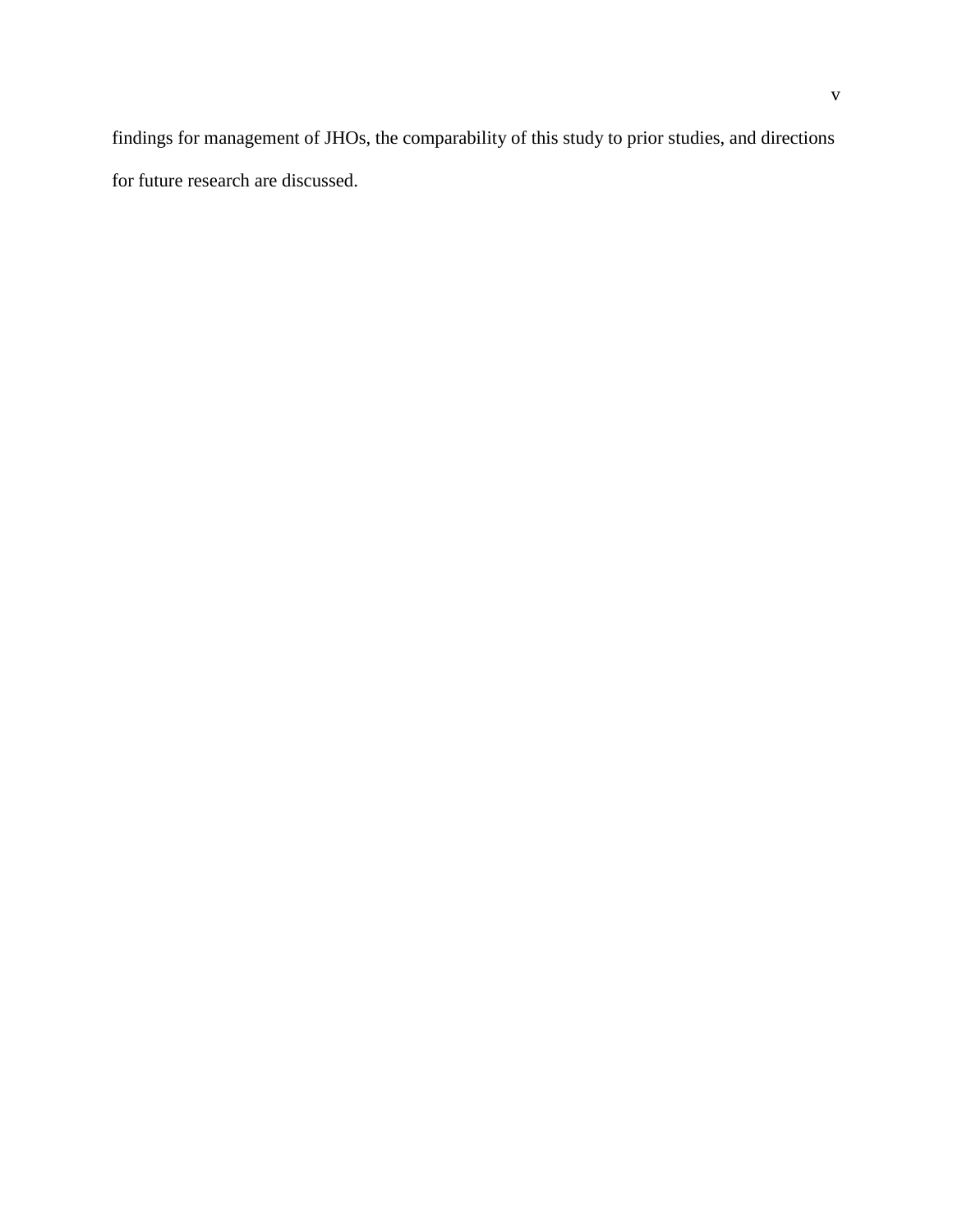#### **Chapter 1: Introduction**

Killings by juveniles have been a subject of great interest in academia and the mainstream media in the past several decades. Almost every day in the United States, there are new stories about juveniles who commit gang-related homicides, domestic homicides, and thrill killings, among other types. The topic of juvenile homicide became particularly sensational in the mid-1990s, when arrests of youths under the age of 18 for homicide in the U.S. were the highest on record (3,284 arrests in 1993), and at the end of the 20th century, after a spate of deadly school shootings that culminated in the massacre at Columbine high school (Heide, 1999; Blumstein, 2002). In the late 1990s, the rate of killings by juveniles was observed to be approximately 15 times higher in the United States than in most other industrialized nations (Bailey, 2000**)**.

Although the rate of juvenile homicide has been somewhat declining in the new millennium, contrary to the predictions of experts in the 1990s (Zimring, 2012), it remains a serious problem. Individuals under the age of 18 accounted for almost 10% of 9,775 homicide arrests in 2009 (Heide, Sepowitz, Solomon, & Chan, 2012), and more than 7% of the 9895 people arrested for homicide in 2011 (FBI, 2012). The post-incarceration experiences of juvenile homicide offenders (hereinafter, JHOs) are particularly important in this day and age, given the relatively recent *Miller v. Alabama* (2012) Supreme Court ruling, which banned mandatory life sentences without the possibility of parole for juveniles convicted of murder (Greene & Evelo, 2013). This ruling will most likely lead to an increase in the proportion of JHOs who are released back into society in the coming years, which makes studying the recidivism patterns of these individuals a matter of crucial importance. It is essential for researchers and the public to know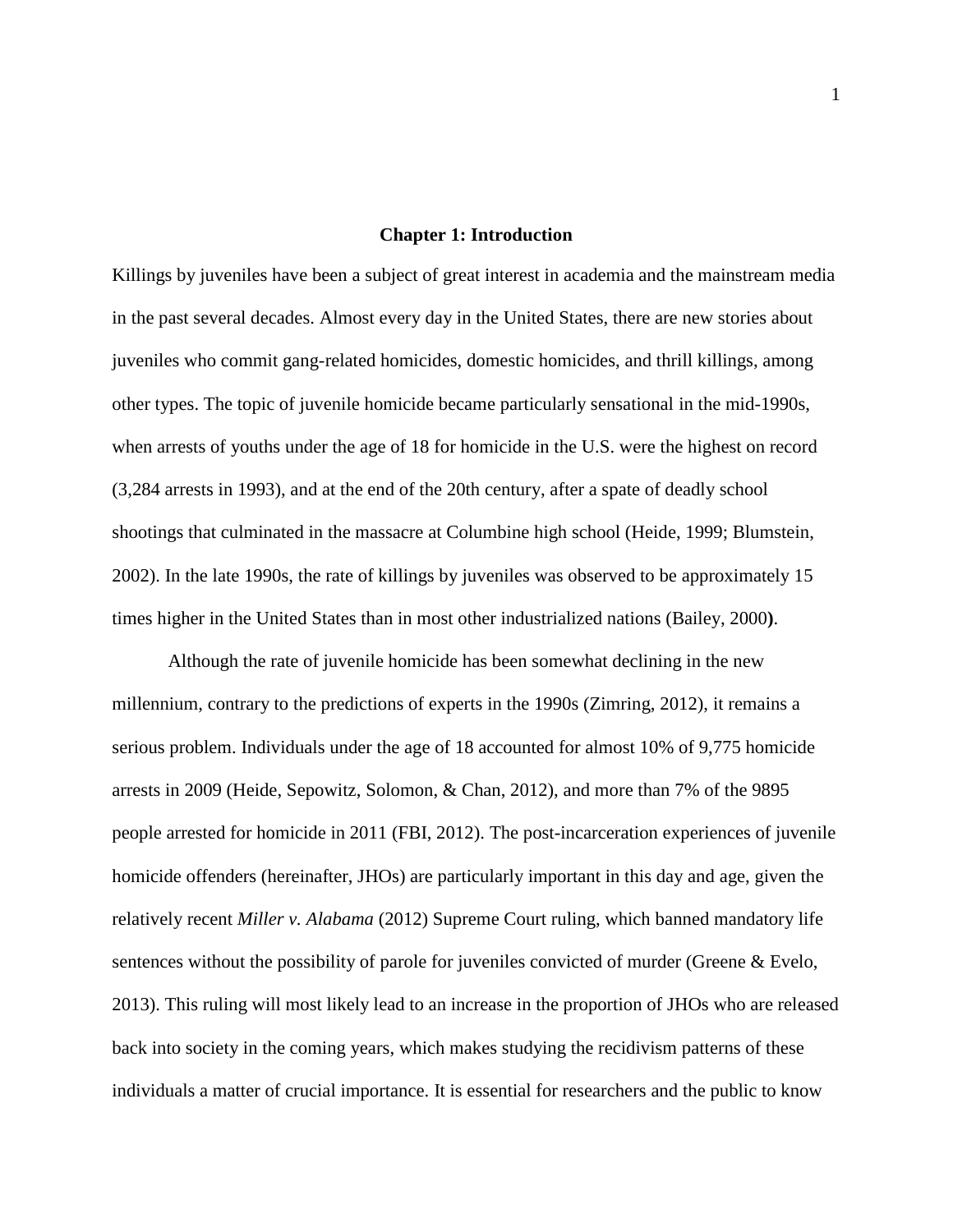the experiences of this population of offenders over a long period of time, and what factors increase the likelihood that juvenile killers will engage in criminal activity after release from confinement.

This thesis was designed to explore more in depth whether people who were incarcerated for murder or attempted murder as juveniles succeeded or failed post-release. This study provided a long-term analysis of JHOs' recidivism patterns. Additionally, given the high societal interest in sex offenders, the juveniles in the current sample who committed sexually-oriented murders were examined in-depth. The present study builds on previous follow-up studies that have examined the post-homicide experiences of JHOs.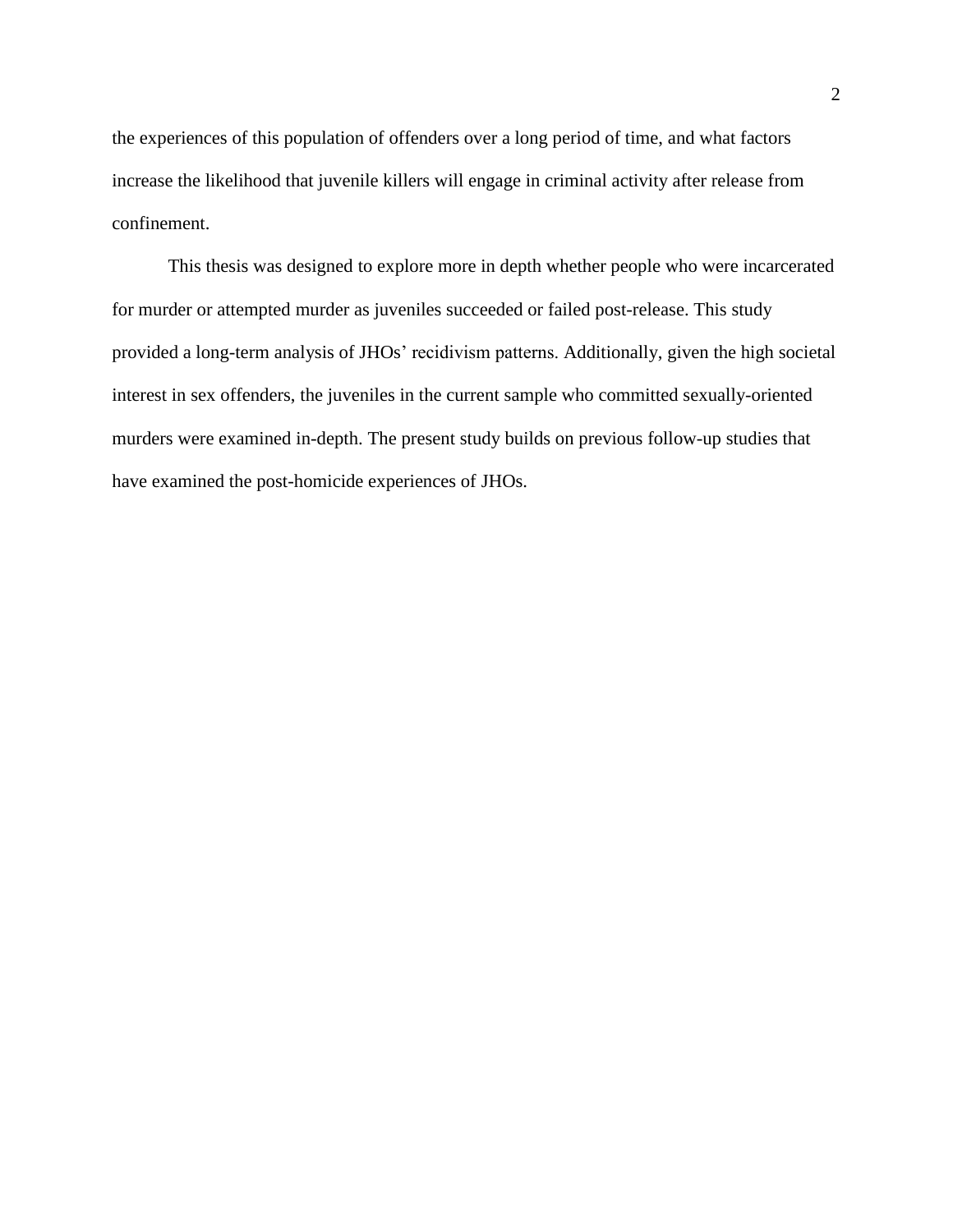#### **Chapter 2: Review of the Literature**

Over the years, much effort has been devoted to understanding the causes of juvenile homicide. Heide (2003, 2015) and Dent and Jowitt (2003) provided valuable descriptions of different factors that have been found to contribute to juvenile homicide, which include neurological impairments, psychological disorders, learning difficulties, abusive and violent family environments, substance abuse, and early onset of aggressive and anti-social behavior. Dozens of studies have been conducted on the correlates of juvenile homicide, but there is a dearth of research on what happens to this population of offenders after they commit the homicide and are released back into society from incarceration in juvenile or adult correctional institutions or time in treatment facilities.

Five different categories of studies will be reviewed: juvenile parricide offenders, comparisons between conflict-motivated JHOs and crime-motivated JHOs, juvenile sexual homicide offenders, comparisons between treated and untreated JHOs, and follow-up studies on groups of JHOs who served time in correctional facilities. Due to the fact that adult homicide offenders are developmentally different and face different legal circumstances than their juvenile counterparts (Grisso, 1996; Greene & Evelo, 2013), follow-up studies about them will not be included in this literature review.

#### *Juvenile Parricide Offenders*

Early studies of post-detention adjustment of JHOs focused primarily on juveniles who killed or attempted to kill their parents (juvenile parricide offenders), and typically consisted of small clinical samples. Duncan and Duncan (1971) reported that 4 out of 6 juvenile parricide offenders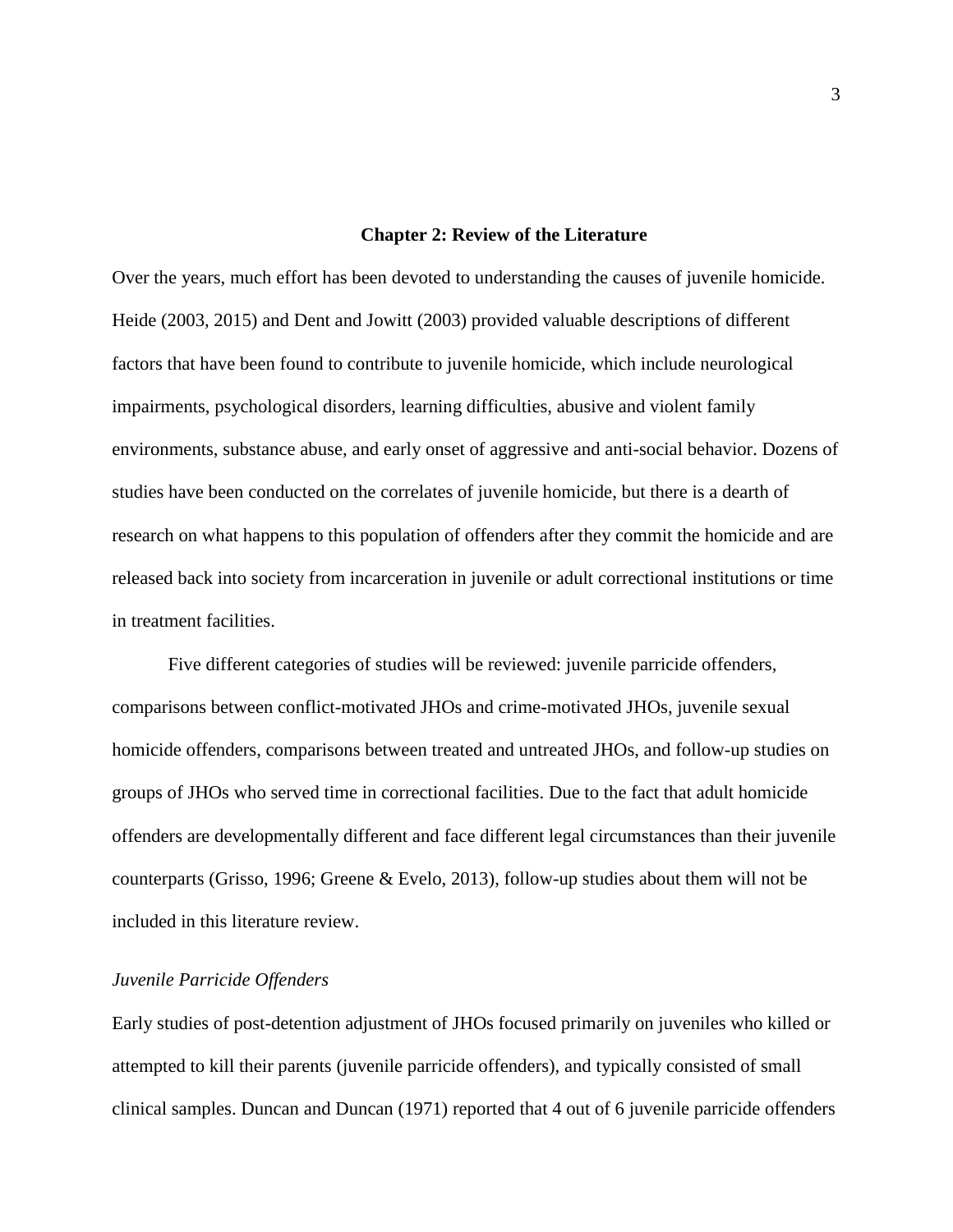in their study desisted from criminal activity, in an analysis that was conducted more than 10 years after their release. There was no follow-up information available on the other two offenders. Tanay (1973, 1976) provided follow-up information on three juveniles who killed an abusive parent. The follow-up time frame was between 4 and 10 years, and all three offenders made a successful re-integration to society; none of them were rearrested. Similar results were obtained in Post's (1982) analysis of a sample of four abused juvenile parricide offenders. Follow-up information, for which the length of time was unspecified, was available for two male offenders, and neither of them had been rearrested at the time of that analysis. The juvenile parricide offenders in the studies by Tanay and Post fit the description of Heide's "severely abused parricide offenders" (Heide, 2013). These adolescents kill an abusive parent for the sake of physical or mental survival.

Corder, Ball, Haizlip, Rollins, and Beaumont (1976) compared post-detention outcomes between 10 juveniles who killed a parent, 10 juveniles who killed a relative other than a parent, and 10 juveniles who killed a stranger. The average follow-up period was 4.5 years. The results indicated that the parricide offenders fared much better than the non-parricide offenders; only 1 out of 10 parricide offenders was incarcerated at the time of the follow-up, compared to 19 out of the 20 JHOs who killed a non-parental relative or a stranger.

Russell (1984) and Heide (1992) both reported follow-up information on two juvenile parricide offenders, with mixed results. In Russell's sample, one of the offenders obtained an advanced degree, became a professor, and had not been rearrested; on the other hand, the second offender continued committing violent crimes after being released on parole, including attacks against strangers. Heide also followed-up on two parricide offenders with differential postrelease outcomes. One of the juveniles had not gotten into trouble since his supervised release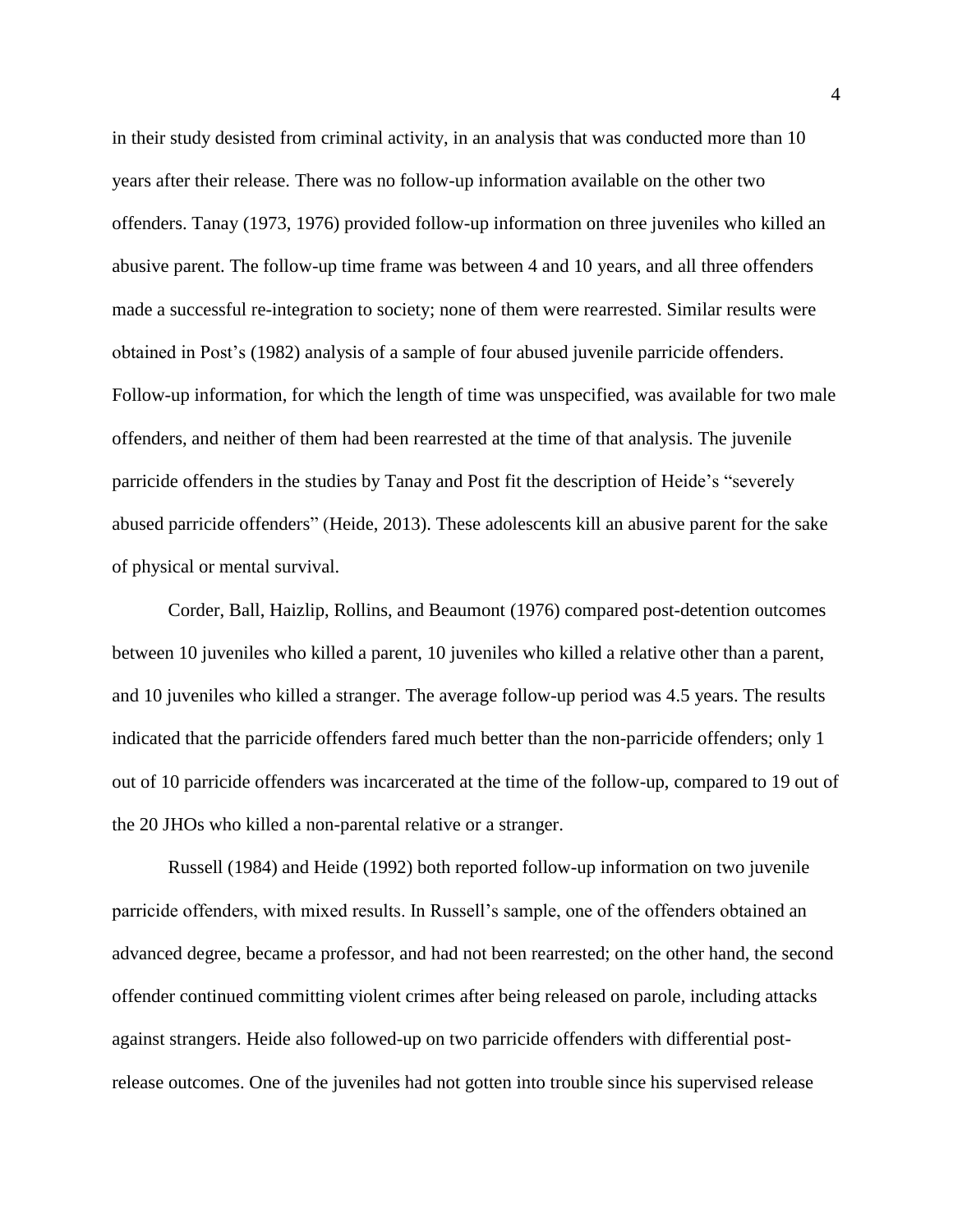2.5 years prior to that point, but the second juvenile did not adjust well after he had been found not guilty by reason of insanity and was released from a mental hospital. This youth was arrested for committing a number of armed robberies, and sent to prison. After his release, while he was on probation, his violated his probation by absconding.

In a recent literature review by Heide (2013), she found that while many juvenile parricide offenders readjusted well to society (as occurred in the previously mentioned studies), post-release outcomes for some offenders were not as favorable. A male matricide (murder of the mother) offender developed neurotic and psychotic symptoms after the homicide (Scherl & Mack, 1966); a female matricide offender was reported to have been suffering from paranoid delusions and persistent homicidal and suicidal thoughts (Mack, Scherl, and Macht, 1973); and, two male patricide (murder of the father) offenders committed new homicides following their release from confinement (Anthony, 1973; Reinhardt, 1970).

In addition to reviewing past recidivism studies, Heide (2013) also provided follow-up information on a sample of 11 juvenile parricide offenders she had evaluated. Of these, five had been released from an adult prison (4 offenders) or a mental institution (1 offender). Nine of the offenders were male and two were female. The average follow-up period was 12 years. Only one out of the five released offenders committed no further crimes, three had committed new crimes, and one had violated the terms of his probation and was sent back to prison. One of the recidivists committed a double homicide more than a decade after his release.

Among the offenders who had not been released from prison, 2 out of the 6 offenders adjusted successfully to the prison environment, and four experienced poor adjustment. One offender killed a fellow inmate, and the remaining three had received extensive amounts of disciplinary reports, and had been spending a large portion of their incarceration in disciplinary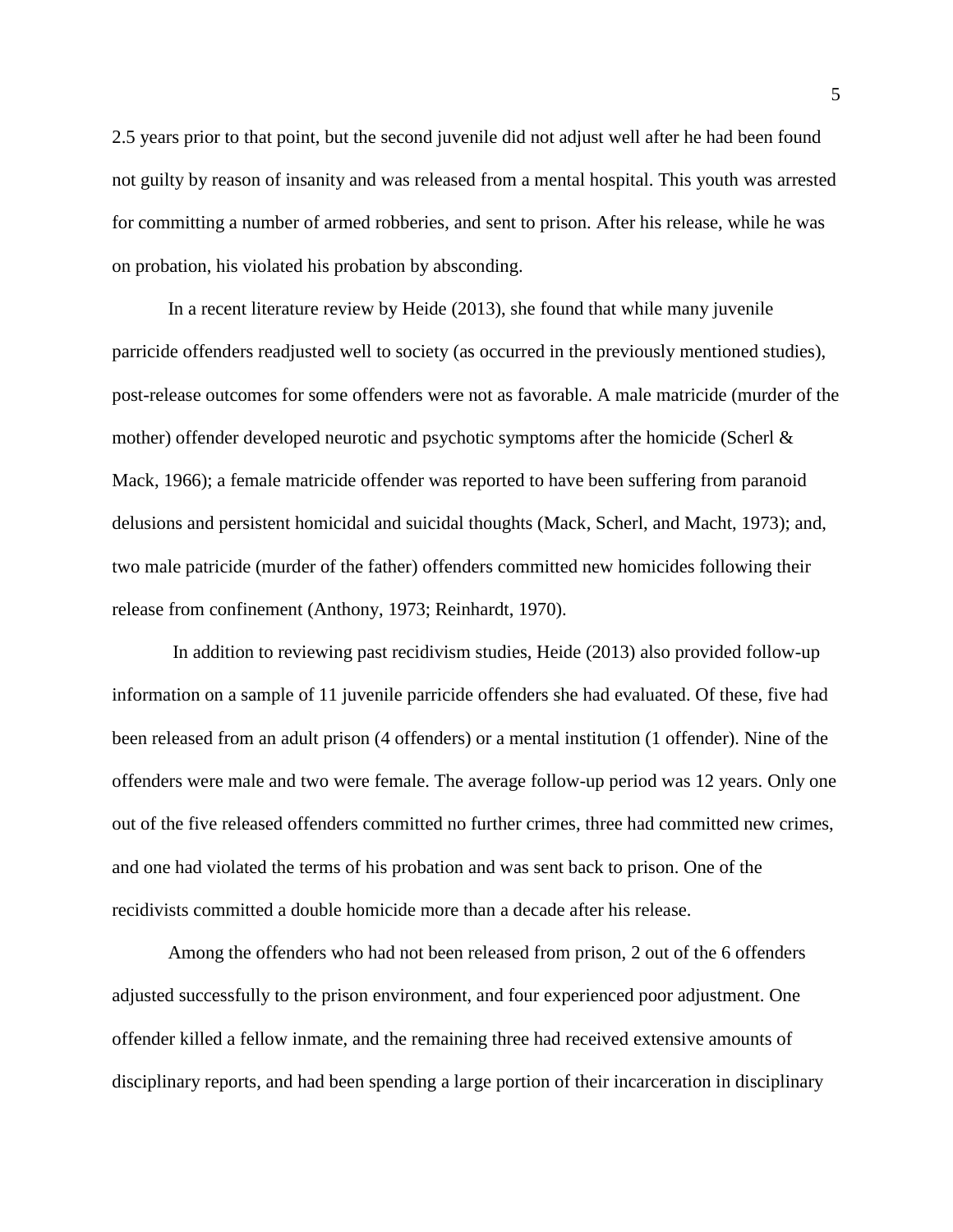confinement.

#### *Conflict v. Crime-Related JHOs*

Cornell and colleagues (1987) divided juvenile homicide offenders into three groups: a conflict group (30 offenders), in which murder was committed during an interpersonal dispute; a crime group (37 offenders), in which murder was committed during the commission of a crime, such as robbery or rape; and a psychotic group (5 offenders), which consisted of juveniles who suffered from psychotic symptoms during the commission of the homicide. In that study, juveniles who committed crime-related offenses were more likely to have a prior criminal record, poor school adjustment, substance abuse problems, and a lower level of stress before the homicide, in comparison to juveniles who killed during conflict. The researchers concluded that crimeoriented JHOs were less amenable to treatment due to higher psychological maladjustment, and were thus more likely to engage in future criminal behavior than conflict-oriented JHOs.

In an analysis of Canadian juvenile homicide offenders, Toupin (1993) examined followup data on a sample of 43 homicide offenders, which was selected from police and youth court records, as well as records from a psychiatric hospital and several residential treatment centers. The follow-up time frame was approximately seven years. The juveniles who committed conflict-related homicides recidivated on a smaller scale—in terms of any offenses, violent offenses, and serious offenses—compared to both crime-oriented juvenile homicide offenders and a control group of property offenders.

#### *Juvenile Sexual Homicide Offenders*

In a case study of a 13-year old juvenile sexual homicide offender who fatally stabbed an adult female neighbor, Myers, Eggleston, and Smoak (2003) found that he was struggling to readjust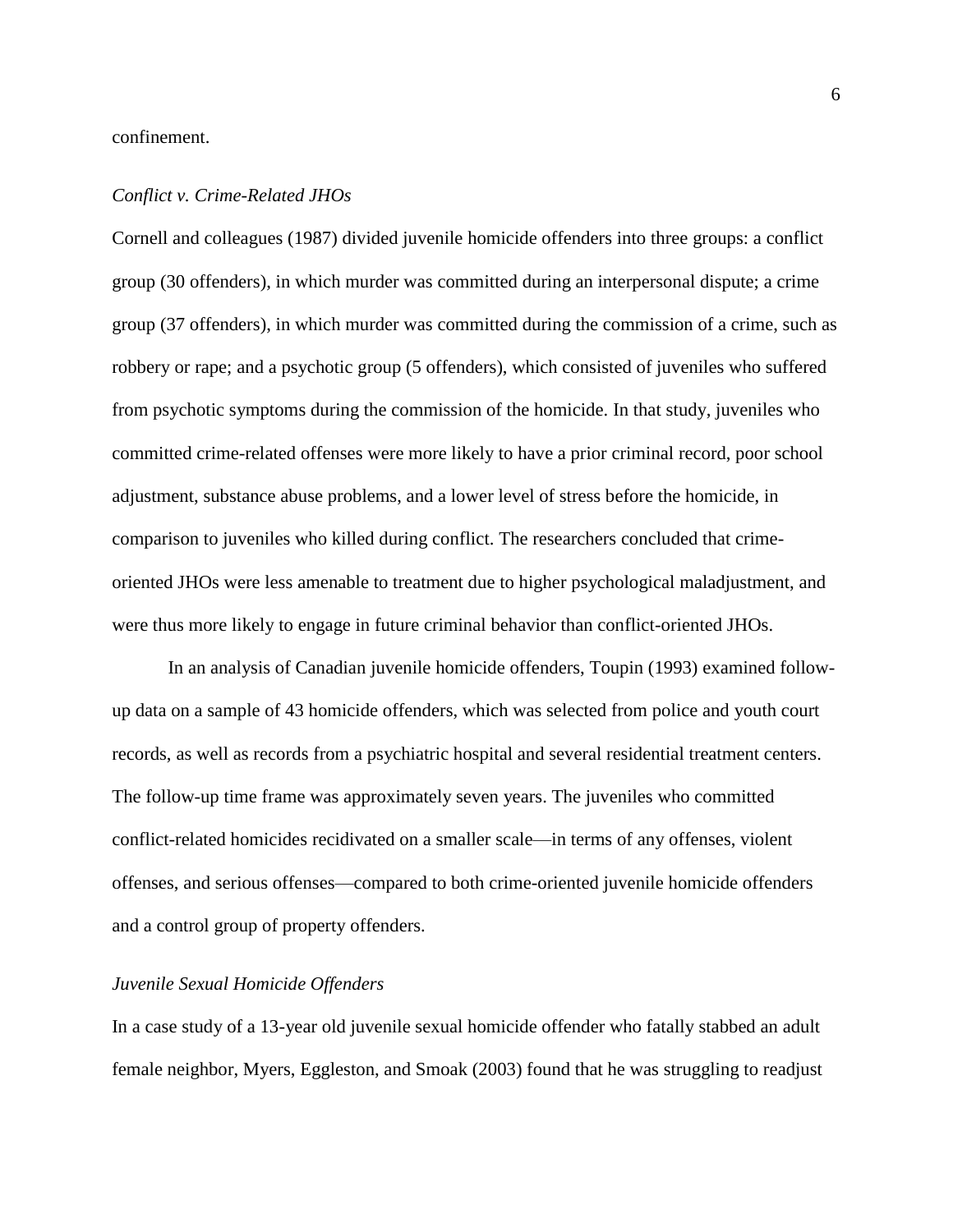to society. In the three years between his release and the end of the follow-up period, this youth was arrested twice: once for being in a possession of a gun and once for stalking an ex-girlfriend, both of which were violations of the terms of his probation.

Two follow-up studies with larger samples have been conducted about recidivism among juvenile sexual homicide offenders. Hill, Habermann, Klusmann, Berner, and Briken (2008) examined a sample of 166 German sexual homicide offenders who had committed a sexual homicide between 1945 and 1991; 11% of sample subjects (19 offenders) were under the age of 18 when they committed the sexual killing. After a search through German federal criminal records, the authors provided follow-up information on 90 offenders who had been released from incarceration for the index homicide conviction. The follow-up period was approximately 10 years.

The results of this study indicated that none of the juvenile sexual homicide offenders had committed another homicide. Offenders who committed their first sexual homicide when they were younger than 21 and offenders who served less than 15 years committed higher rates of post-release sexual violence. The authors also noted that the individuals who committed their first sexual offense as juveniles were more likely than their adult counterparts to commit nonsexual violent offenses after release.

Myers, Chan, Vo, and Lazarou (2010) examined a sample of 22 juvenile sexual killers who were tried in adult court. This study was the first one to investigate how young sexual killers in the United States fared after release from custody. Eleven offenders out of the original 22 had either been released from prison after their initial homicide (9 offenders), or had not been caught for the sexual homicide for which they were included in the study (2 offenders); 6 out of those 11 offenders committed additional crimes. Three of the recidivists committed additional sexually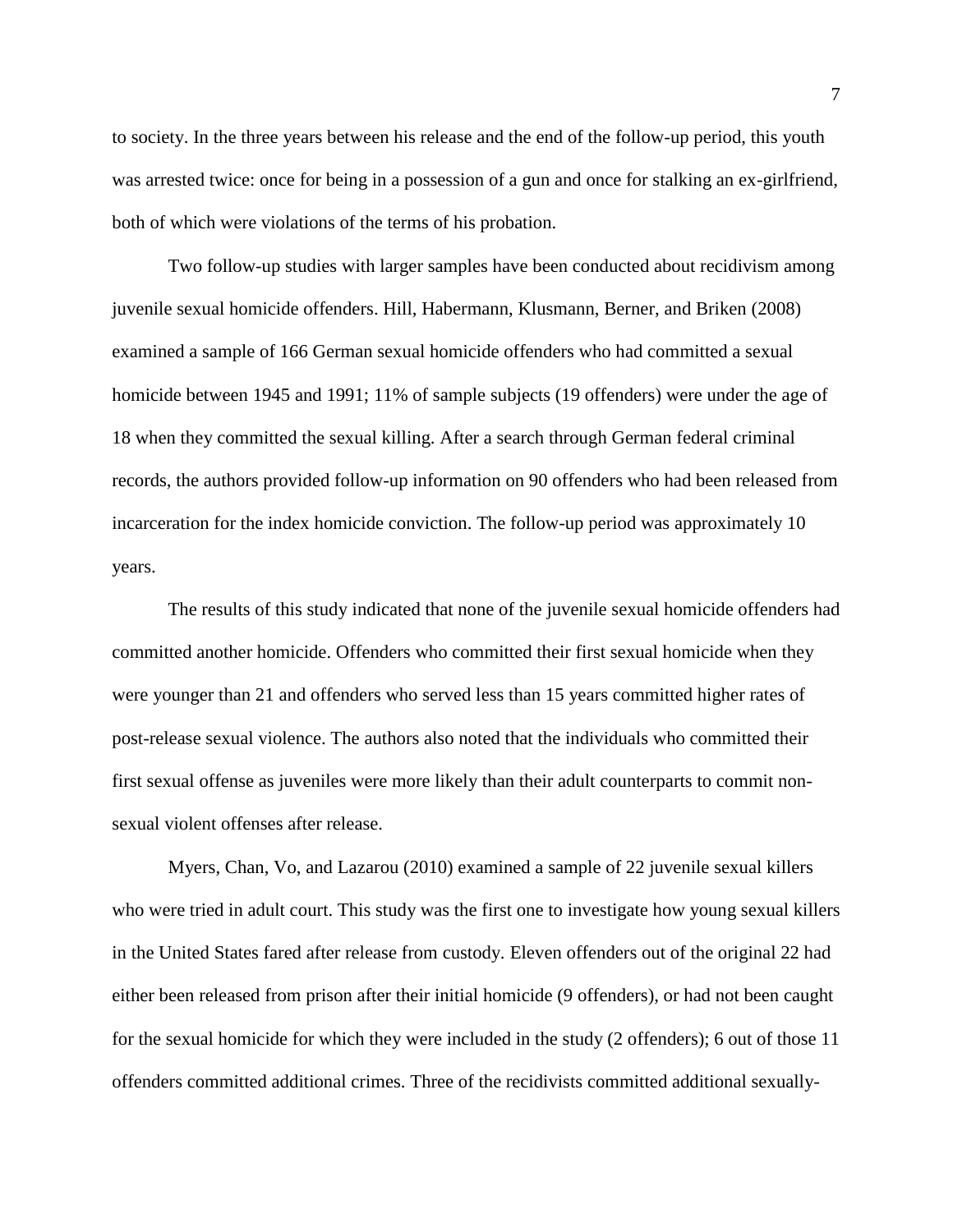oriented homicides. Among the remaining three recidivists, one offender was arrested for selling drugs and resisting arrest with violence, and the other two violated the conditions of their parole.

Psychopathy was found to be significantly higher among the offenders who recidivated than among those who desisted from offending, and all the recidivists who committed additional sexual homicides met the criteria for sexual sadism, compared to only one non-homicide recidivist. The authors concluded that juvenile sexual murderers were at a higher risk of future lethal violence than non-sexual juvenile murderers.

#### *Treated v. Untreated JHOs*

The current knowledge about the differences in recidivism rates between JHOs who receive treatment and JHOs who do not receive treatment was produced mainly by the work of one organization. The Texas Youth Commission evaluated the effectiveness of an intensive group treatment program, the Capital Offender Program (COP), later known as the Capital and Serious Violent Offender Treatment Program (C&SVOTP), in reducing recidivism rates for JHOs and other types of violent juvenile offenders. The program is administered at the Giddings State School in Giddings, Texas. JHOs who were enrolled in COP were compared to a control group of JHOs who were not able to receive treatment because of space limitations. Recidivism was measured by examining re-arrest and re-conviction data at 1- and 3-year intervals (Howell, 1995; Texas Youth Commission, 1996)

The first set of results showed short-term support for the COP, in that JHOs who were treated had lower re-arrest and reincarceration rates than those who were not treated, 1 year after release. However, after 3 years, these differences disappeared, and treated JHOs were no longer significantly less likely to reoffend than their control group counterparts.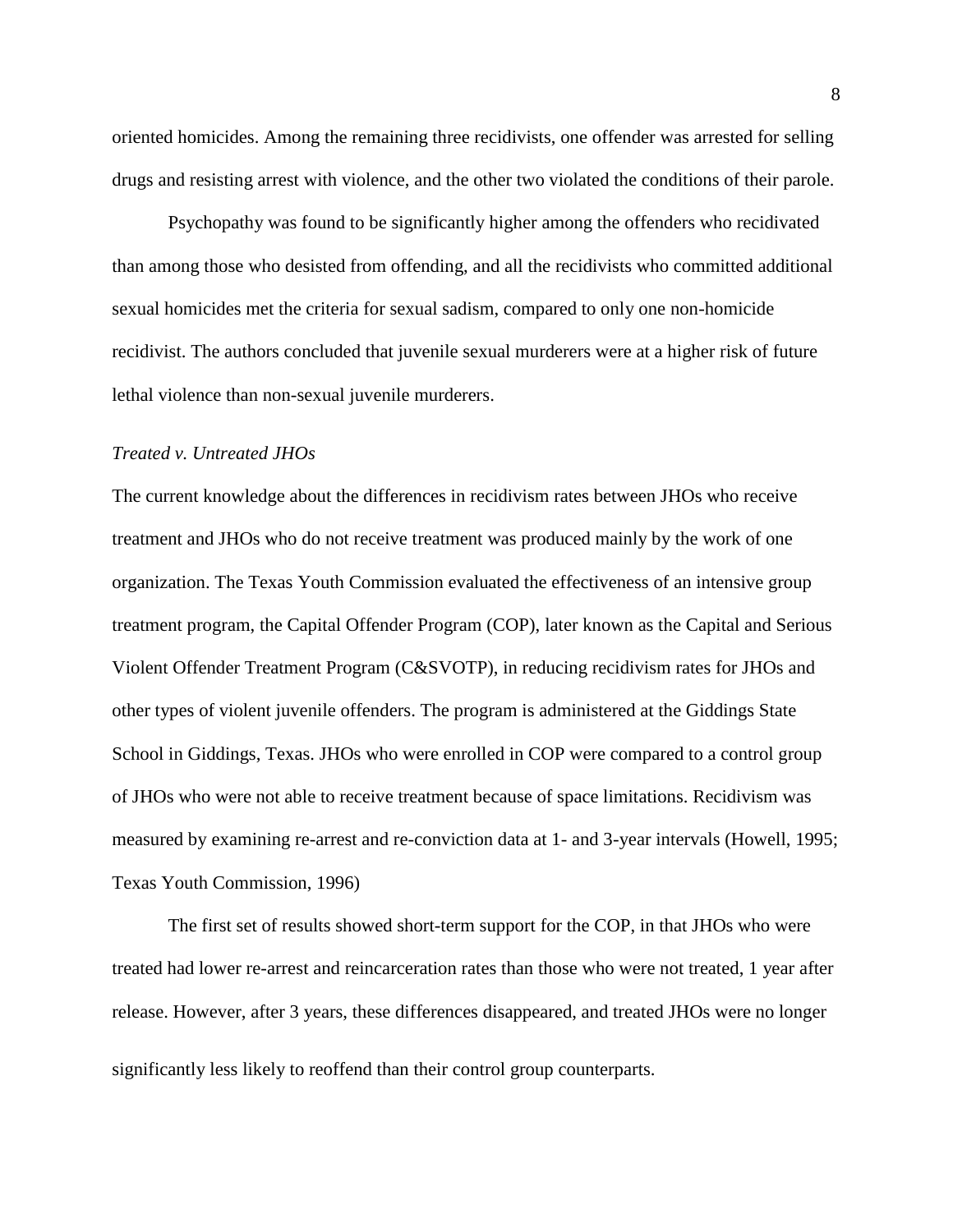Subsequent analyses provided more promising results for this program. JHOs who were exposed to treatment were 16% less likely to be rearrested than untreated JHOs, at both 1 and 3-year time points. In regard to incarceration, treated offenders were 70% and 43% less likely to be reincarcerated after 1 year and 3 years, respectively, compared to untreated offenders (Texas Youth Commission, 1997; as reported in Heide, 1999).

Inspection of more recent data indicates that the C&SVOTP remains a powerful tool in reducing reoffending rates among violent juvenile offenders. Heide (2013) reported that youths who completed the program in 2006 were 55% less likely to be reincarcerated for any offense and 43% less likely to be reincarcerated for a felony, compared to youths who did not participate in the program. In 2010, juveniles who were enrolled in the program, regardless of completion status, were 66% significantly less likely to be rearrested for any offense than their untreated counterparts. Treated juveniles were also 19% less likely to be rearrested for a violent offense, but that difference was not statistically significant (Texas Youth Commission, 2010).

#### *Follow-Up Studies of Incarcerated JHOs*

To date, there have been four studies that have analyzed recidivism in moderate to large samples of JHOs who were released from correctional institutions. In three of these studies, JHOs were placed in juvenile correctional facilities (Hagan, 1997; Trulson, Caudill, Haerle, and DeLisi., 2012; Vries & Liem, 2011). In the remaining study, JHOs were incarcerated in adult prisons (Heide, Spencer, Thompson, and Solomon, 2001). In the three studies that reported overall recidivism data for the JHOs, the results, as discussed below, were strikingly similar. These studies reported that approximately 60% of JHOs in the three samples recidivated in the followup periods which ranged from one year to 16 years (Hagan, 1997; Heide et al., 2001, Vries & Liem, 2011).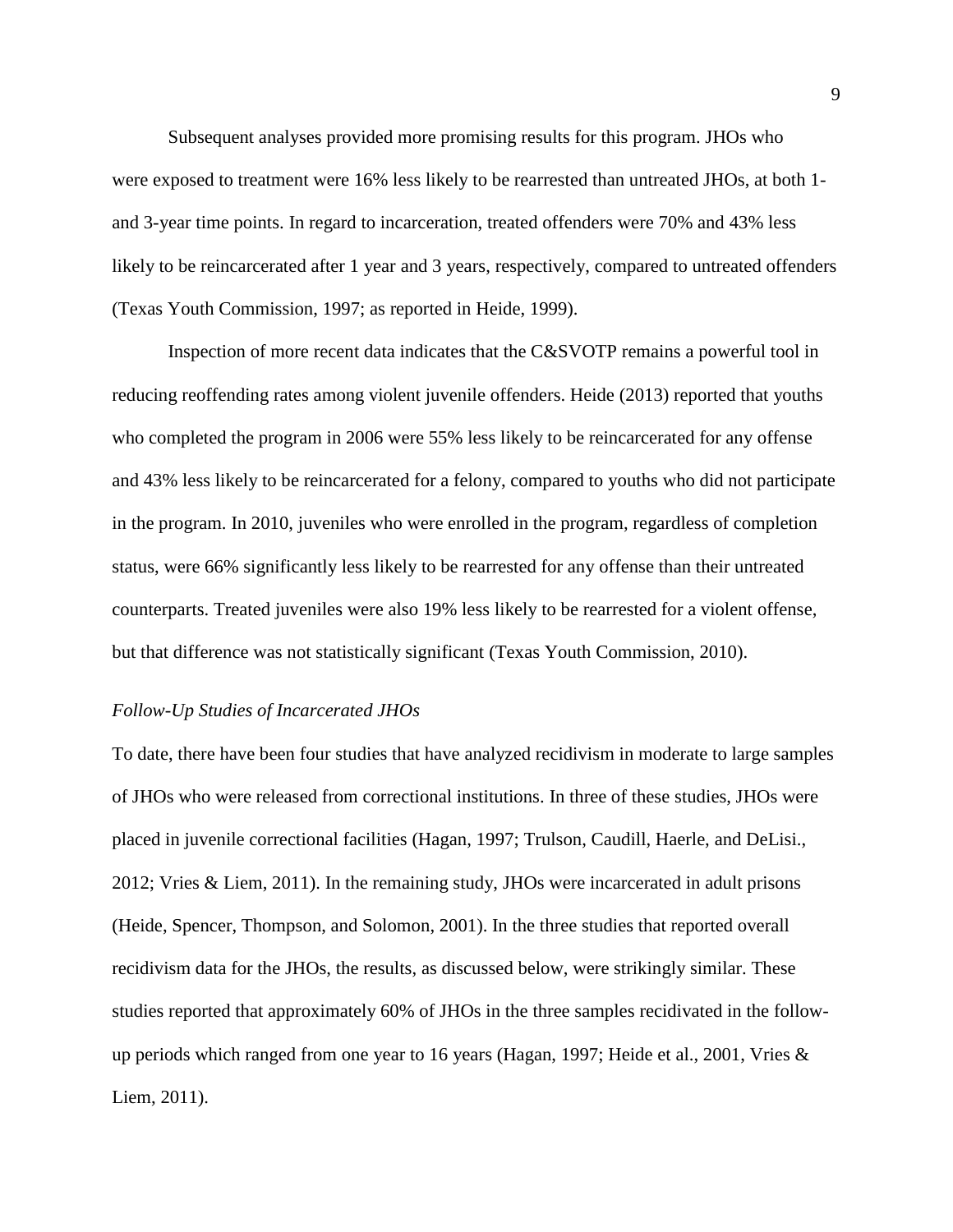Hagan (1997) tracked 20 male subjects who were convicted as juveniles of a completed homicide or an attempted homicide, and were released back into society in the late 1970s and 1980s. The follow-up time frame ranged from a minimum of 5 years to more than 15 years after release. Hagan found that none of the offenders had committed another homicide, but that 60% (12 offenders) of them had recidivated, and 58% of recidivists (7 offenders) had committed another violent act. Additionally, half of the sample received new prison sentences. Hagan noted that there was no difference between the homicide offenders and the attempted homicide offenders in relation to likelihood of recidivating. There was also no significant difference between the sample of JHOs and a control sample of non-homicide juvenile offenders, in relation to post-release criminal activity.

In a follow-up study that investigated the same sample that will be examined in the present study, Heide and colleagues (2001) followed up on a sample of 59 male JHOs who were convicted and sentenced in the adult criminal justice system and received by the adult department of corrections (DOC) in a southeastern state between 1982 and 1984. The sample consisted of juveniles who were convicted of murder, attempted murder, or manslaughter. This study relied on DOC data to track the commitment, release, and recommitments of the subjects. The follow-up period ranged from 1 year to 16 years, depending on the offender. The homicide offenders were considered recidivists if they were re-committed to prison after committing a new crime or violating their parole conditions.

The researchers found that 43 of the 59 offenders in the sample were released from prison, and that 60% (25 offenders) of those who were released received new prison sentences or were recommitted for a parole violation. Eighty percent of the recidivists in the sample reoffended within the first 3 years after release. The authors emphasized that due to the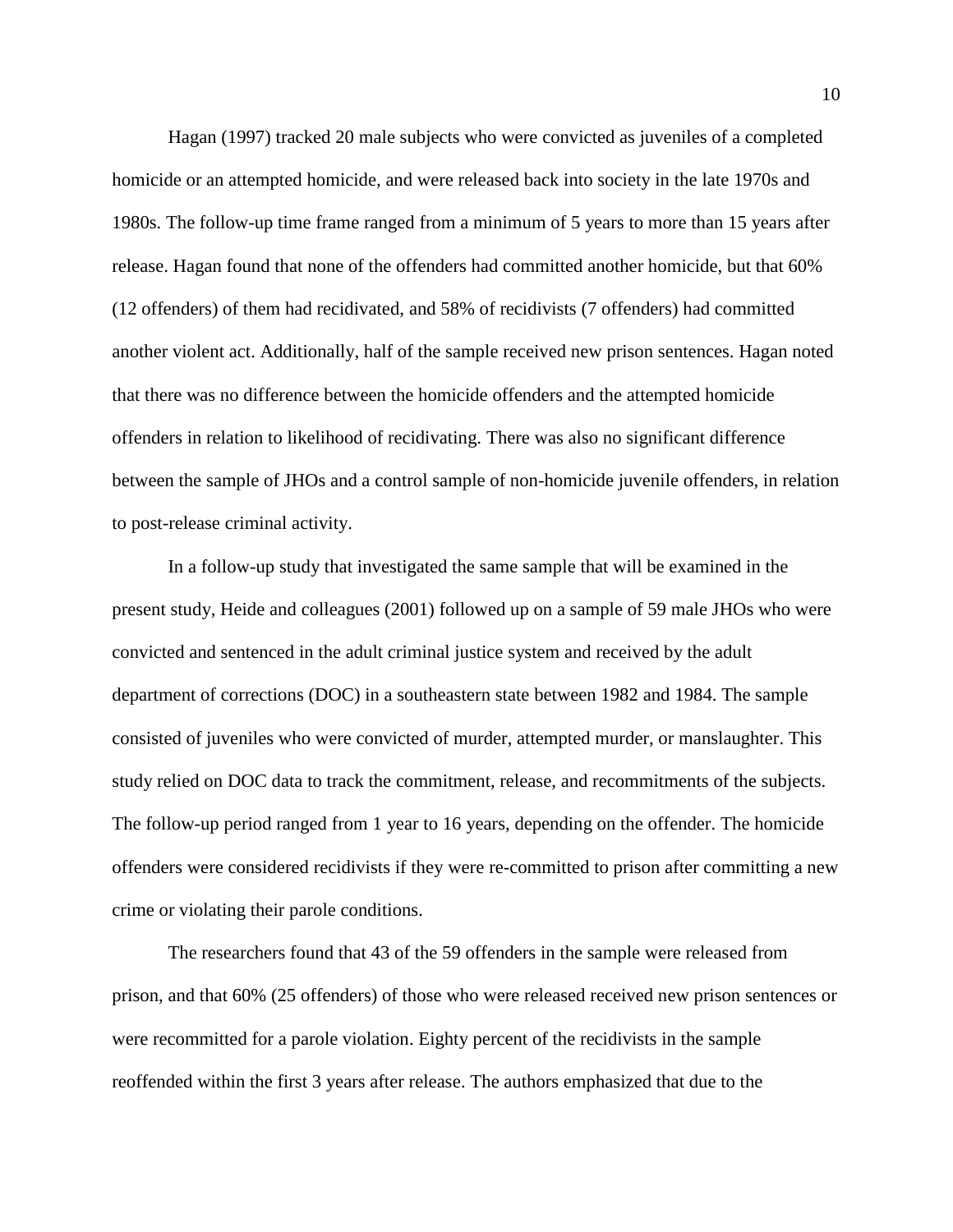conservative measure of failure employed—return to prison—the percentage of recidivists was likely higher than the 60% reported in the study.

Vries and Liem (2011) conducted the only European follow-up study of JHOs to date. The sample consisted of 137 Dutch JHOs; 85% of them (116 offenders) were male and 15% (21 offenders) were female. The offenders in this study constituted all the juveniles convicted of homicide between 1992 and 2007 in the Netherlands. The follow-up period ranged from 1 year to 16 years. In addition to providing descriptive information about the recidivistic behavior of the sample, the authors also examined whether a group of static and dynamic risk factors was useful in predicting whether individuals would recidivate or not.

During the entire follow-up period, more than half of the sample (59%) committed additional offenses after release from incarceration. Three percent of all recidivistic offenses were either completed (2 offenses) or attempted (16 offenses) homicides. Regarding influential risk factors, three static risk factors were found to significantly predict recidivism: being male, lack of self-control, and criminal history. Lack of self-control was defined as a risk factor that does not change over time because it was described as such in previous literature (Gottfredson & Hirschi, 1990**;** Nagin and Paternoster, 2000). Two dynamic risk factors predicted recidivism: Associating with delinquent peers and substance abuse. The latter influenced recidivism in the unexpected direction, in that a substance abuse problem decreased the likelihood of recidivism.

The last known study in this area was published by Trulson and colleagues (2012), in which the researchers examined whether juveniles who committed gang-related homicides were more likely to recidivate than other types of juvenile offenders who committed murder or other crimes. Their sample consisted of 1,804 serious and violent male juvenile offenders, who were both incarcerated and released from a large Southern juvenile correctional facility between the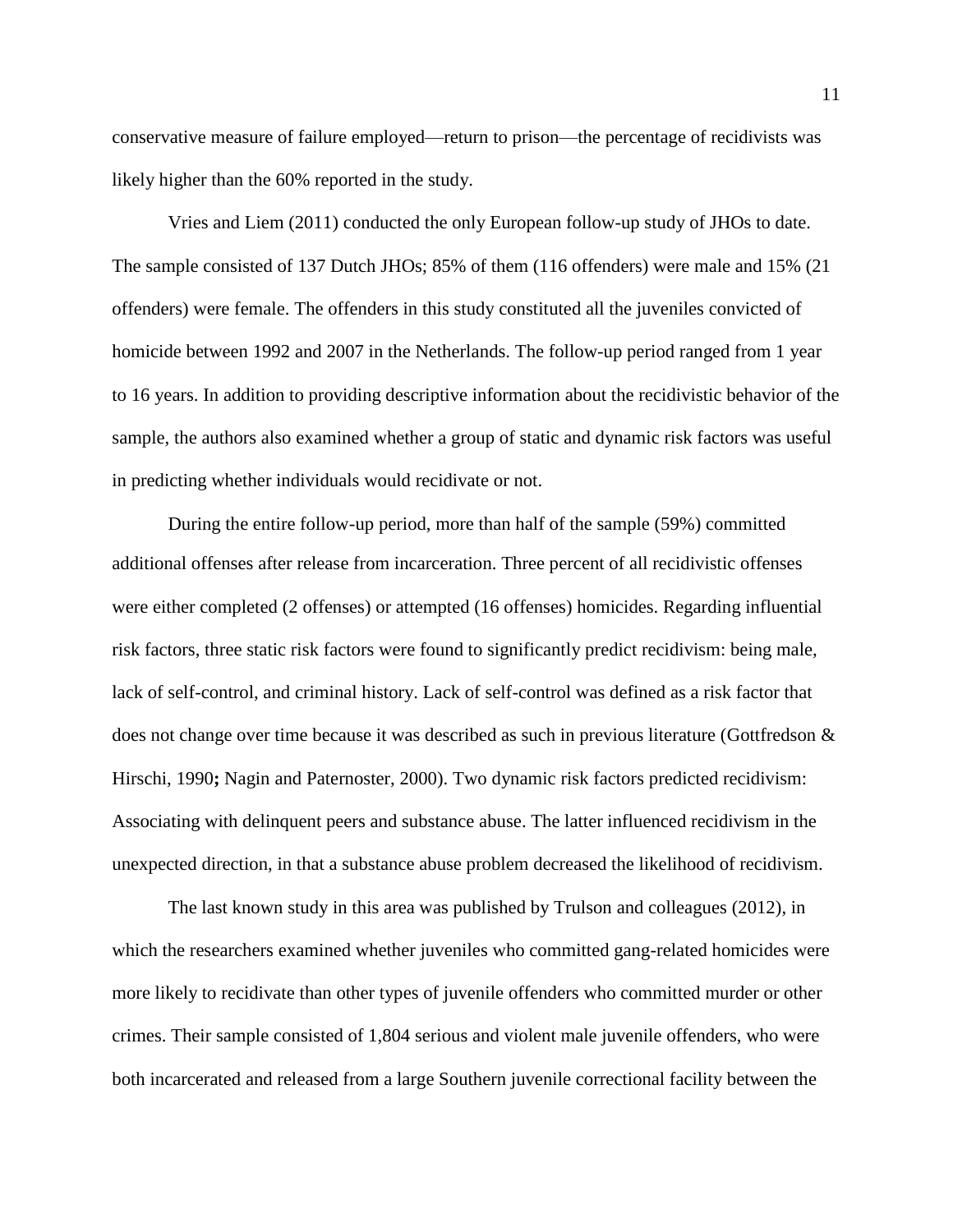years 1987 and 2004. One hundred twenty-six of those delinquents were convicted of a gangrelated homicide, and 338 of them were convicted of a non gang-related homicide, and labeled "general homicide offenders". The dependent variables of interest were any recidivism within 3 years of release, felony recidivism within 3 years of release, and frequency of new arrests.

The results revealed that juvenile gang murderers were 51% more likely to be rearrested after release and approximately 90% more likely to be rearrested for a felony offense, in relation to general homicide offenders and non-homicide offenders. However, conviction for a gangrelated murder had no significant effect on the frequency of new arrests. Furthermore, when compared to non-homicide offenders, general homicide offenders were 72% more likely to be arrested for a new felony offense. Descriptive recidivism information (i.e., overall percentage of recidivists in the sample) was not provided by the authors.

Perusal of prior research indicated that prior studies have used relatively short follow-up periods and that a long-term prospective study of JHO recidivism has not been done yet. The present study was designed to address the knowledge gap regarding juvenile killers' experiences after incarceration and up to middle adulthood, through the use of post-release data spanning approximately 30 years.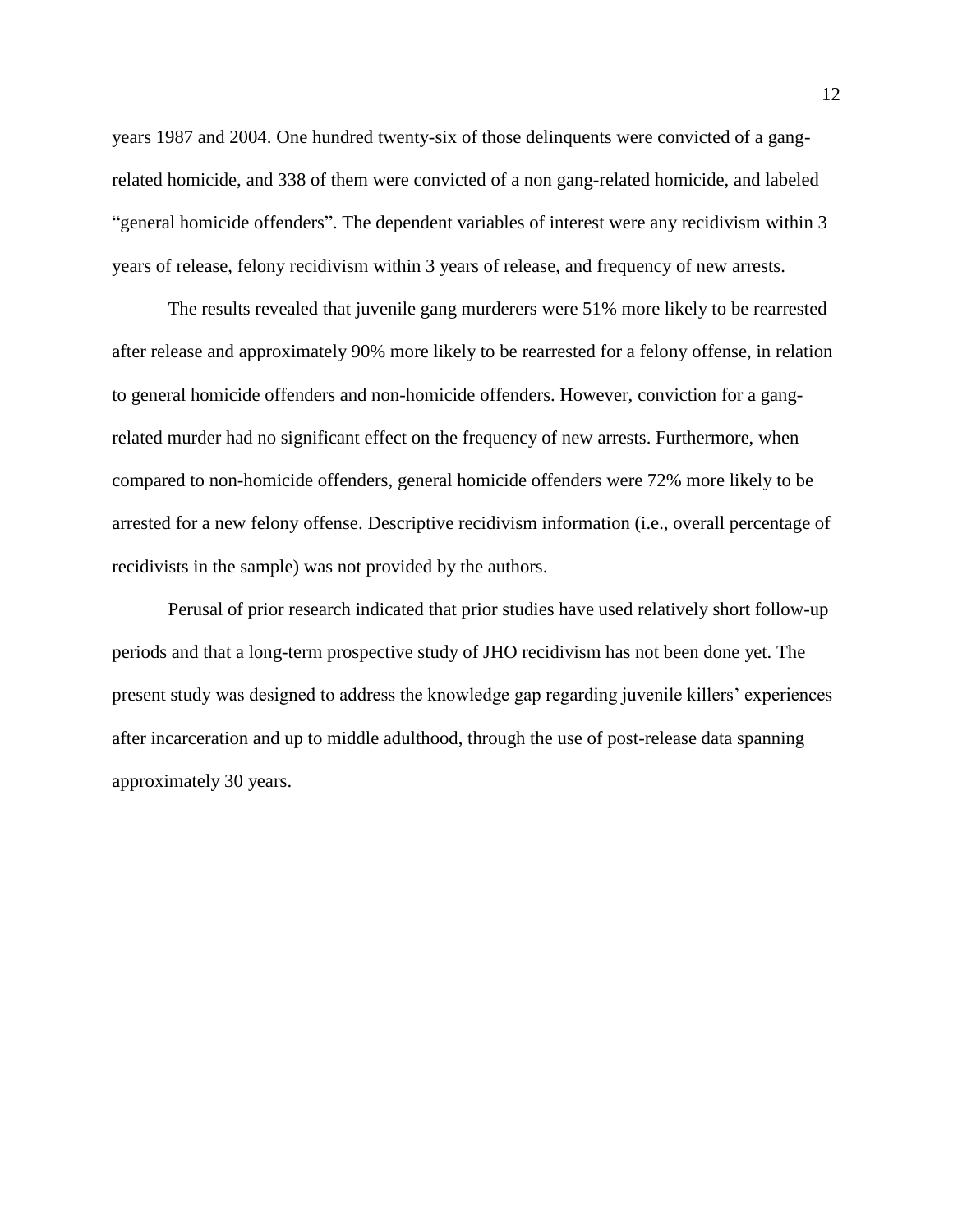#### **Chapter 3: Methodology**

#### *Sample*

The sample in this follow-up investigation consisted of 59 male JHOs who were charged with either first degree murder, second degree murder, or attempted murder in the early 1980s. Three of the offenders were ultimately convicted of manslaughter, but they were originally charged with murder (in the first or second degree), so they were included in the study because, based on record data and interviews with these individuals, the murder charge was deemed a better indicator of the manner in which they carried out the killing. Juveniles who were convicted of attempted murder were included in the study because it was determined that their intentions did not differ from those who completed the homicide; the outcome was different due to factors such as poor execution on the part of the offender, the physical health of the victim, and the availability of medical care (Heide et al., 2001).

The research project with the above sample of JHOs was initiated in a Southeastern state, by Dr. Kathleen Heide. Sample subjects for the study were identified through a computer search conducted by the state DOC in 1984. The following inclusion criteria were used to select the subjects:

- 1) Male;
- 2) Under the age of 18 when the killing occurred;
- 3) Processed through the adult criminal justice system;
- 4) Sentenced as an adult, and received by the Department of Corrections between January 1982 and January 1984;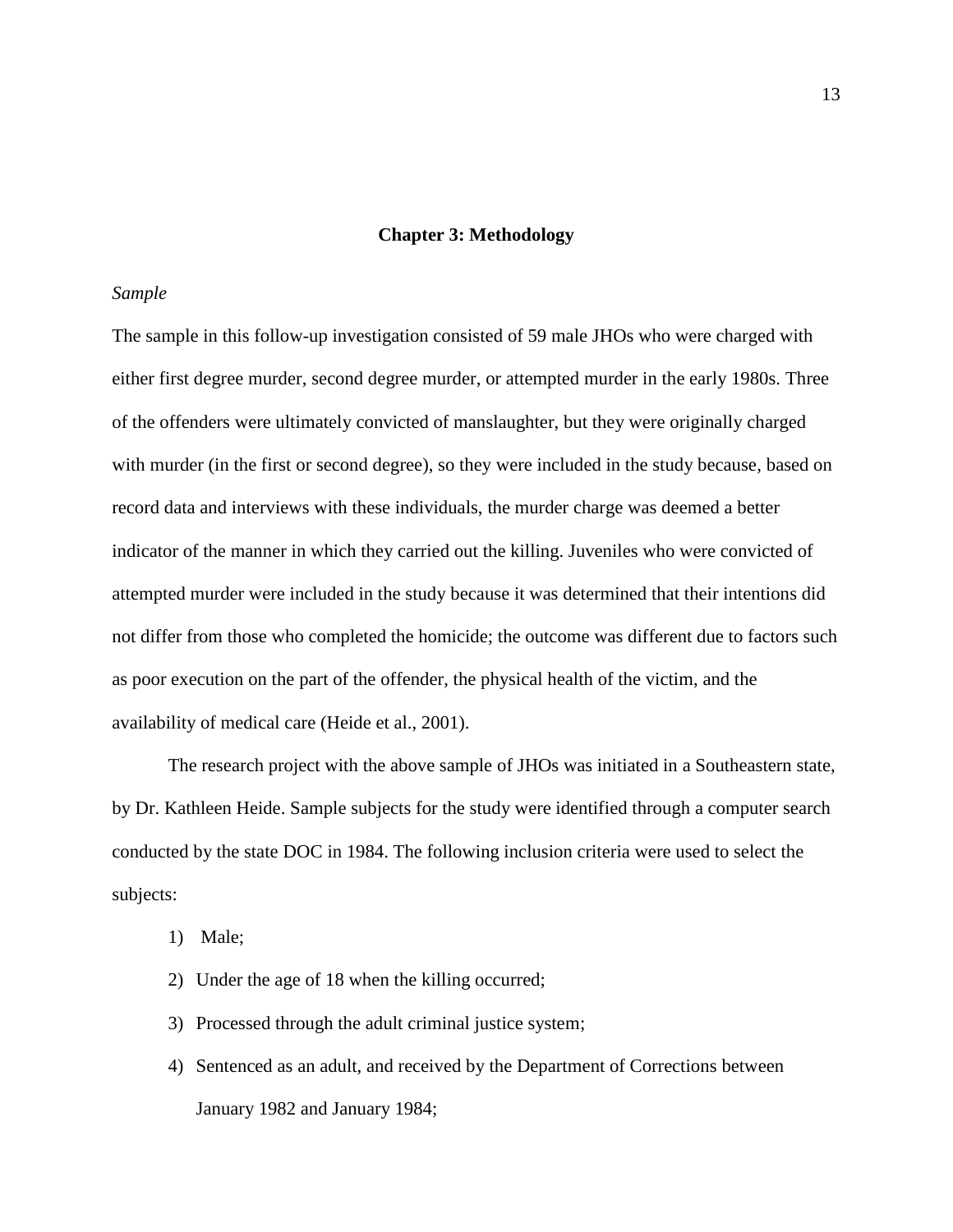- 5) Incarcerated in the Department of Corrections less than a year at the time they were identified by the computer search; and
- 6) 19 or younger at the time of the initial interview.

The subjects were all males because at that time, similarly to the present situation, juvenile homicide was a male-dominated crime (Heide, Solomon, Sellers, & Chan, 2011). Dr. Heide administered in-depth psychological interviews to the 59 offenders. These interviews covered family, school and work history, drug and alcohol involvement, dating history and sexual involvement, activities, and delinquent involvement. In addition, extensive record data were collected about these 59 individuals, including police reports that provided the circumstances of each homicide, prior delinquent records, family data, education and work history, substance abuse involvement, and sentencing information. The data were collected from various sources, such as probation department reports, indictment and charging documents, sentencing documents, and DOC records. All of the necessary materials were contained in inmate records maintained by the DOC.

#### *Follow-up Data*

Follow-up information was obtained through two methods: first, an internet search was performed in order to find out the incarceration status of the original sample subjects. Subsequently, the DOC provided extensive follow-up data about the offenders who were not shown to be incarcerated on the internet or were not located at all during that search. The DOC data included arrests during incarceration and after release (including probation and parole violations), case dispositions, and criminal registration notices, which gave an indication about the possible current location of a particular offender. The follow-up data spanned approximately 30 years, and were up to December 2012.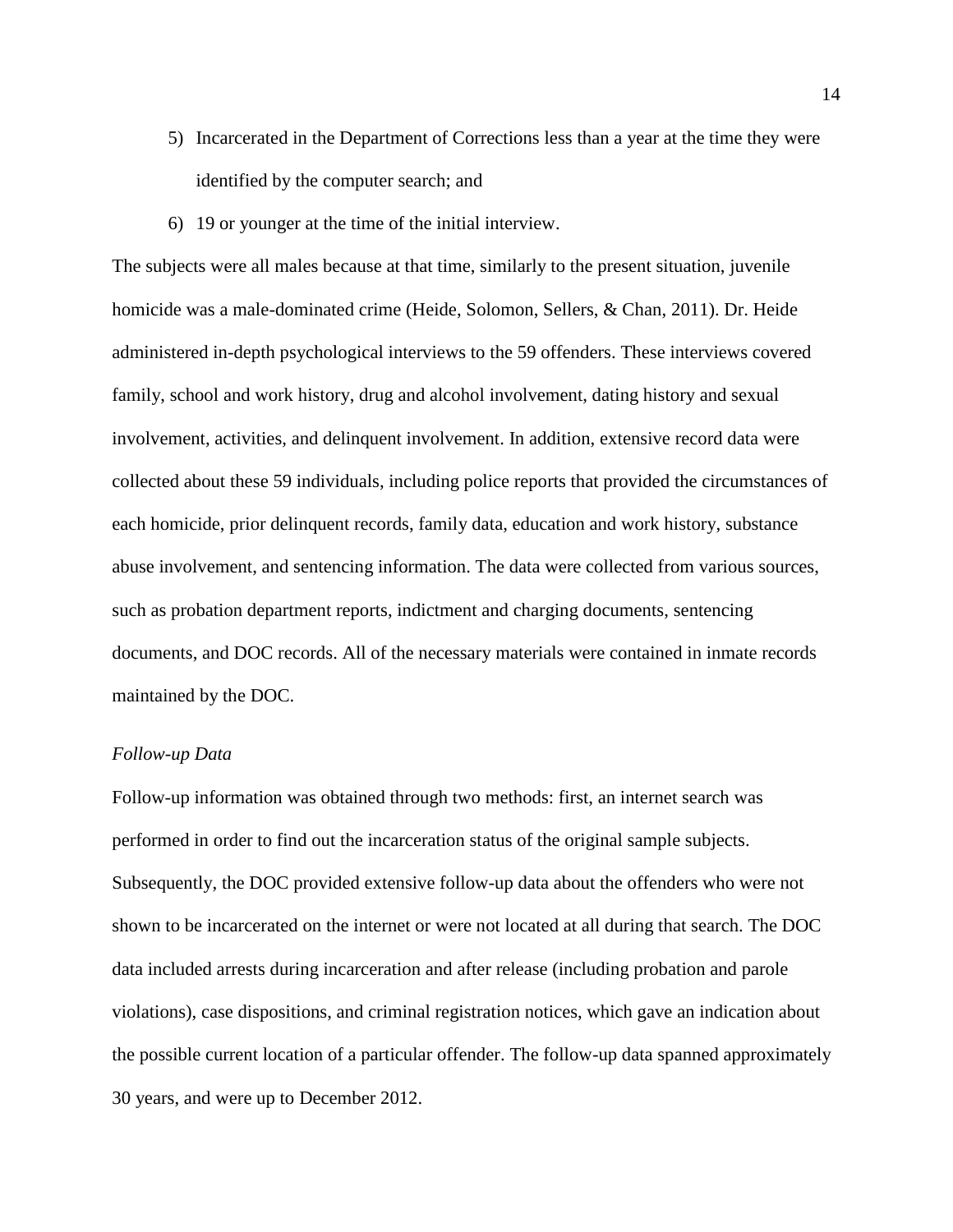A coding instrument was developed in order to record the follow-up data (see Appendix 1). The instrument included the following categories: violent offenses, property offenses, drugrelated offenses, possession of a firearm, loitering and/or prowling, willful obstruction of law enforcement, and other types of offenses, including probation/parole violations. Arrests for loitering and/or prowling and willful obstruction of law enforcement were seen numerous times at the beginning stages of coding, and these two offenses were thus added to the instrument.

Coding of follow-up data was done at an adult correctional facility by five coders. Training on how to rate the items was undertaken by Dr. Heide. Inter-rater reliability was checked at the beginning of the coding and was nearly 100%. The coding of every subject was double-checked by a second coder at the prison site. Any disagreements were discussed and resolved, bringing the inter-rater reliability to 100%.

#### *Measures of Recidivism*

The previous follow-up study by Heide and colleagues (2001) used recommitment to prison as a measure of recidivism. In the current study, the more liberal measure of new arrests is used to measure success and failure, but recommitment data are also reported. This addition provides another measure of whether a JHO succeeded or failed at abiding by society's rules, after release from incarceration. Offenders were classified as recidivists if they were arrested for new crimes, violations or probation/parole, or both. Furthermore, since the current DOC follow-up data included arrests that occurred during the time-frame of the last follow-up study, sample subjects who were evaluated as successes because they were not recommitted during the first follow-up study were re-visited, in order to examine whether those people succeeded in staying out of trouble with respect to post-release arrests as well.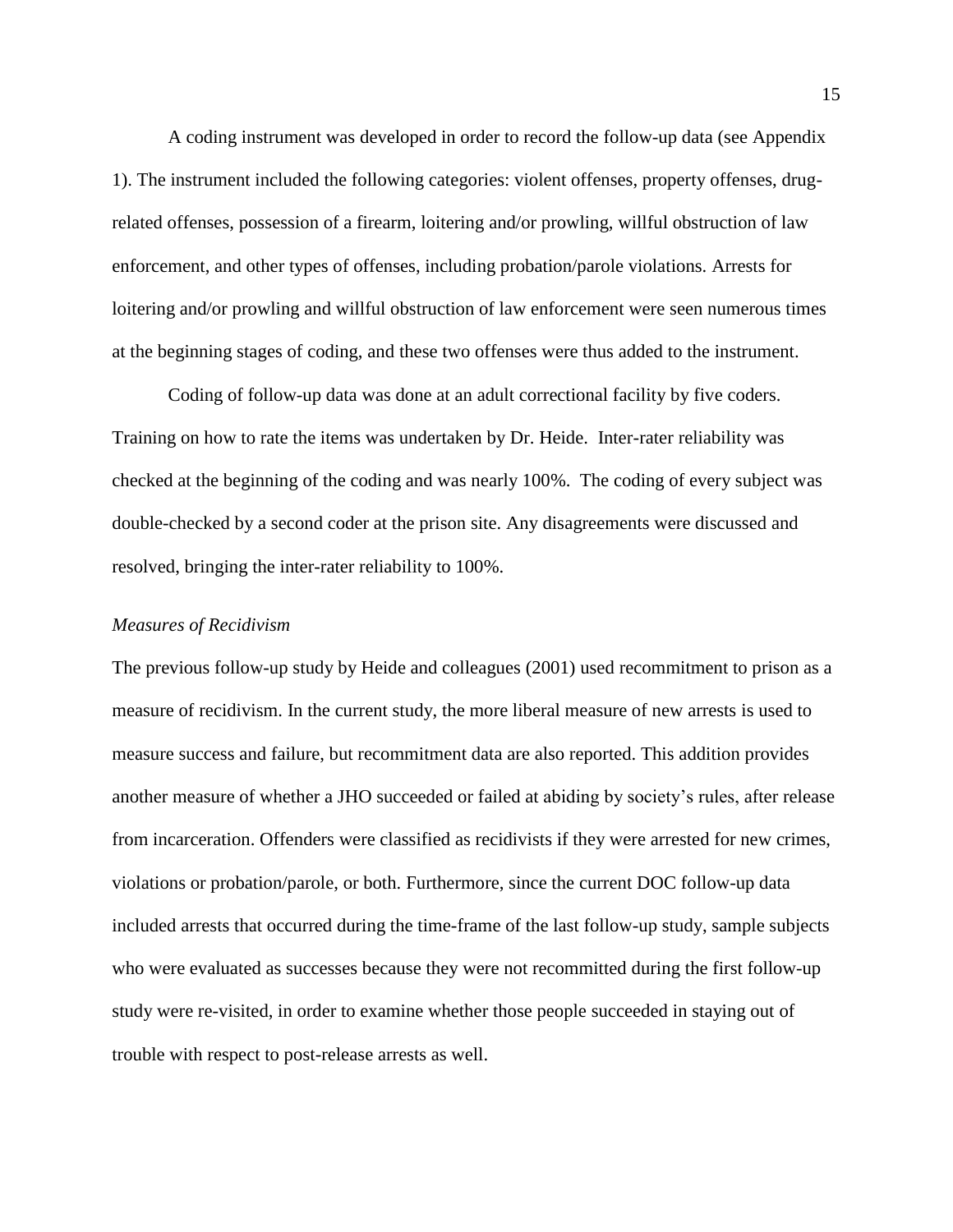#### *Descriptive Data*

The sample was described in terms of demographic characteristics (race, age at homicide arrest), pre-homicide delinquency (prior record, prior violent record, total number of prior arrests, age at first arrest), and homicide-related characteristics (presence of accomplices, weapon choice). Nominal variables were represented by frequencies and continuous variables were represented by mean values. The variables selected to describe the sample have been identified in prior research as correlates of adult criminal offending (See, Farrington, 1989; Moffitt, 1993; Trulson et al., 2012).

The most important aim of this study was to find out what has happened to these individuals in the approximately 30 years that have passed since they were first incarcerated. The following basic information was reported about the sample: (1) number of offenders who are still incarcerated on the original charge, (2) number of offenders who have died, (3) arrests during homicide-related incarceration and after release, (4) types of violent and non-violent offenses committed after release, (5) recommitments to prison, and (6) observations regarding time served and time at risk.

Regarding post-release arrests, violent offenses were described in greater detail than other types of offenses due to the general public's particular anxiety about violent recidivism (Harris, Rice, & Cormier, 1991). In order to portray the amount of post-release violence perpetrated by the offenders more accurately, the number of violence-related charges was reported, rather than the number of violence-related arrests. Time served for the offenders who were released was calculated from their arrest date to their prison release date, thereby recognizing that experiences in jail while awaiting trial can be important in shaping an offender's behavior during prison confinement and after release.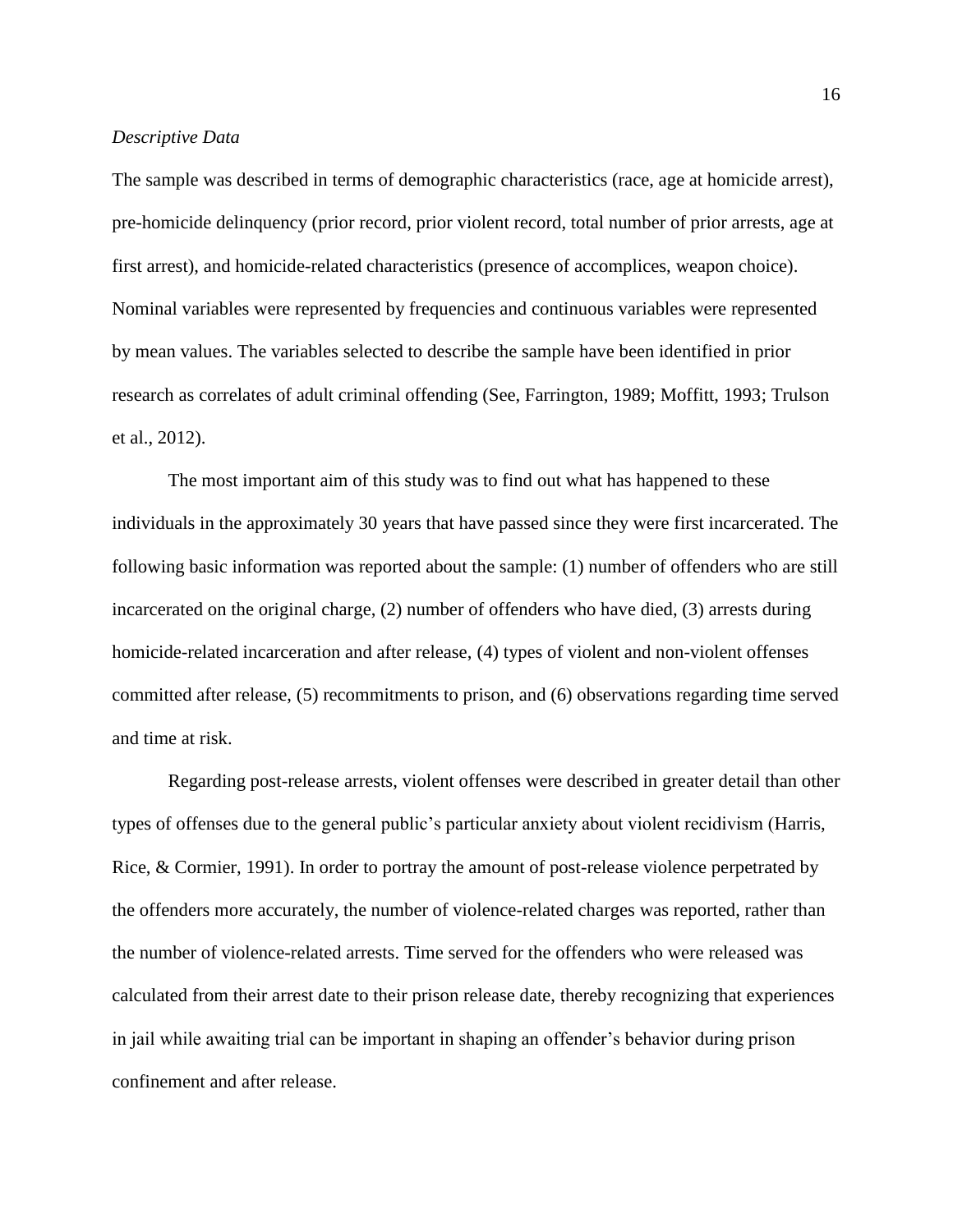#### *Statistical Analysis of Overall Sample*

Cross-tabular analyses were utilized to examine whether violent recidivism was significantly related to the following variables: offender race, prior delinquent record, prior violent record, number of prior arrests, age at first arrest, presence of accomplices, and homicide weapon choice. Three variables were dichotomized, based on their distributions: age at first arrest  $(1 = 12$ or below,  $2 = 13$  and above), number of prior arrests ( $1 = 2$  or below,  $2 = 3$  and above), and homicide weapon choice  $(1 = \text{firearm}, 2 = \text{non firearm})$ . The dependent variable, which represented post-release violent offenses, was also measured dichotomously  $(1 = \text{ves}, 2 = \text{no})$ .

The Bonferroni correction method was employed to examine whether the values of the independent variables significantly differed for either of the two values on the dependent variable. Significance level was set at .05 for all the statistical analyses in this study. Given the nominal nature of the tested variables, Phi and Cramer's V were selected to measure the strength of any significant relationships. Values of 0.2 were defined as small effects, values of .05 as moderate effects, and those at .08 as strong effects (Ferguson, 2009).

#### *Crime v. Conflict Analyses*

Police reports describing homicide circumstances were perused in order to classify offenders into the three categories identified by Cornell and his colleagues. A homicide incident was classified as *crime-oriented* if there was clear evidence of criminal motivation at the beginning of the incident. Both felonies and misdemeanors fit the criteria for this category. In contrast, a homicide incident was classified as *conflict-oriented* if there was clear evidence of a direct conflict between the offender and the victim. The third subgroup of JHOs in the typology—those who experienced psychotic symptoms during the homicide event—was not represented in this sample.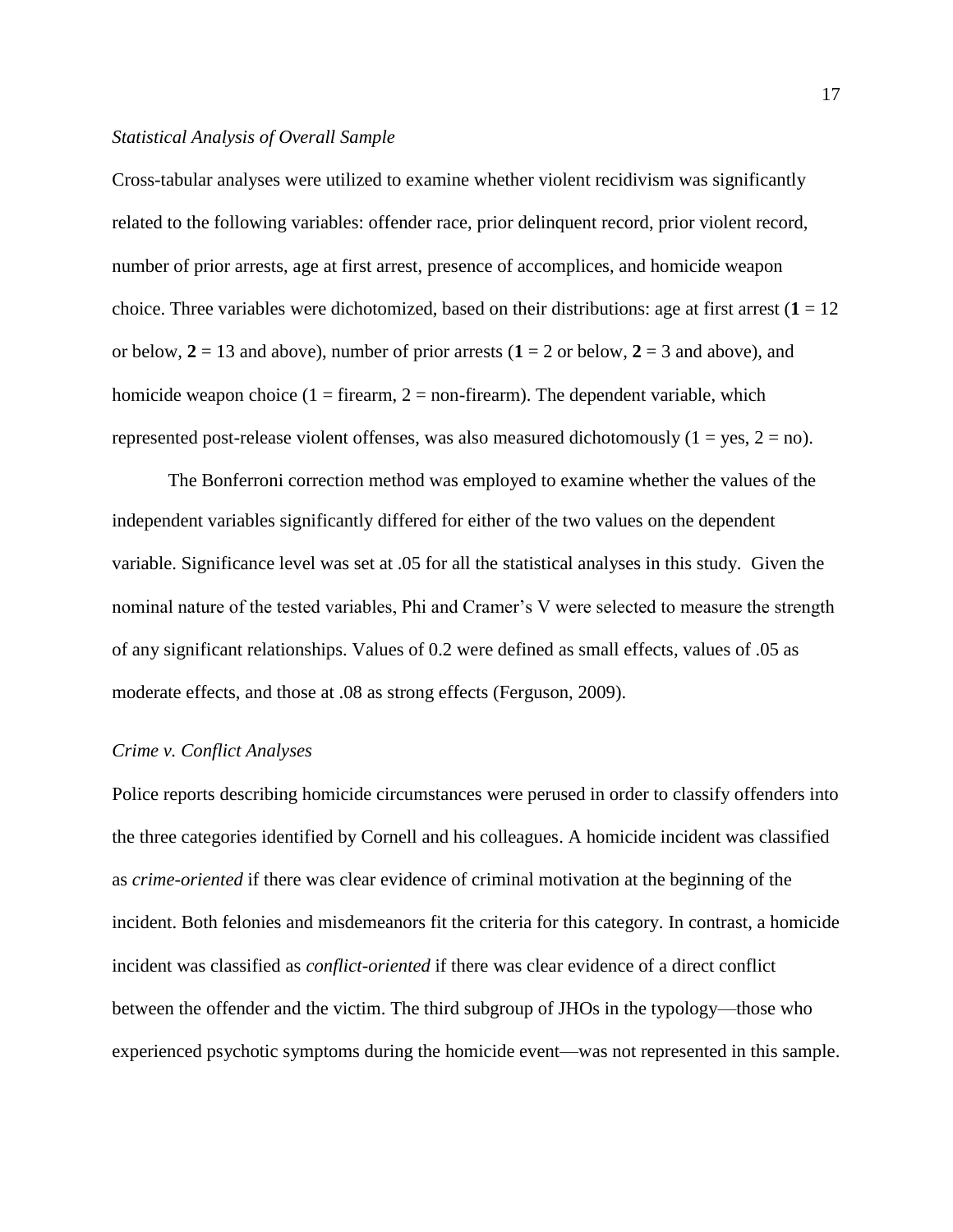JHOs were classified into one of the two homicide groups by two raters, who initially agreed on the classification of 93% of the 59 offenders. One of the raters had doubts about four cases and did not rate them. When these cases were examined and discussed, both raters classified the offenders into the same homicide offender groups, bringing the final inter-rater reliability to 100%.

The two groups of JHOs were compared on demographic characteristics, prior delinquent history, and homicide-related characteristics to determine if the groups differed significantly on these variables. Afterwards, cross-tabular analyses were used to test for significant relationships between the homicide circumstances (hereinafter, "Cornell homicide type") and three dependent variables: release from prison, number of post-release arrests, and number of post-release offenses. Similarly to the analyses of the entire sample, the Bonferroni method was also used, in order to analyze the relationship between Cornell homicide type and each individual value of the dependent variables. Additionally, the relationships between Cornell homicide type and the two recidivism variables were analyzed using a T-test, for the purpose of examining whether there are mean differences between the two groups with respect to post-release arrests and violent offenses.

Depending on the findings from the bivariate cross-tabular analyses of the overall sample and those pertaining to the crime v. conflict typology, a multivariate analysis may be conducted in order to investigate whether violent recidivism can be predicted by certain variables. As previously stated, violent crimes warrant a more in-depth focus because post-incarceration violence is the primary concern with respect to released homicide offenders.

The variables representing arrests and violent offenses were originally continuous, but were re-coded into categories for the purpose of these analyses. The variable representing release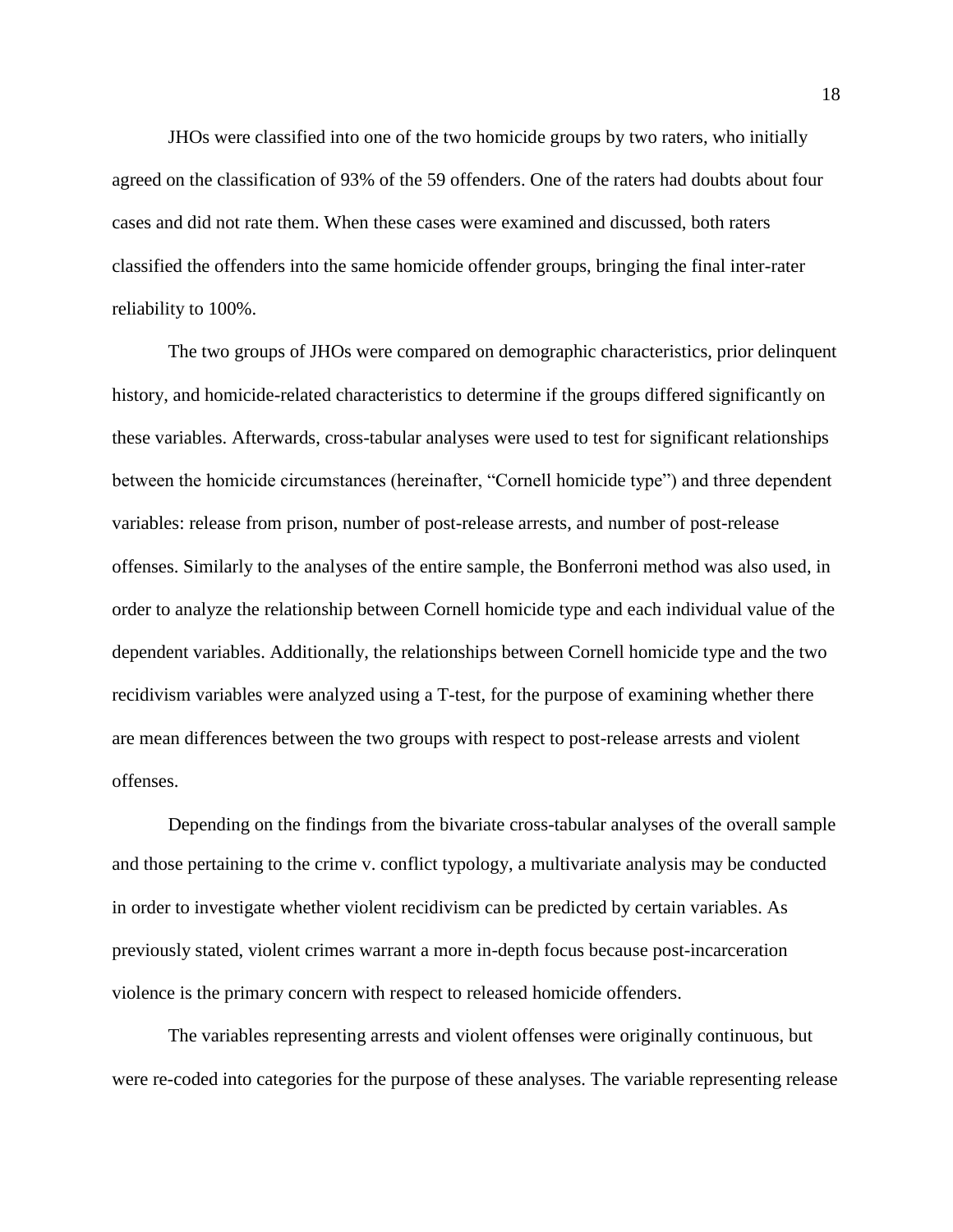from prison (coded as  $1 =$  JHO never released from prison,  $2 =$  JHO was released from prison) also had to be recoded in order to exclude the offenders who had died while serving their sentence for the homicide conviction.

Based on the results from Toupin's (1993) follow-up study and the generally positive readjustment to society that was demonstrated by conflict-oriented parricide offenders in prior research (Corder et al., 1976; Duncan and Duncan, 1971; Post, 1982; Tanay, 1973, 1976), two hypotheses were tested in this study:

*Hypothesis 1*: Crime-oriented offenders will accumulate more post-release arrests than conflictoriented offenders.

*Hypothesis 2*: Crime-oriented offenders will commit more violent offenses than conflict-oriented offenders.

#### *Sexually-Oriented Murders*

As mentioned in the introduction, the juveniles in the sample who have committed sexuallyoriented homicides were addressed in this study as a special interest group. Myers (2002) stated that juvenile sexual killers have a greater chance of being reformed after release from custody than their adult counterparts; in contrast, Hill and colleagues (2008) noted that younger sexual killers were more likely to reoffend than older ones, as mentioned earlier. With these pieces of information in mind, and the very high interest of the public in sex offenses, this group of offenders warranted a closer look.

Using the original police reports, crime scene circumstances were reviewed for each of the 59 offenders in the sample. In order to be classified as a sexual homicide, the crime had to contain one or more of the following elements (Ressler, Burgess, & Douglas, 1988):

1) Partial or complete removal of the victim's attire, or lack of attire;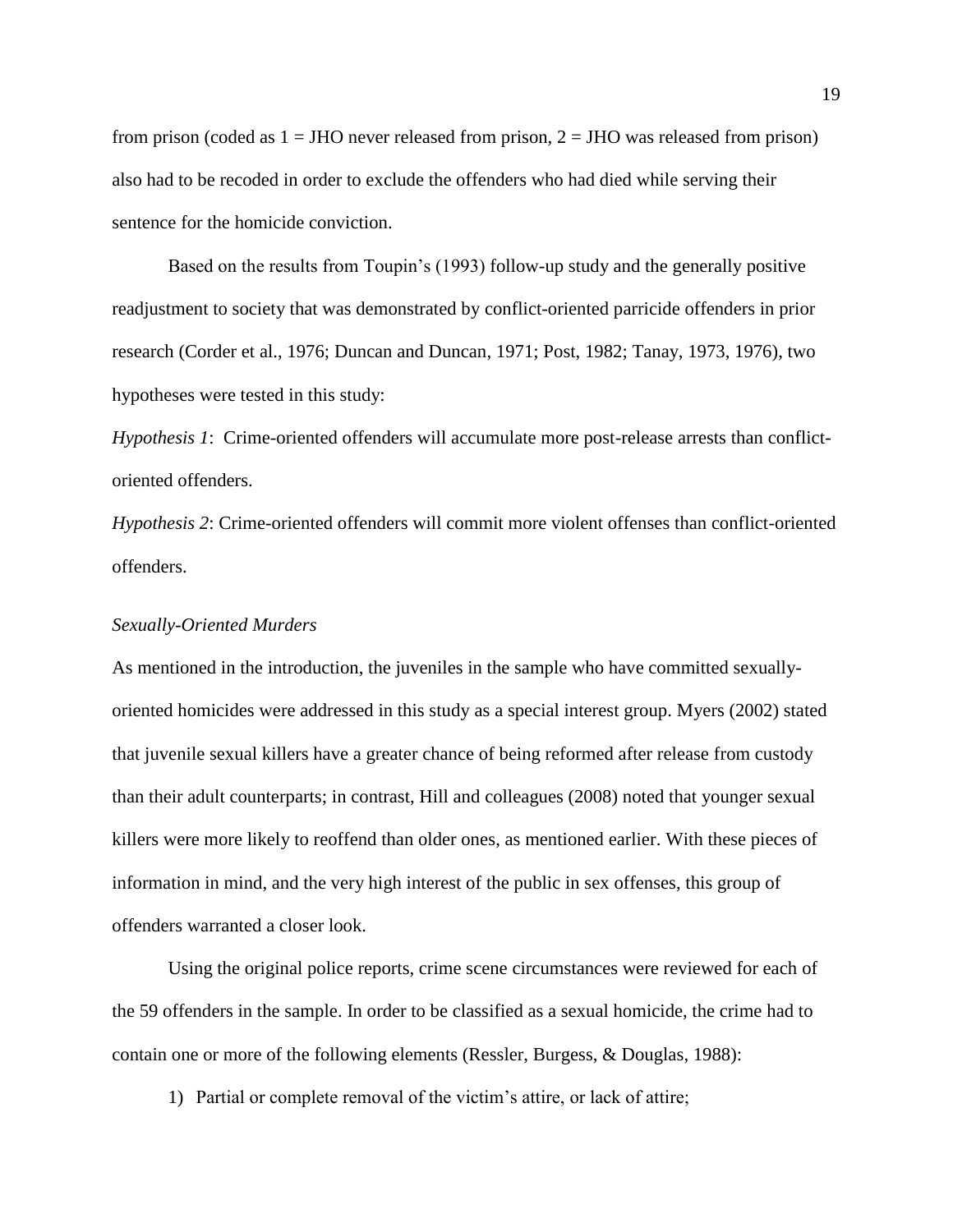- 2) Exposure of the sexual parts of the victim's body;
- 3) Sexual positioning of the body;
- 4) Insertion of foreign objects into the victim's body cavities;
- 5) Evidence of sexual intercourse (vaginal, anal, oral); and
- 6) Evidence of substitute sexual activity, interest, or sadistic fantasy, such as mutilation of the victim's genitals.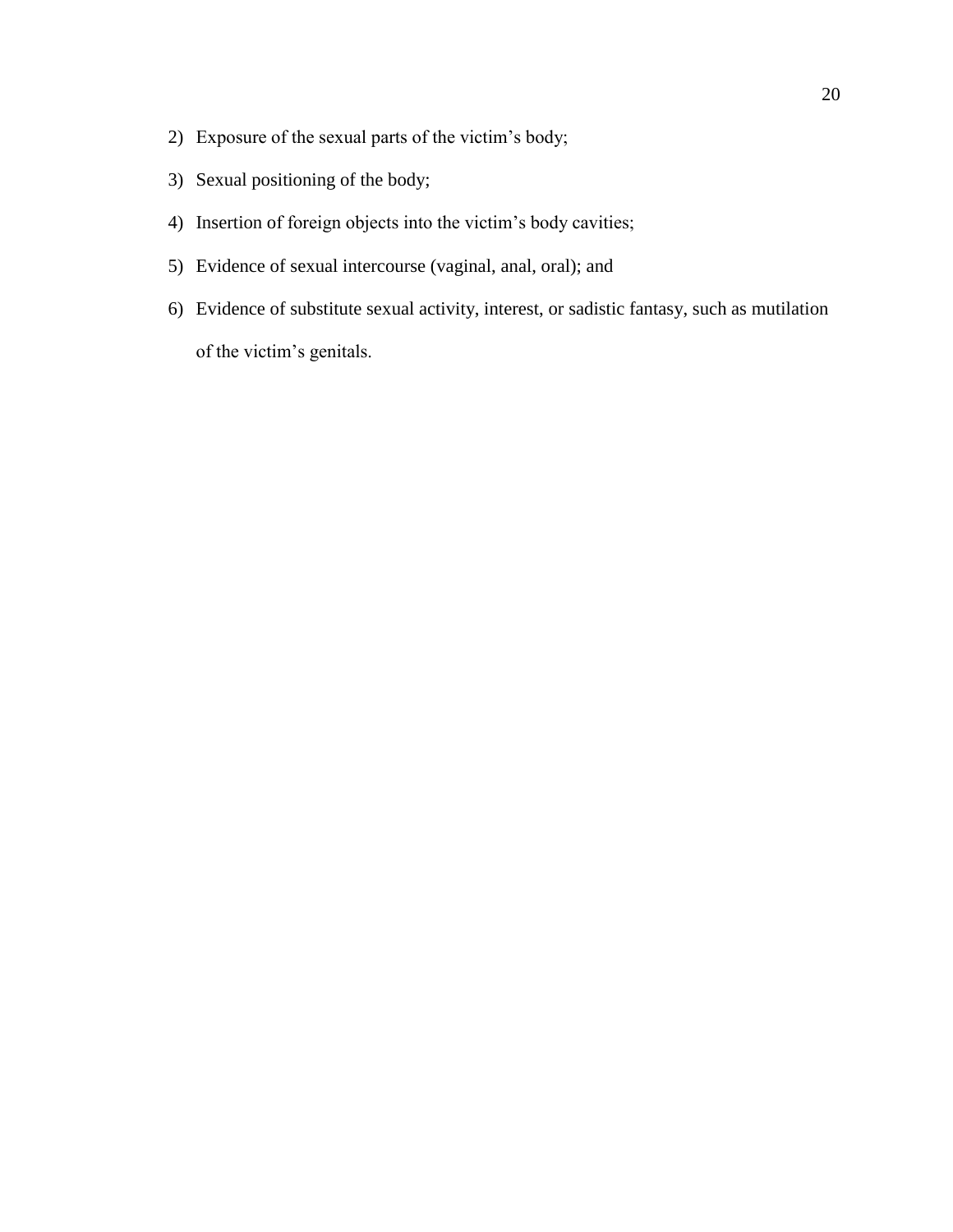#### **Chapter 4: Results**

#### *Sample Description*

Demographic information and prior delinquent behavior of the JHOs in the sample are presented in Table 1. Thirty eight sample subjects (64%) were Black and the remaining 21 subjects (36%) were White. At the time of their arrest, the mean age of the offenders was approximately 16 years old. Of the 58 offenders for whom prior record data were available, more than three quarters (44 offenders) had been arrested prior to the homicide, and approximately 45% (26 offenders) had been arrested for violent offenses. The mean number of prior offenses was close to 4. Age at first arrest was known for 40 of the 44 offenders with prior arrest histories, and the mean age was lower than 13 years.

As shown in Table 2, the majority of offenders (71%) were involved in homicide incidents in which the victim or victims were killed. Nearly three quarters of sample JHOs (73%) committed the homicide offense with accomplices, and nearly half of JHOs (49%) used a firearm during the commission of the offense. Among weapons of choice, the "others" category (20% of the sample) included manual and ligature strangulation, asphyxiation, personal weapons (hands, feet, knees), and multiple weapons, in which more than one weapon was used and it was not clear which one inflicted the fatal wounds.

#### *Incarceration-Related Data*

Out of the 59 JHOs in the sample, eight offenders (14%) have never been released from prison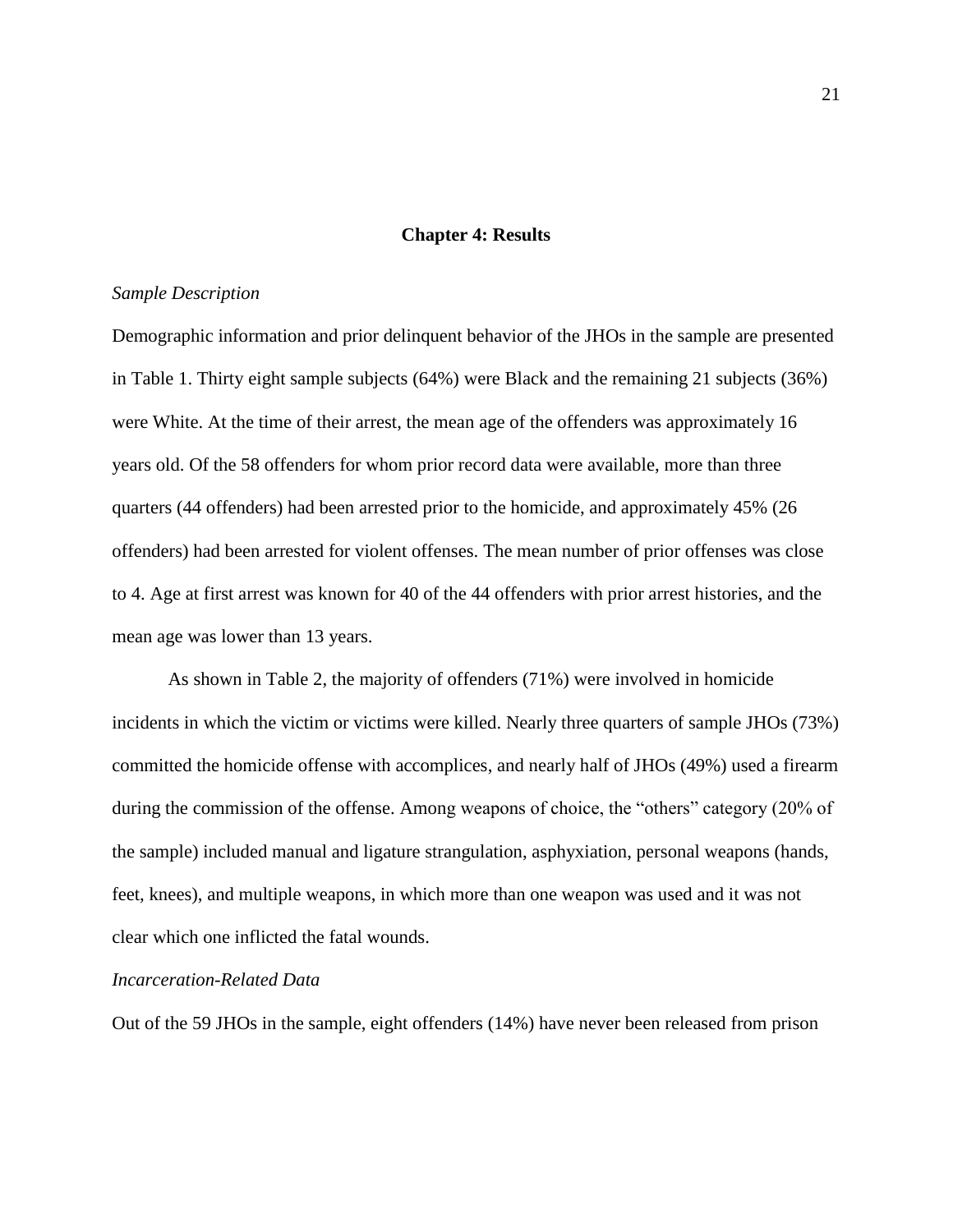|                                                |               | Tuble 1: Demographic Characteristics and I flor recent implimation |  |  |  |
|------------------------------------------------|---------------|--------------------------------------------------------------------|--|--|--|
| Variables                                      | N             |                                                                    |  |  |  |
| Race $(n = 59)$                                |               |                                                                    |  |  |  |
| White $(\%)$                                   | 21(35.6)      |                                                                    |  |  |  |
| Black $(\%)$                                   | 38 (64.4)     |                                                                    |  |  |  |
| $Total(\% )$                                   | 59 (100.0)    |                                                                    |  |  |  |
| Age at Homicide Arrest ( $n = 59$ )            |               |                                                                    |  |  |  |
| Mean $(SD)$                                    | 15.97 (.850)  |                                                                    |  |  |  |
| Range                                          | $14 - 18$     |                                                                    |  |  |  |
| Prior Record $(n = 58)^a$                      |               |                                                                    |  |  |  |
| Yes $(\%)$                                     | 44 (75.9)     |                                                                    |  |  |  |
| No(%)                                          | 14(24.1)      |                                                                    |  |  |  |
| Total $(\%)$                                   | 58 (100.0)    |                                                                    |  |  |  |
| Prior Violent Record ( $n = 58$ ) <sup>a</sup> |               |                                                                    |  |  |  |
| Yes $(\%)$                                     | 26(44.8)      |                                                                    |  |  |  |
| No(%)                                          | 32(55.2)      |                                                                    |  |  |  |
| Total $(\%)$                                   | 58 (100.0)    |                                                                    |  |  |  |
| Age at First Arrest $(n = 40)^b$               |               |                                                                    |  |  |  |
| Mean $(SD)$                                    | 12.75 (2.351) |                                                                    |  |  |  |
| Range                                          | $7 - 16$      |                                                                    |  |  |  |
| Prior Arrests Total $(n = 58)^{a}$             |               |                                                                    |  |  |  |
| Mean (SD)                                      | 3.72 (3.910)  |                                                                    |  |  |  |
| Range                                          | $0-16$        |                                                                    |  |  |  |

**Table 1**. Demographic Characteristics and Prior Record Information

<sup>a</sup> Prior record data was missing for one subject

 $b$  data on age at first arrest was missing for 5 subjects; 14 subjects had no prior arrests.

**Table 2.** Homicide Incident Characteristics  $(n = 59)$ 

| Variables            | N(% )      |
|----------------------|------------|
| Victim died          |            |
| Yes                  | 42(71.2)   |
| N <sub>0</sub>       | 17(28.8)   |
| Total                | 59 (100.0) |
| Accomplices          |            |
| Yes                  | 43 (72.9)  |
| N <sub>0</sub>       | 16(27.1)   |
| Total                | 59 (100.0) |
| <b>Weapon Choice</b> |            |
| Firearm              | 29(49.2)   |
| Knife                | 12(20.3)   |
| <b>Blunt Object</b>  | 6(10.2)    |
| Others               | 12(20.3)   |
| Total                | 59 (100.0) |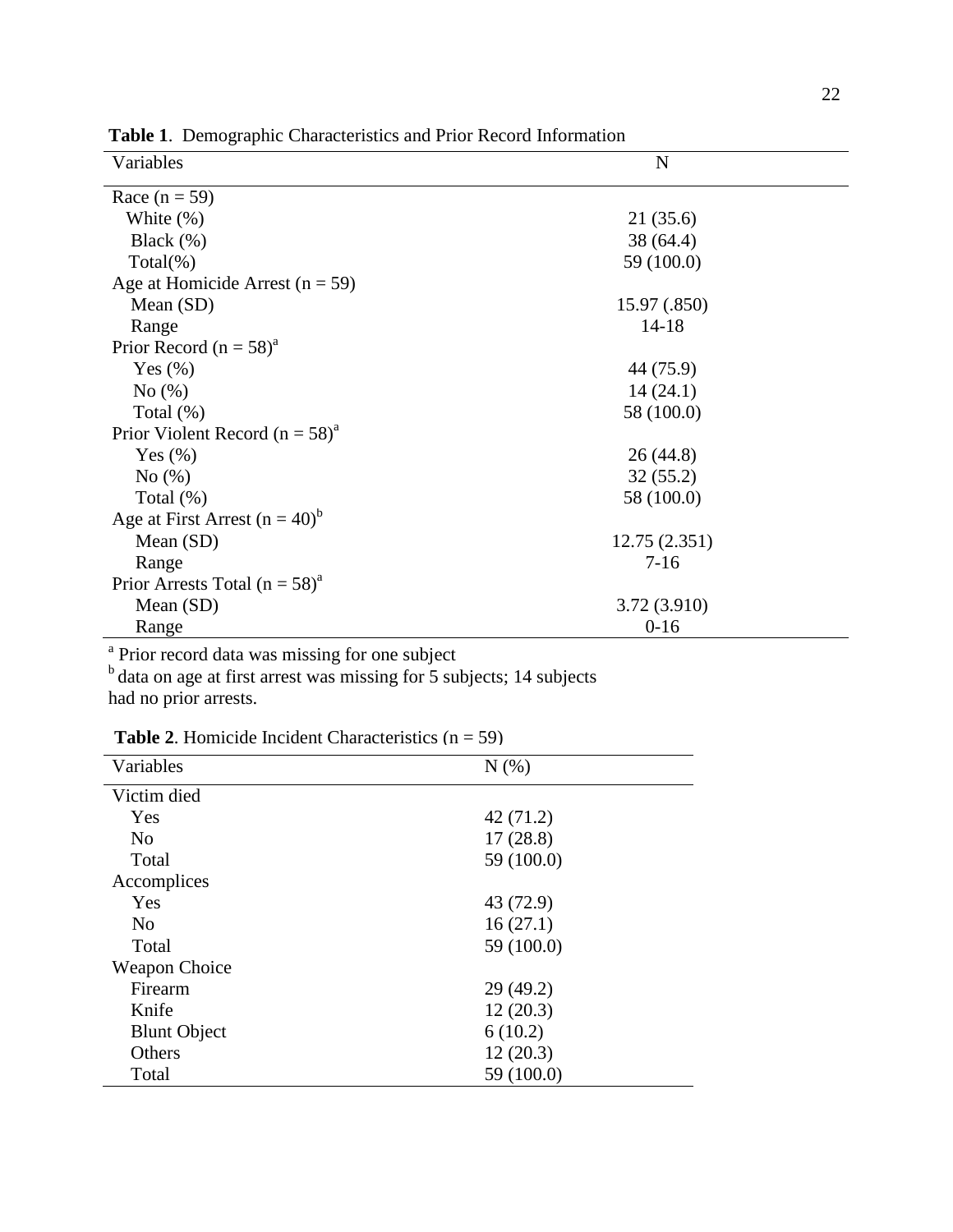for the index homicide conviction. Forty eight offenders were released for the homicide conviction, and the remaining three individuals died before they had a chance to be released; two of these offenders died in prison, both from AIDS-related complications, and the third one escaped from prison and was subsequently killed, under unknown circumstances. Follow-up data indicated that two additional offenders have died at some point following their release from prison, bringing the number of deceased JHOs in the sample to five. One of the two offenders died in a car accident, and the circumstances surrounding the other released offender's death are unknown.

Of the 48 JHOs who had been released from prison during the follow-up period, nine (19%) were arrested during their homicide-related incarceration; four offenders were arrested in jail while awaiting trial, and the other five offenders were arrested in prison. The offenses for which these JHOs were arrested included aggravated assault, simple assault/battery, sexual battery, arson, and attempting to escape.

#### *Post-Release Arrests and Violent Offenses*

Post-incarceration data were available for all 48 released offenders. The length of follow-up for these individuals ranged from 354 months (29 years, 5 months) to 381 months (31 years, 8 months), with a mean of 368 months (30 years, 8 months). Time served in prison for them ranged from 9 months to 336 months (28 years), with a mean of 96 months (8 years).

Perusal of Table 3 indicates that 42 of the 48 released offenders (88%) have been rearrested for new crimes or violations of probation/parole. Only one of these 42 recidivists (2%) was rearrested solely for violating their probation or parole. Of released JHOs, 77% were rearrested more than once, and 33% were arrested nine or more times. Time at risk after release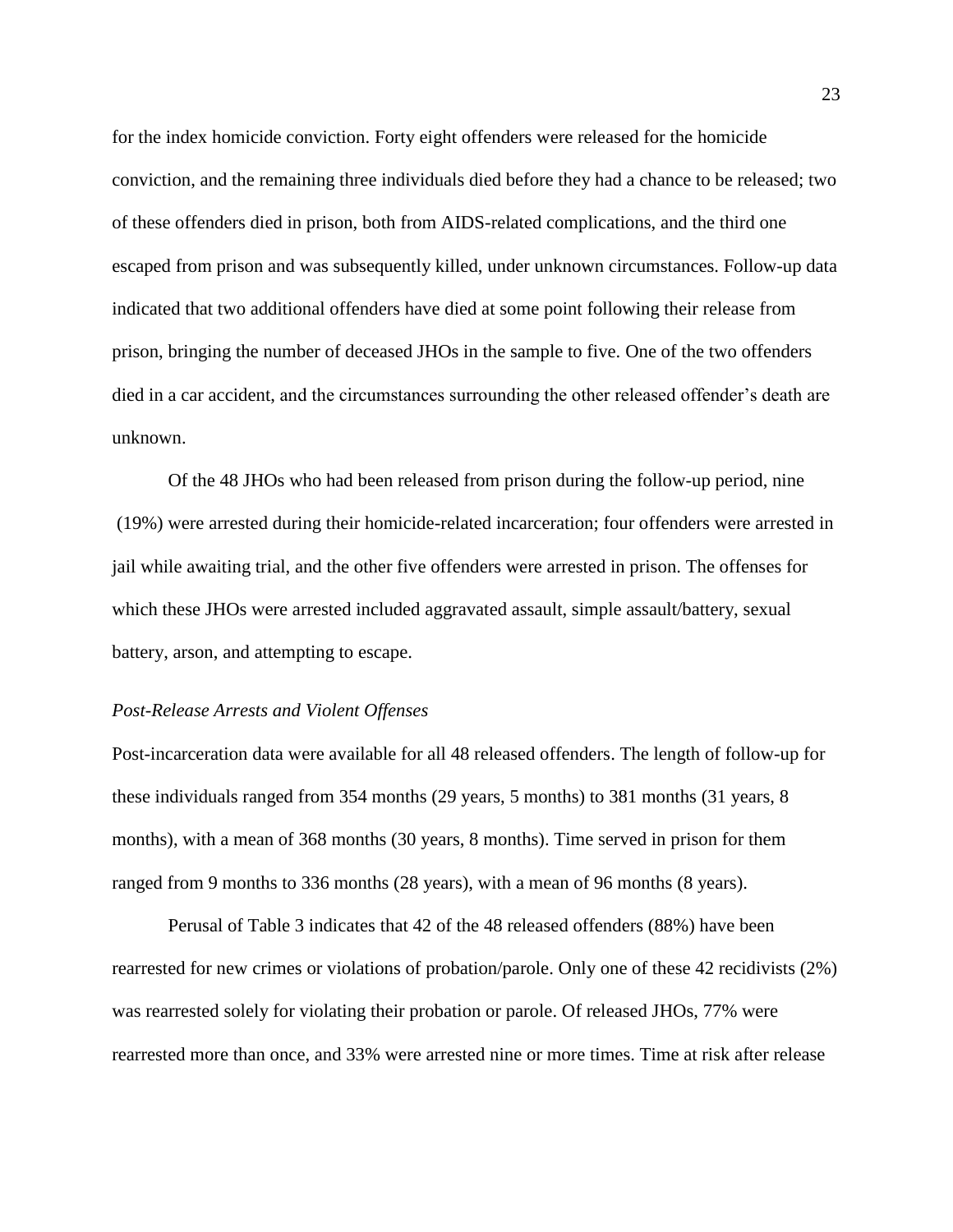and before the first new arrest ranged from one month to 214 months (17 years, 10 months) for the recidivists, with a mean of 30 months (2 years, 6 months).

Violent recidivists constituted 63% of all released JHOs (30 offenders) and 71% of the total number of recidivists. As shown in Table 4, half the offenders who were released committed more than one violent crime and more than one third of them committed four or more violent crimes.

|                  | $N$ $(\%)$       |
|------------------|------------------|
| $\boldsymbol{0}$ | 6(12.5)          |
| $\mathbf{1}$     | 5(10.4)          |
| $\sqrt{2}$       | 6(12.5)          |
| 3                | 3(6.3)           |
| $\overline{4}$   | 4(8.3)           |
| 5                | 5(10.4)          |
| $\sqrt{6}$       | $\boldsymbol{0}$ |
| $\overline{7}$   | 2(4.2)           |
| $8\,$            | 1(2.1)           |
| $9 + *$          | 16(33.3)         |
| Total            | 48 (100.0)       |

**Table 3**. Number of Post-release arrests  $(n = 48)$ 

\*9 more arrests.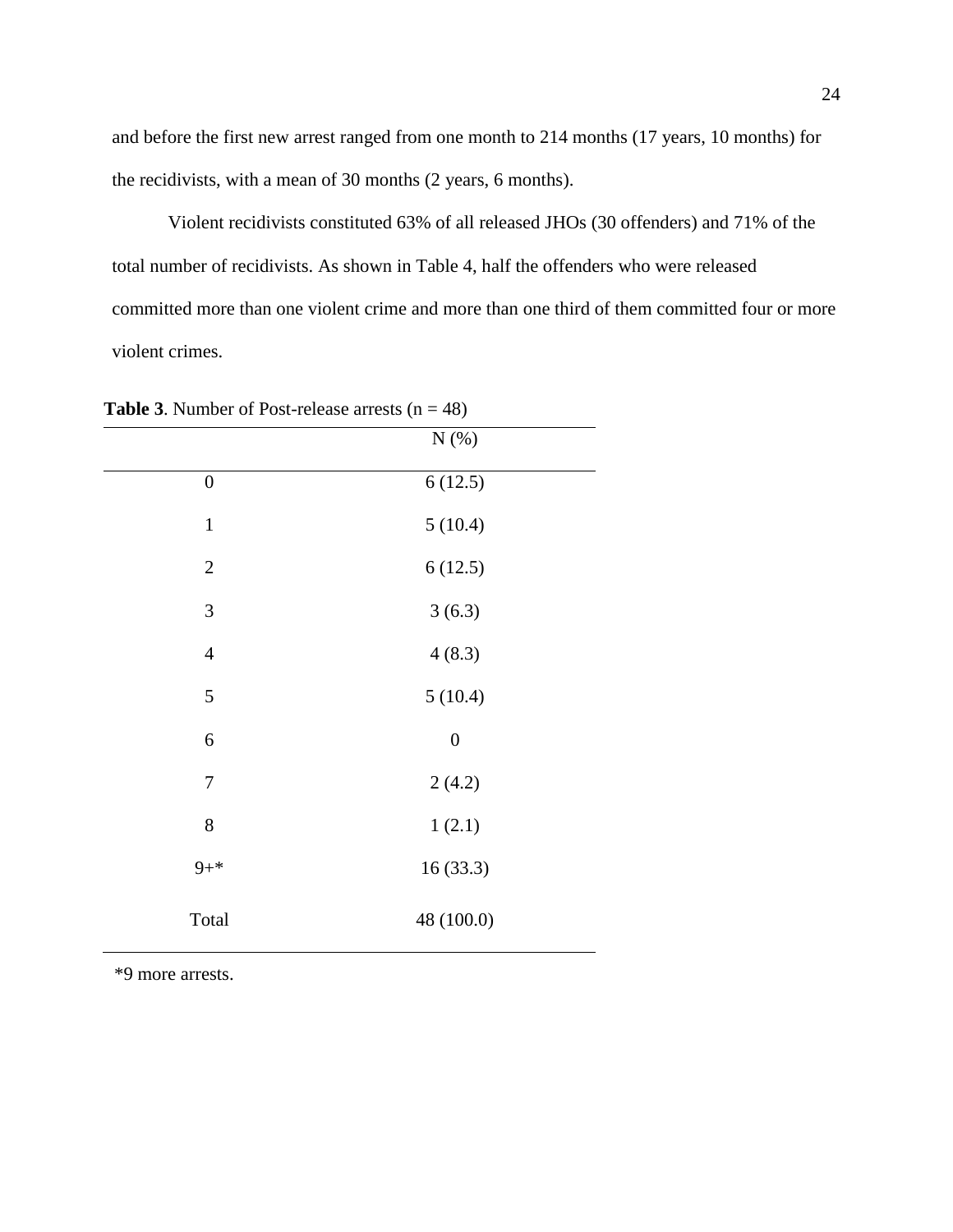|                  | $N(\%)$    |  |
|------------------|------------|--|
| $\boldsymbol{0}$ | 18(37.5)   |  |
| $\mathbf{1}$     | 6(12.5)    |  |
| $\overline{2}$   | 6(12.5)    |  |
| 3                | 1(2.1)     |  |
| $4 + *$          | 17(35.4)   |  |
| Total            | 48 (100.0) |  |

**Table 4.** Number of Violent Offenses  $(n = 48)$ 

\*4 or more offenses.

Table 5 displays the prevalence of serious violent crime among the released sample subjects. Ten percent of the 48 released JHOs committed either completed (4 offenders) or attempted (1 offender) homicides. Nearly 70% were rearrested for aggravated assault or battery (40%) or simple assault or battery (29%). Approximately one in four of released JHOs (27%,  $n =$ 13) were rearrested for robbery; the most common type of robbery perpetrated by sample subjects was armed robbery (10 offenders). Three offenders were rearrested for committing burglary with a weapon. Only one offender in the sample committed a sexual assault after release from incarceration.

Fifteen offenders (31%) were rearrested for committing other types of violent crimes. This category included offenses that were rare, such as aggravated child abuse, or less severe in nature, such as resisting arrest with violence, unlawful restraint, threatening to use violence, and firing a weapon.

A descriptive summary of post-release arrests and violent offenses is presented in Table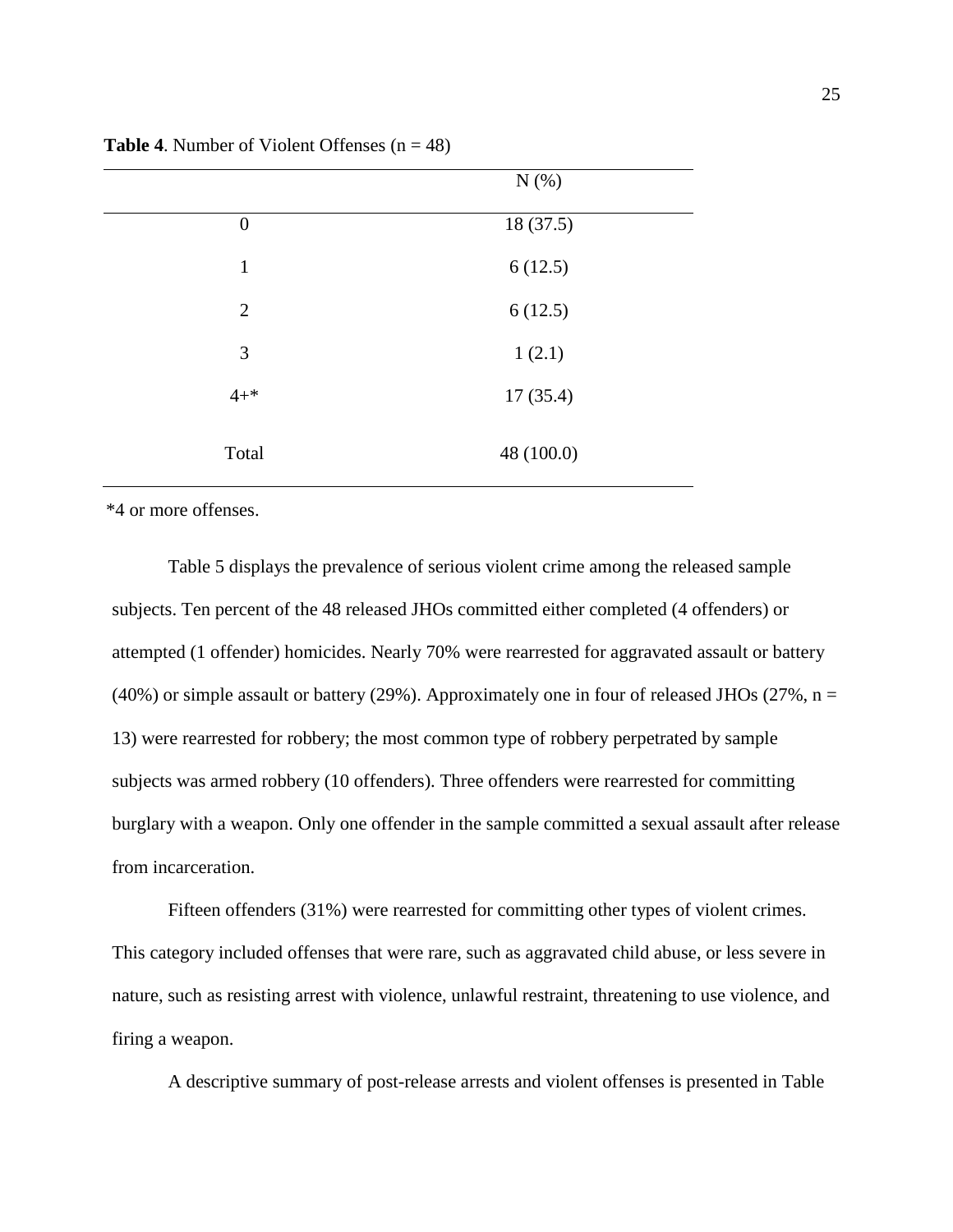| Variables                         | N(%)       |  |  |
|-----------------------------------|------------|--|--|
| Homicide                          |            |  |  |
| Yes                               | 5(10.4)    |  |  |
| N <sub>o</sub>                    | 43 (89.6)  |  |  |
| Total                             | 48 (100.0) |  |  |
| <b>Aggravated Assault/battery</b> |            |  |  |
| Yes                               | 19(39.6)   |  |  |
| N <sub>o</sub>                    | 29(60.4)   |  |  |
| Total                             | 48 (100.0) |  |  |
| Simple Assault/Battery*           |            |  |  |
| Yes                               | 14(29.2)   |  |  |
| N <sub>o</sub>                    | 34(70.8)   |  |  |
| Total                             | 48 (100.0) |  |  |
| <b>Sexual Assault</b>             |            |  |  |
| Yes                               | 1(2.1)     |  |  |
| N <sub>o</sub>                    | 47 (97.9)  |  |  |
| Total                             | 48 (100.0) |  |  |
| Robbery                           |            |  |  |
| Yes                               | 13(27.1)   |  |  |
| N <sub>o</sub>                    | 35(72.9)   |  |  |
| Total                             | 48 (100.0) |  |  |
| <b>Armed Burglary</b>             |            |  |  |
| Yes                               | 3(6.3)     |  |  |
| N <sub>o</sub>                    | 45 (93.8)  |  |  |
| Total                             | 48 (100.1) |  |  |
| Other Types                       |            |  |  |
| Yes                               | 15(31.3)   |  |  |
| N <sub>o</sub>                    | 33 (68.8)  |  |  |
| Total                             | 48 (100.1) |  |  |

**Table 5**. Types of Violent Offenses  $(n = 48)$ 

*Note*. Armed burglary = burglary in which a weapon is displayed. \*This category included both assaults and batteries.

6. The offenders who were released from prison have accumulated a total of 359 arrests and have committed a total of 146 violent offenses during the follow-up period. The highest number of new arrests was 30 ( $M = 7.48$ ,  $SD = 7.760$ ) and the highest number of violent offenses was 23  $(M = 3.04, SD = 4.187).$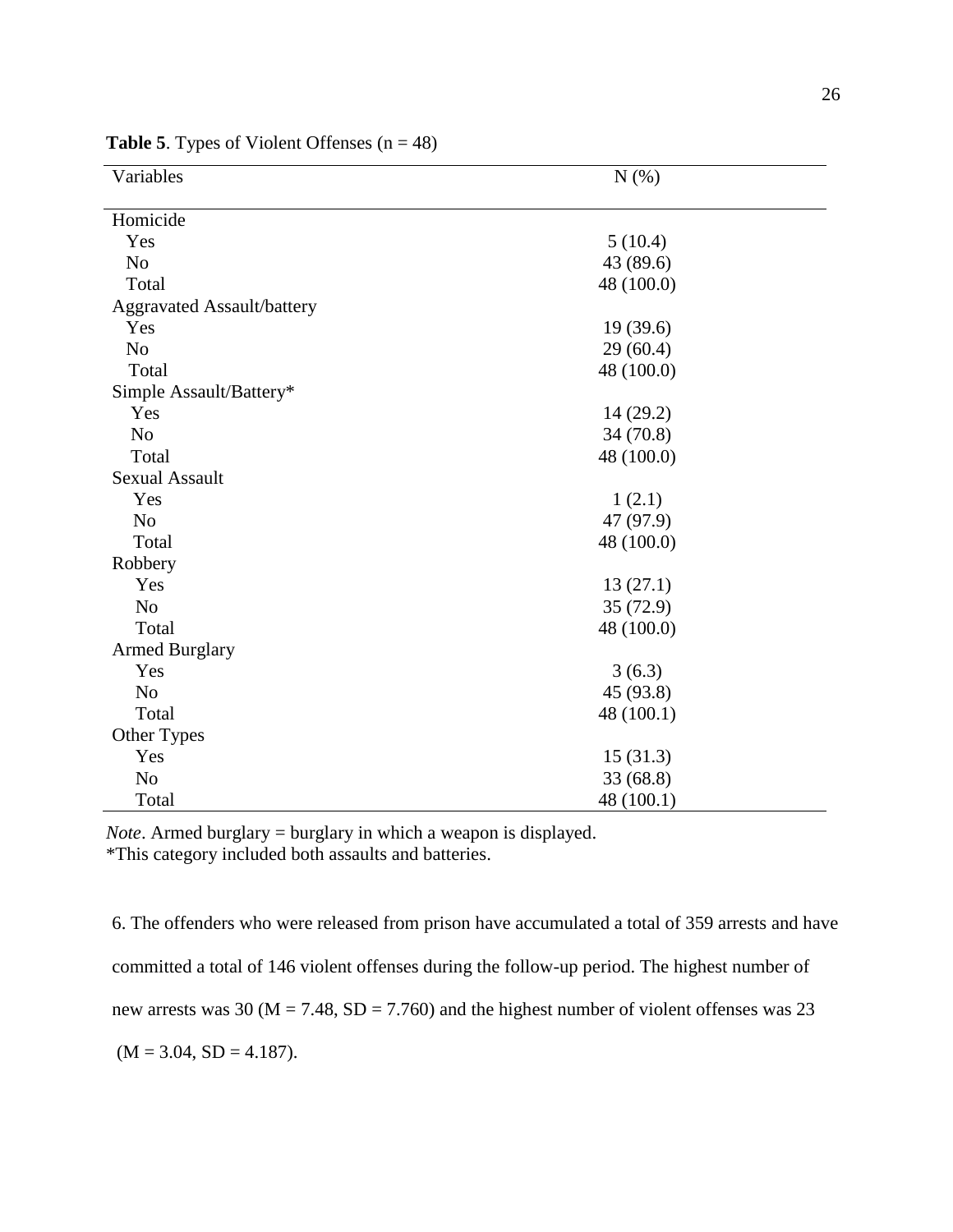| Variables                              | Minimum | Maximum | Sum | Mean | Standard<br>Deviation |
|----------------------------------------|---------|---------|-----|------|-----------------------|
| Total number<br>of arrests             |         | 30      | 359 | 7.48 | 7.760                 |
| Total number<br>of violent<br>offenses |         | 23      | 146 | 3.04 | 4.187                 |

**Table 6**. Descriptive Statistics for Arrests and Violent Offenses (n= 48)

#### *Non-Violent Crime*

Table 7 presents post-release data on the most serious non-violent crimes and their frequencies among the 48 released JHOs. Close to half the 48 released JHOs (22 offenders) were rearrested for property crimes; offenders were arrested for personal thefts, home burglaries, vehicle burglaries, possessing or receiving stolen property, and damaging property. Slightly more than half of released offenders  $(n = 26)$  were rearrested for drug-related offenses, including the manufacturing, possession, and sale of drugs. Cocaine-related arrests were the most common in this category (14 offenders). Nearly one in five of released JHOs (10 offenders) were found in possession of a firearm (illegal for felons).

Nearly half (46%,  $n = 22$ ) violated the terms of their probation or parole; all but one of these offenders had also been rearrested for new crimes. The "others" category in the table consisted of petty offenses, such as trespassing, forgery, disorderly conduct, obstruction of justice (including tampering with evidence), and non-child support; nearly two thirds of the sample  $(64\%, n=31)$  committed one or more of these offenses.

Many released offenders had also engaged in a variety of relatively minor non-violent crimes (not shown in table 7 but included in the arrest count presented in Table 6). These crimes included resisting arrest without violence (18 offenders), traffic-related offenses (12 offenders),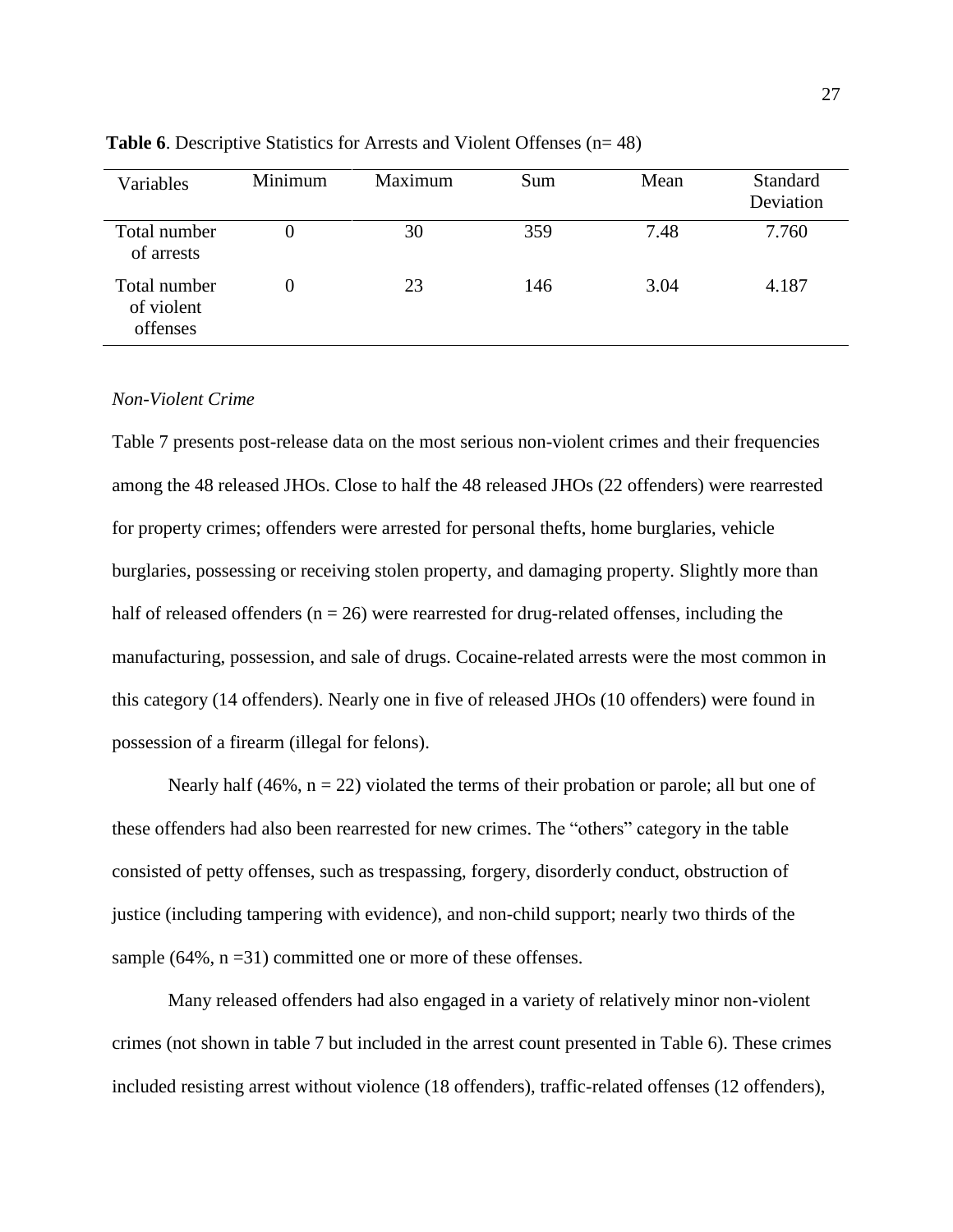| Variables                         | N(% )      |
|-----------------------------------|------------|
| <b>Property Offenses</b>          |            |
|                                   |            |
| Yes                               | 22(45.8)   |
| N <sub>0</sub>                    | 26(54.2)   |
| Total                             | 48 (100.0) |
| Drug Offenses                     |            |
| Yes                               | 26 (54.2)  |
| N <sub>o</sub>                    | 22(45.8)   |
| Total                             | 48 (100.0) |
| Possession of a Firearm           |            |
| Yes                               | 10(20.8)   |
| N <sub>o</sub>                    | 38 (79.2)  |
| Total                             | 48 (100.0) |
| <b>Probation/Parole Violation</b> |            |
| Yes                               | 22(45.8)   |
| N <sub>0</sub>                    | 26(54.2)   |
| Total                             | 48 (100.0) |
| Others                            |            |
| Yes                               | 31 (64.6)  |
| N <sub>o</sub>                    | 17(35.4)   |
| Total                             | 48 (100.0) |

**Table 7.** Types of Non-Violent Offenses (n= 48)

driving under the influence of drugs or alcohol (8 offenders), carrying a concealed weapon (7 offenders), and loitering and/or prowling (6 offenders).

### *Correlates of Post-release Violence*

A cross-tabular analysis indicated that violent recidivism was significantly related to race. As demonstrated in Table 8 by the Bonferroni method, Black offenders were much more likely to accumulate post-release arrests for violence than White offenders (73% v. 40%) ( $\chi^2$  (1) = 4.713,  $p = .030$ ,  $\varphi = -.313$ ). There were no significant relationships between post-release violence and the remaining independent variables: prior delinquent record, prior violent record, number of prior arrests, age at first arrest, presence of accomplices, and homicide weapon choice.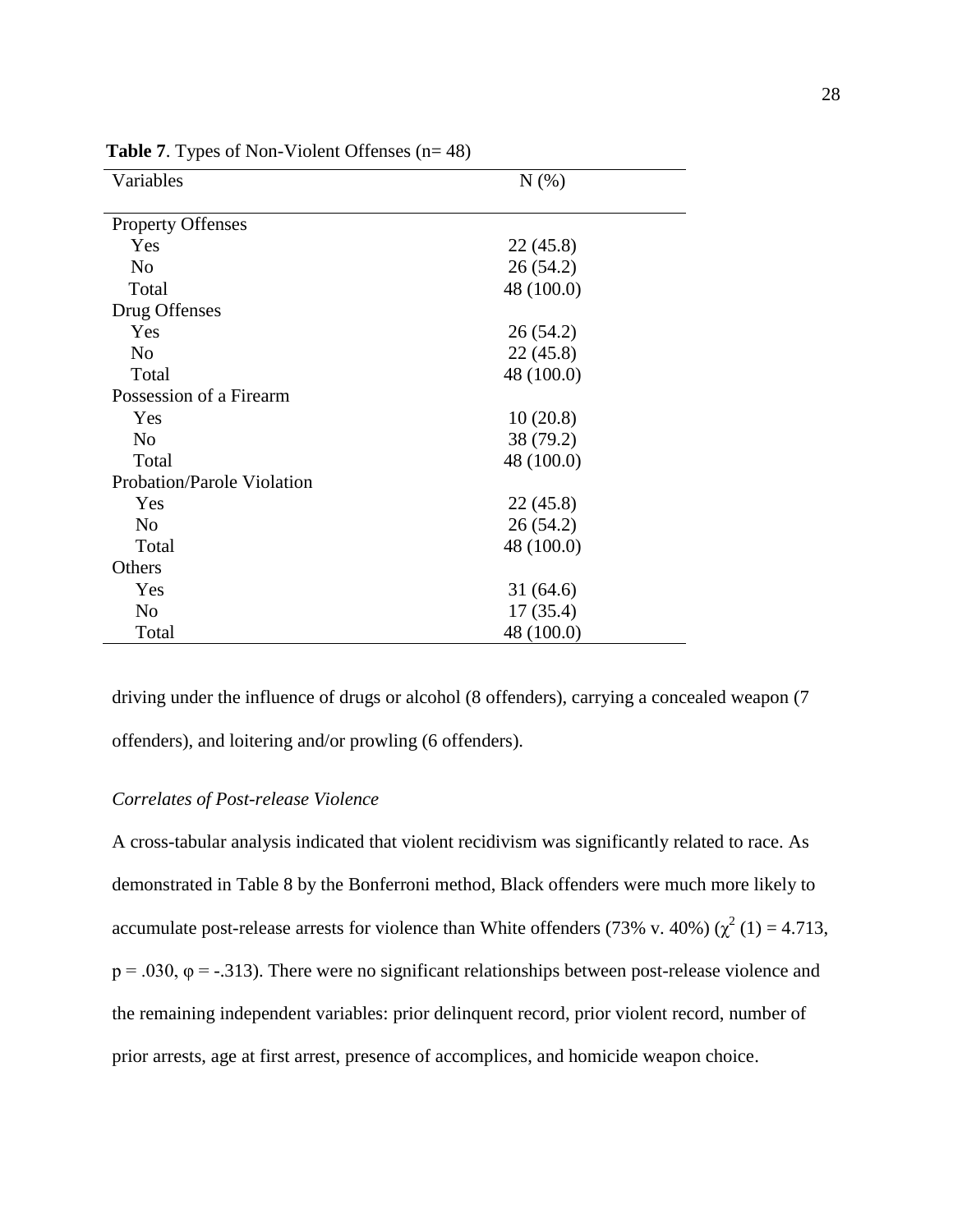| Post-Release Violent | Offender Race        |                 | Total $(\%)$ |
|----------------------|----------------------|-----------------|--------------|
| Offenses             | White $(\% )$        | Black $(\% )$   |              |
| Yes                  | $6_{\text{a}}(40.0)$ | $24_{h}$ (72.7) | 30(62.5)     |
| N <sub>0</sub>       | $9_{a}$ (60.0)       | $9h$ (27.3)     | 18(37.5)     |
| Total                | 15(100.0)            | 33(100.0)       | 48 (100.0)   |

**Table 8**. Post-Release Violence by Offender Race

*Note*.  $\chi^2$  (1) = 4.713, p = .030,  $\varphi$  = -.313.

#### *Recommitments*

Twenty nine offenders (60%) are known to have been recommitted to prison throughout the follow-up period, constituting 69% of the recidivists in the sample. Since the previous follow-up study by Heide and colleagues (2001), at least four additional offenders have been sent back to prison for their crimes.

The above recommitment percentages need to be viewed with caution. Disposition data were unavailable or incomplete for some of the recorded arrests. Accordingly, it is possible that the proportion of recommitted offenders in the sample is much higher than the 60% figure presented here.

As shown in Table 9, 17 of the 29 recommitted offenders (59%) have experienced multiple recommitments. The highest number of known recommitments was six. The offenders were generally sent back to prison for violent, property, and drug-related offenses, as well as possession of a firearm and violations of probation/parole. Some offenders were recommitted for minor offenses, which were related to a failure of complying with law enforcement officers (e.g.,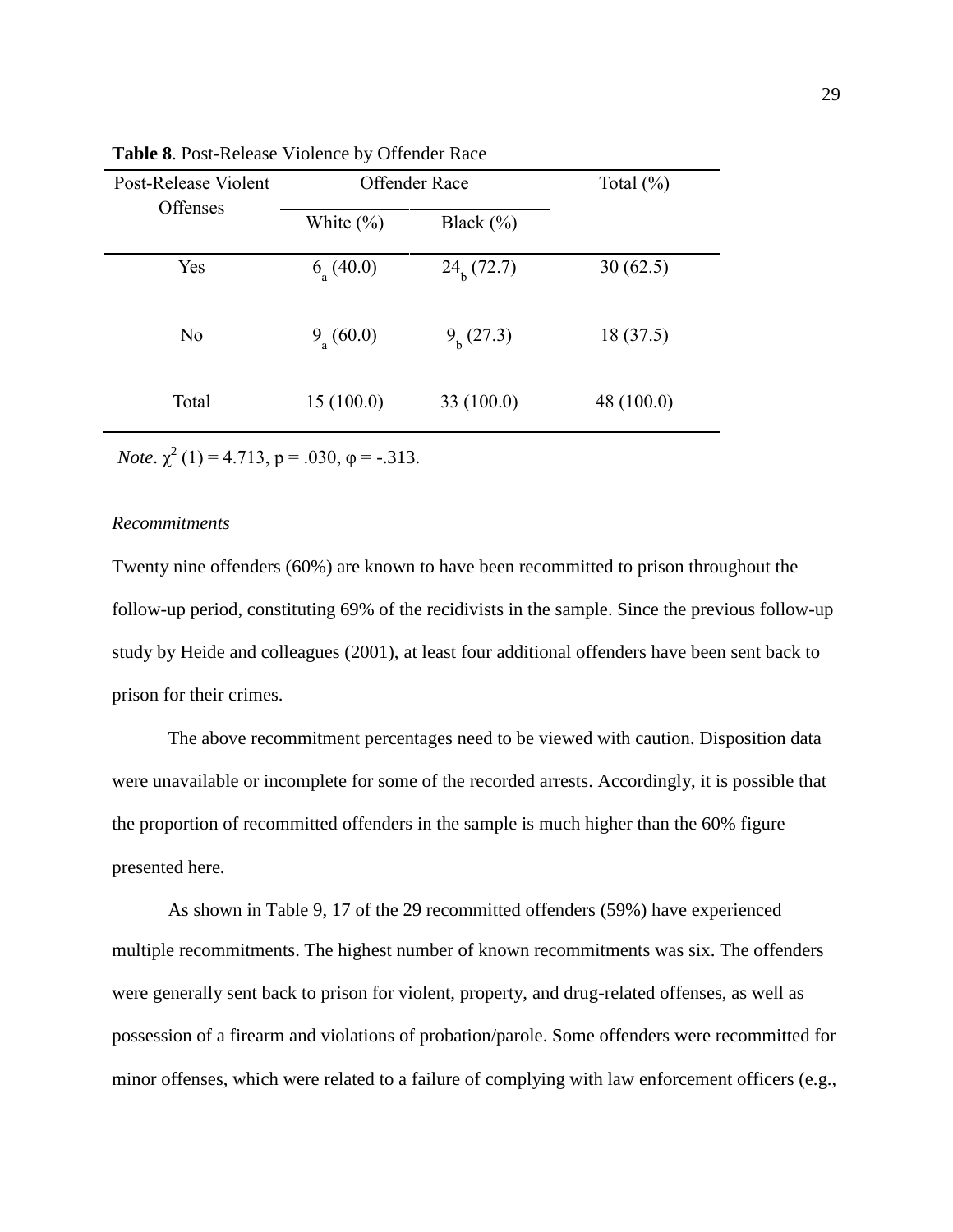resisting arrest, obstruction of law enforcement).

|                  | $N(\%)$   |
|------------------|-----------|
| $\boldsymbol{0}$ | 13(31.0)  |
| 1                | 12(28.6)  |
| $2^{+*}$         | 17(40.5)  |
| Total            | 42(100.1) |
|                  |           |

**Table 9.** Number of Recommitments among Recidivists  $(n = 42)$ 

\*2 or more recommitments.

## *Non-Recidivists*

As reported earlier, six of the 48 released offenders have not been rearrested since their release from prison for the homicide conviction. Time at risk for these non-recidivists ranged from 40 months (3 years, 4 months) to 315 months (26 years, 3 months), with a mean of 149 months (12 years, 5 months).

All six of the non-recidivists were involved in completed homicides. Three offenders were Black and the other three were White. Four of the six non-recidivists had a prior delinquent record. Four offenders committed the murder alone and two were involved in group incidents. Three of them used firearms, one used a knife, one used a blunt object (a hammer), and the remaining offender was involved in an incident where multiple weapons were used, including tree limbs, a 2 x 4 board, and personal weapons. As of October 2014, all six of these offenders were confirmed to be alive.

## *Reexamination of Previous Successes*

In Heide et al. (2001), the authors classified 18 offenders as "successes", which means that they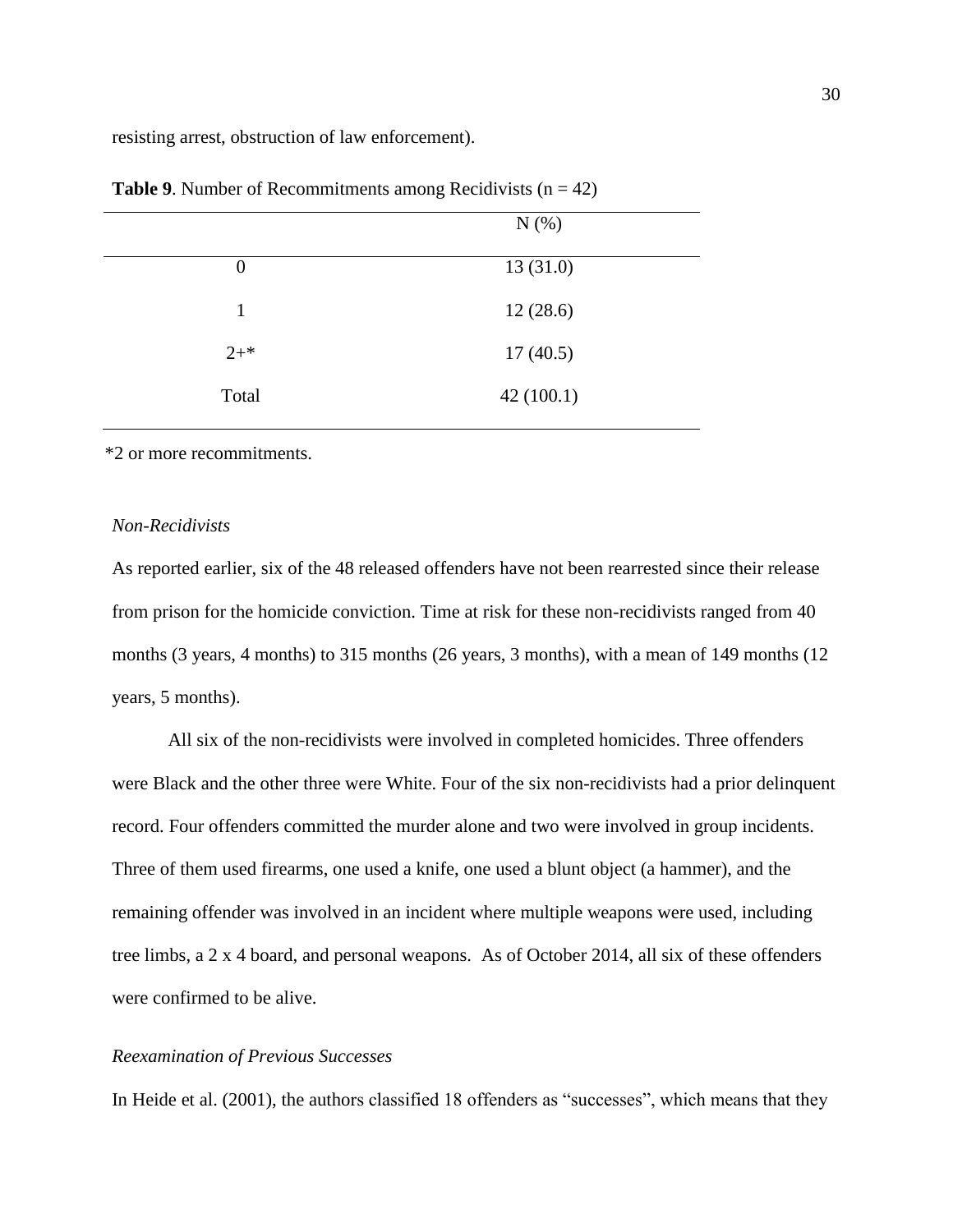were not sent back to prison during the follow-up period. As reported earlier, the measure of failure to reintegrate back into society in that study was recommitment to prison for new offenses or revocation of parole for the index homicide conviction, due to the unreliability of arrest data at that time.

Inspection of current follow-up data indicated that 8 of the 18 offenders who were deemed successes by the authors in the late 1990s had been arrested during the initial follow-up period of 16 years; three of those eight recidivists were arrested for violent offenses. The highest number of arrests during those 16 years was eight. Three of the 10 offenders who would be considered successes by both measures—arrests and recommitment—have remained free of criminal activity during the 30-year period. In other words, only 3 of the 18 JHOs who appeared to be successful during the first follow-up period were not rearrested over the 30-year follow-up period.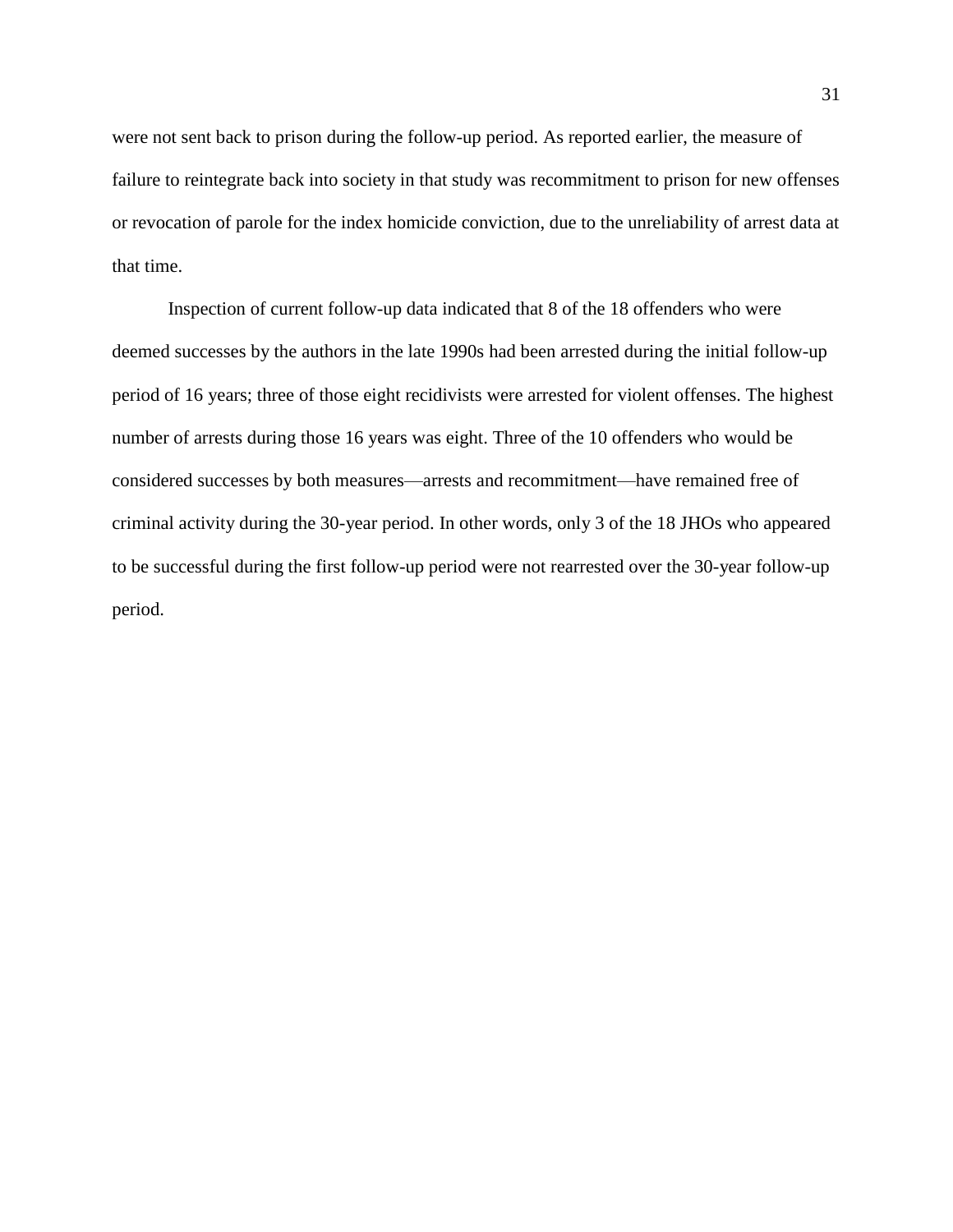## **Chapter 5: Results for Crime v. Conflict Analyses**

## *Classification of Sample Subjects into Groups*

Of the 59 JHOs in the original sample, 43 were classified as crime-oriented offenders, representing 32 separate homicide incidents. Crime-oriented commitment offenses consisted of 25 robberies, four home burglaries, one vehicle burglary, one sexual assault, and one case of male prostitution that escalated to murder. The following brief case excerpts illustrate the brutality and senselessness of many of the killings by crime-oriented JHOs in the present sample:

- Three boys, ranging in age from 15 to 17, fatally beat a man with tree limbs, personal weapons (i.e., punching and kicking), and a  $2 \times 4$  board; the motive for the attack was robbery, and the group's loot consisted of \$2.50 and a bag of groceries.
- A 15-year-old boy shot and killed a milkman during a robbery, after the victim turned over his money and pled for his life.
- A 16-year-old boy attempted to rob a jogger of money and a gold chain, and when the victim attempted to flee, he was shot in the back by the youth; the victim survived.
- Two 16-year-old boys burglarized a man's home and smothered him to death with a pillow after he confronted them.

Sixteen JHOs were classified as conflict-oriented offenders, representing 15 separate homicide incidents. The homicides in this group stemmed from conflicts with acquaintances (five incidents), strangers (four incidents), family members (three incidents), and friends (three incidents). The case excerpts presented below demonstrate the trivial nature of some of the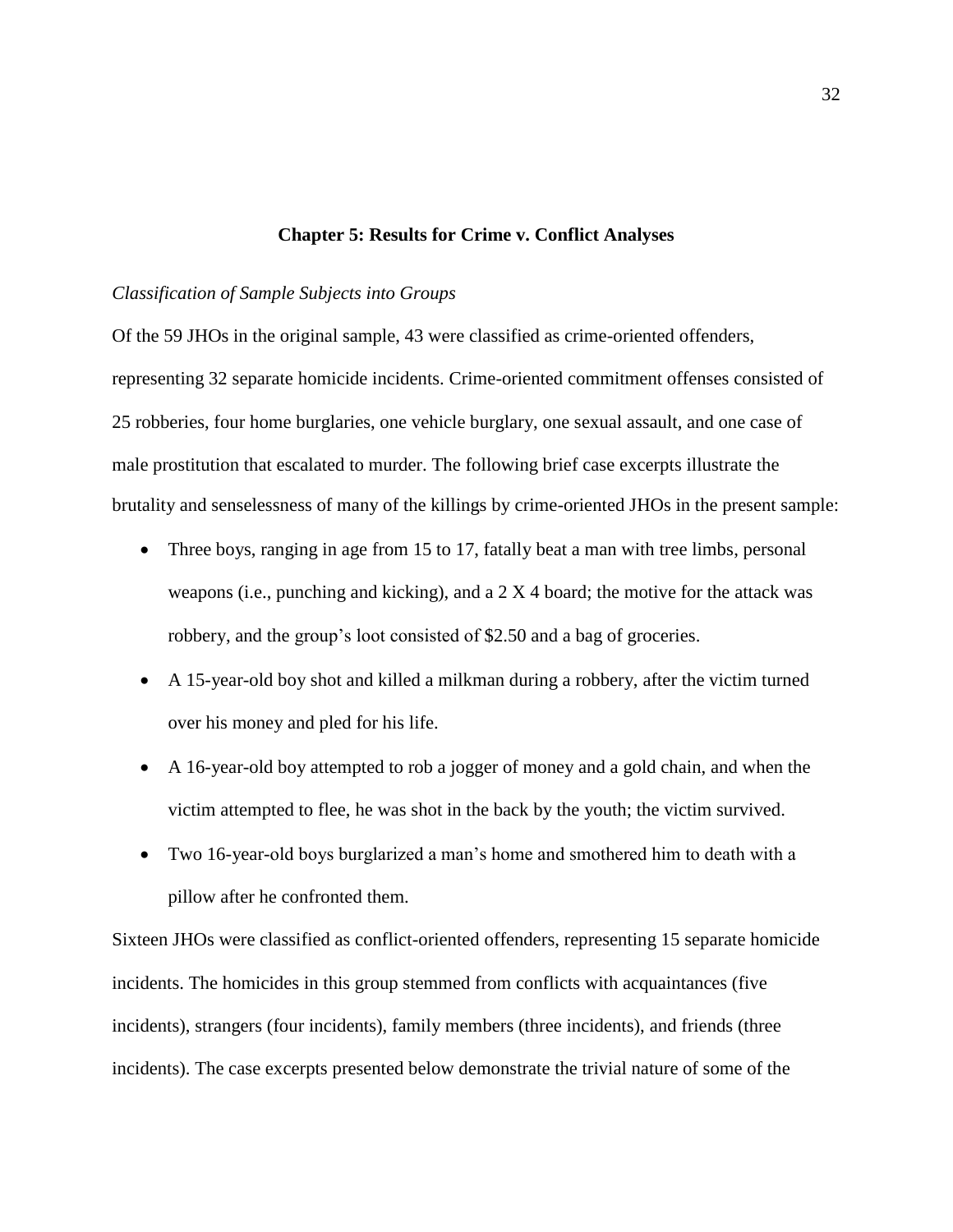conflicts that resulted in a loss of life or grave bodily injury:

- A 16-year-old boy shot and killed a man who reportedly cursed at him outside a nightclub.
- A 16-year-old mistakenly accused a female friend of stealing \$40 from him during a card game, and subsequently stabbed her in the head and face repeatedly; the victim survived the attack.
- Three boys, ages 16 and 17, were involved in an argument with another male juvenile outside a skating rink and one of the JHOs chased and fatally shot the victim; the argument was over a hat worn by the juvenile victim.
- A 16-year-old boy fatally shot his father after finding out that he was going to be sent to reform school by the victim; the relationship between the JHO and the victim was reportedly marked by arguments.

The comparisons between the two groups of homicide offenders on demographic characteristics and prior delinquency are displayed in Table 10. There were no significant differences between the two groups on any of the variables pertaining to demographics and prior delinquency. The proportion of White offenders was higher in the conflict group than in the crime group. The mean age at the time of the homicide arrest was approximately 16 years old in both groups. The majority of juveniles in both groups had a prior delinquent record; in contrast, the majority in both groups had no prior arrests for violence. The mean age at first arrest and mean number of prior offenses were approximately the same in both groups.

Table 11 presents the cross-tabular analyses between Cornell homicide type and homicide-related characteristics. Crime oriented JHOs were significantly more likely than conflict-oriented JHOs to participate in group homicide incidents (86% v. 37.5%). In contrast,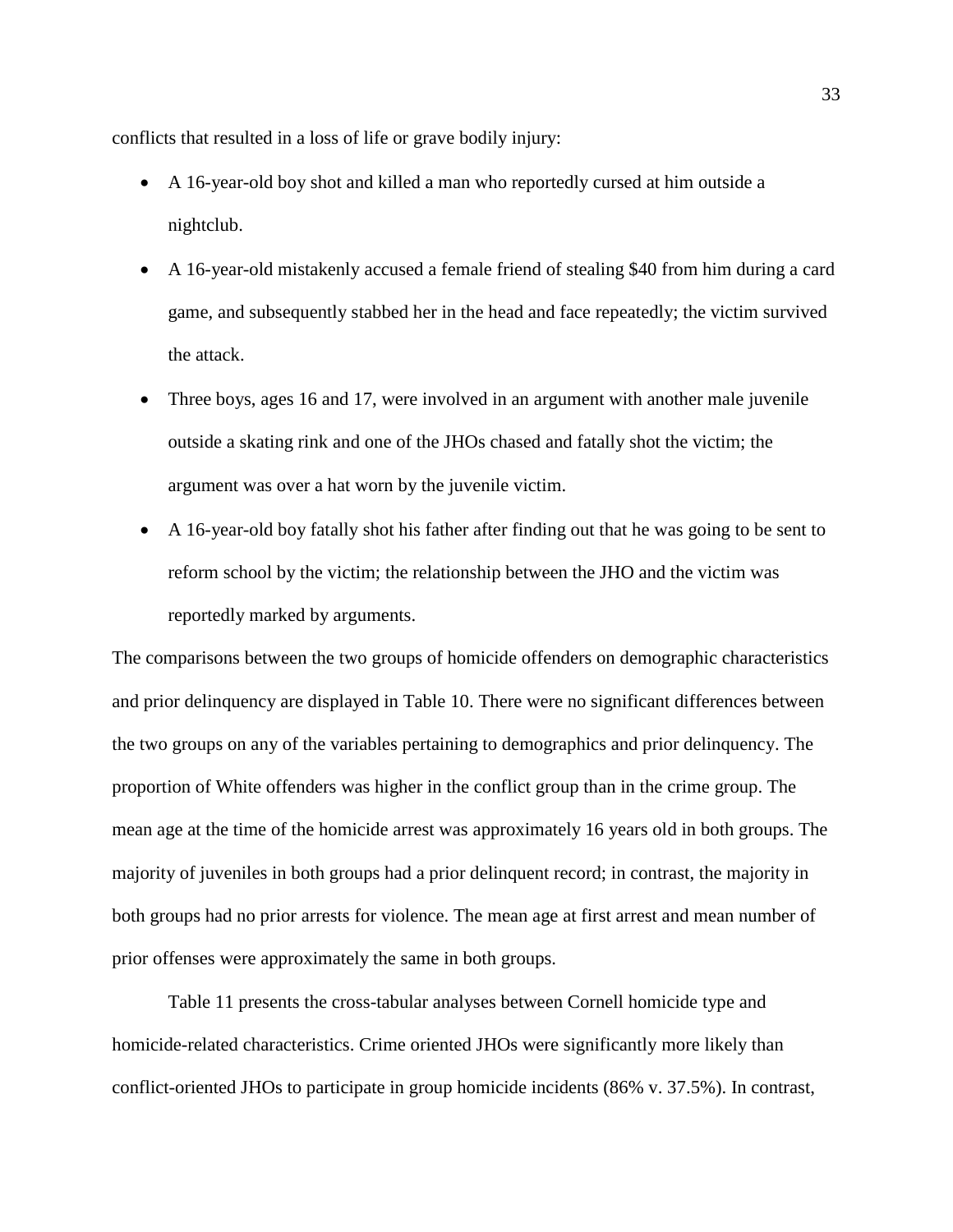conflict-oriented JHOs were more likely to act alone than their crime oriented counterparts (62.5% v. 14%) ( $\chi^2$  (1) = 13.905, p < .001,  $\varphi$  = -.485).

Overall, the relationship between homicide circumstances and weapon choice narrowly missed reaching the level of statistical significance ( $\chi^2$  (3) = 7.386, p = .06). However, the Bonferroni correction factor indicated that conflict-oriented offenders were significantly more likely to use firearms than their crime-oriented counterparts (75% v. 39.5%).

**Table 10**. Demographic Characteristics and Prior Record Information by Cornell Homicide Type

| Variables                                      |            | Cornell Homicide Type | Total      |
|------------------------------------------------|------------|-----------------------|------------|
|                                                | Crime      | Conflict              |            |
|                                                | $(n = 43)$ | $(n = 16)$            |            |
| Race $(n = 59)$                                |            |                       |            |
| White $(\%)$                                   | 14(32.6)   | 7(43.8)               | 21(35.6)   |
| Black $(\%)$                                   | 29(67.4)   | 9(56.3)               | 38 (64.4)  |
| Total $(\%)$                                   | 43 (100.0) | 16(100.0)             | 59 (100.0) |
| $\chi^2(1) = .637$                             |            |                       |            |
| Age at Homicide Arrest ( $n = 59$ )            |            |                       |            |
| Mean                                           | 15.98      | 15.94                 | 15.97      |
| Range                                          | $14 - 18$  | $15-17$               | $14 - 18$  |
| $t(54.27) = .213$                              |            |                       |            |
| Prior Record $(n = 58)^a$                      |            |                       |            |
| Yes $(\% )$                                    | 33 (78.6)  | 11(68.8)              | 44 (75.9)  |
| No $(\%)$                                      | 9(21.4)    | 5(31.3)               | 14(24.1)   |
| Total (%)                                      | 42(100.0)  | 16(100.1)             | 58 (100.0) |
| $\chi^2(1) = .610$                             |            |                       |            |
| Prior Violent Record ( $n = 58$ ) <sup>a</sup> |            |                       |            |
| Yes $(\% )$                                    | 19(45.2)   | 7(43.8)               | 26(44.8)   |
| No $(\%)$                                      | 23(54.8)   | 9(56.3)               | 32(55.2)   |
| Total (%)                                      | 42 (100.0) | 16(100.1)             | 58 (100.0) |
| $\chi^2(1) = .010$                             |            |                       |            |
| Age at First Arrest $(n = 40)^b$               |            |                       |            |
| Mean                                           | 12.83      | 12.50                 | 12.75      |
| Range                                          | $7-16$     | $8-16$                | $7-16$     |
| $t(38) = .384$                                 |            |                       |            |
| Prior Arrests Total $(n = 58)^a$               |            |                       |            |
| Mean                                           | 3.81       | 3.50                  | 3.72       |
| Range                                          | $0 - 16$   | $0 - 11$              | $0-16$     |
| $t(56) = .267$                                 |            |                       |            |

<sup>a</sup> Prior record data was missing for one subject

 $<sup>b</sup>$  data on age at first arrest was missing for one 5 subjects;</sup>

14 subjects had no prior arrests.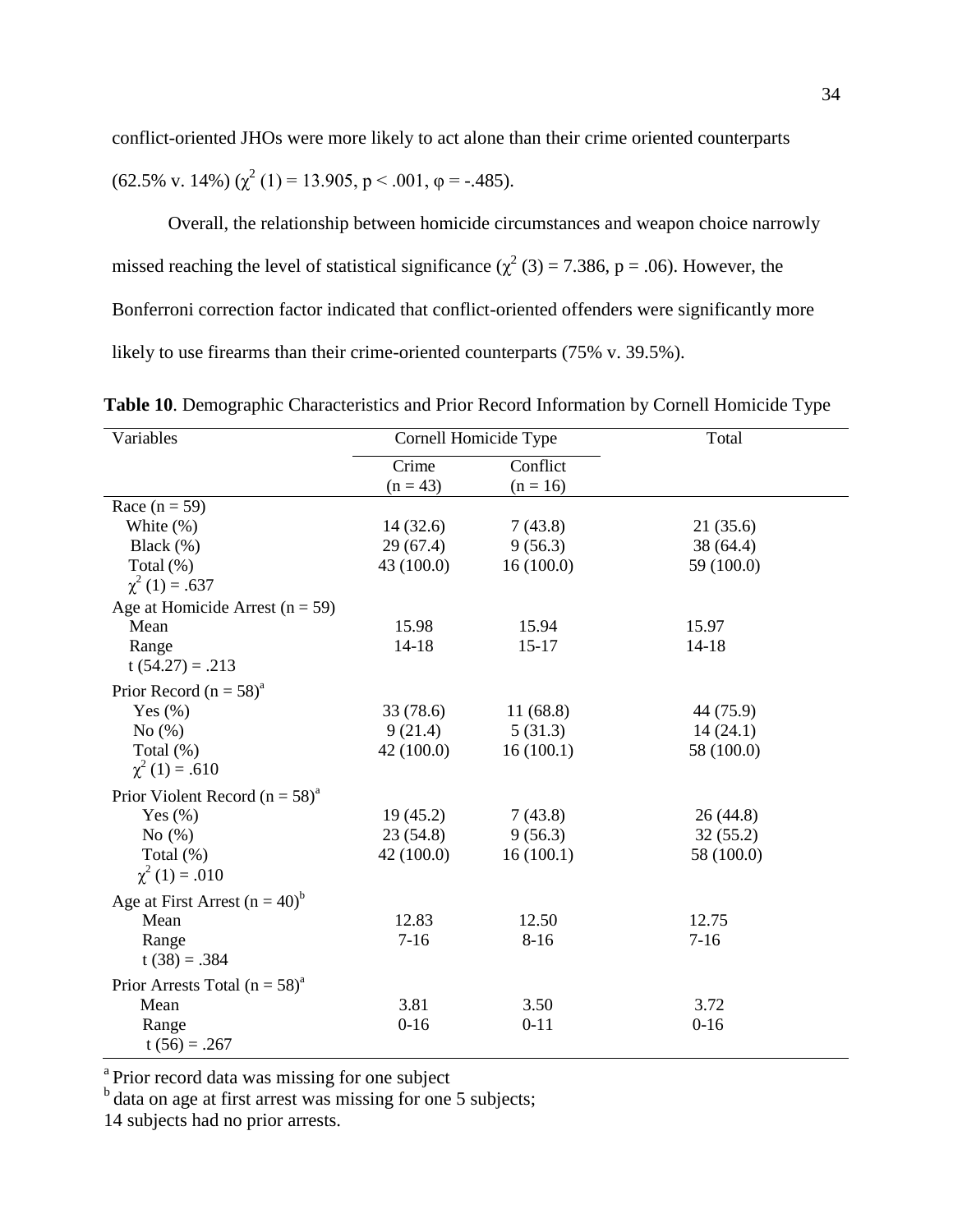| Variables              |                 | Cornell Homicide Type |            |
|------------------------|-----------------|-----------------------|------------|
|                        | Crime $(\% )$   | Conflict $(\% )$      |            |
| Accomplices            |                 |                       |            |
| Yes                    | $37_{a} (86.0)$ | $6b$ (37.5)           | 43 (72.9)  |
| N <sub>0</sub>         | $6_{a}$ (14.0)  | $10b$ (62.5)          | 16(27.1)   |
| Total                  | 43(100.0)       | 16(100.0)             | 59 (100.0) |
| $\chi^2(1) = 13.905**$ |                 |                       |            |
| <b>Weapon Choice</b>   |                 |                       |            |
| Firearm                | $17_{a}$ (39.5) | $12_h(75.0)$          | 29(49.2)   |
| Knife                  | $11_{a}$ (25.6) | $1_{a}$ (6.3)         | 12(20.3)   |
| <b>Blunt Objects</b>   | $4_{a}$ (9.3)   | $2_{a}$ (12.5)        | 6(10.2)    |
| $Others+$              | $11_{a} (25.6)$ | $1_{a}$ (6.3)         | 12(20.3)   |
| Total                  | 43(100.0)       | 16(100.0)             | 59 (100.0) |
| $\chi^2$ (3) = 7.386   |                 |                       |            |

**Table 11.** Homicide Incident Characteristics by Cornell Homicide Type  $(n = 59)$ 

\*\*p < .001,  $\varphi$  = -.485.

## *Follow-Up Findings*

The cross-tabular analysis between Cornell homicide type and release from prison is presented in Table 12. This analysis included only the 56 offenders who did not die in prison or while escaping from prison. Among the eight JHOs who have never been released, six were in the crime group and two were in the conflict group. The relationship between the two variables was not significant, meaning that homicide type (crime v. conflict) was not significantly related to whether an offender was released from prison.

The subsample of 48 released JHOs consisted of 35 crime-oriented offenders and 13 conflict-oriented offenders. The mean time served in prison was 96 months (8 years) for crimeoriented JHOs and 99 months (8 years, 3 months) for conflict-oriented JHOs. The mean length of follow-up for crime-oriented offenders was 368 months (30 years, 8 months), compared to 369 months (30 years, 9 months) for their conflict-oriented counterparts. There were no significant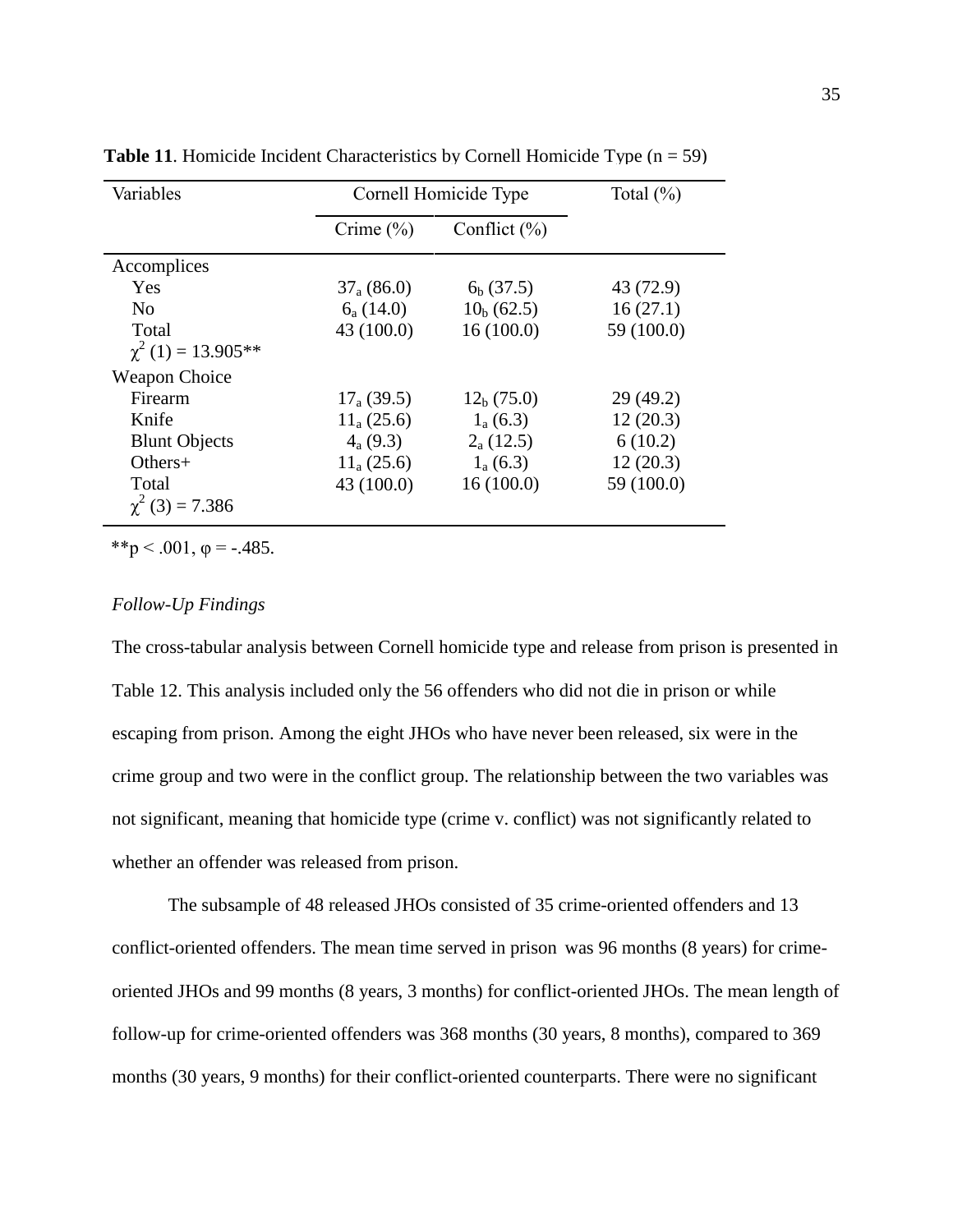| Never Released from | Cornell Homicide Type | Total                |           |
|---------------------|-----------------------|----------------------|-----------|
| Prison              | Crime $(\% )$         | Conflict $(\% )$     | $(\%)$    |
| Yes                 | $6_{\text{a}}(14.6)$  | $2_{\text{a}}(13.3)$ | 8(14.3)   |
| N <sub>0</sub>      | $35_a(85.4)$          | $13_{\circ} (86.7)$  | 48 (85.7) |
| Total               | 41(100.0)             | 15(100.0)            | 56(100.0) |

**Table 12.** Release from Prison by Cornell Homicide Type  $(n = 56)$ 

<sup>a</sup> Not significant Chi Square/Bonferroni factor Note:  $\chi^2$  (1) = 0.015, p = .902.

differences between the two groups on time served (t  $(46) = -0.130$ . p = .897) and follow-up length (t  $(46) = -.661$ , p = .512).

Cross-tabular analyses between Cornell homicide type and the remaining two dependent variables are presented in Tables 13 and 14. Inspection of Table 13 reveals that the two groups did not differ significantly in terms of the number of arrests. The Bonferroni correction method indicated that there was no significant difference between Cornell homicide type values for any of the values on this dependent variable. Furthermore, as shown in the footnote, the two groups did not significantly differ when the variable for post-release arrests was tested dichotomously. It is interesting to note that the highest percentage of crime group offenders (37%) were rearrested nine or more time, and equal percentages of conflict-oriented offenders (23%) had either zero new arrests or were rearrested nine or more times.

Similarly, as shown in Table 14, no significant differences emerged between the two groups with respect to the number of violent offenses. Also, Cornell homicide type was not related to whether or not an offender was rearrested for a violent offense (see footnote). Notably,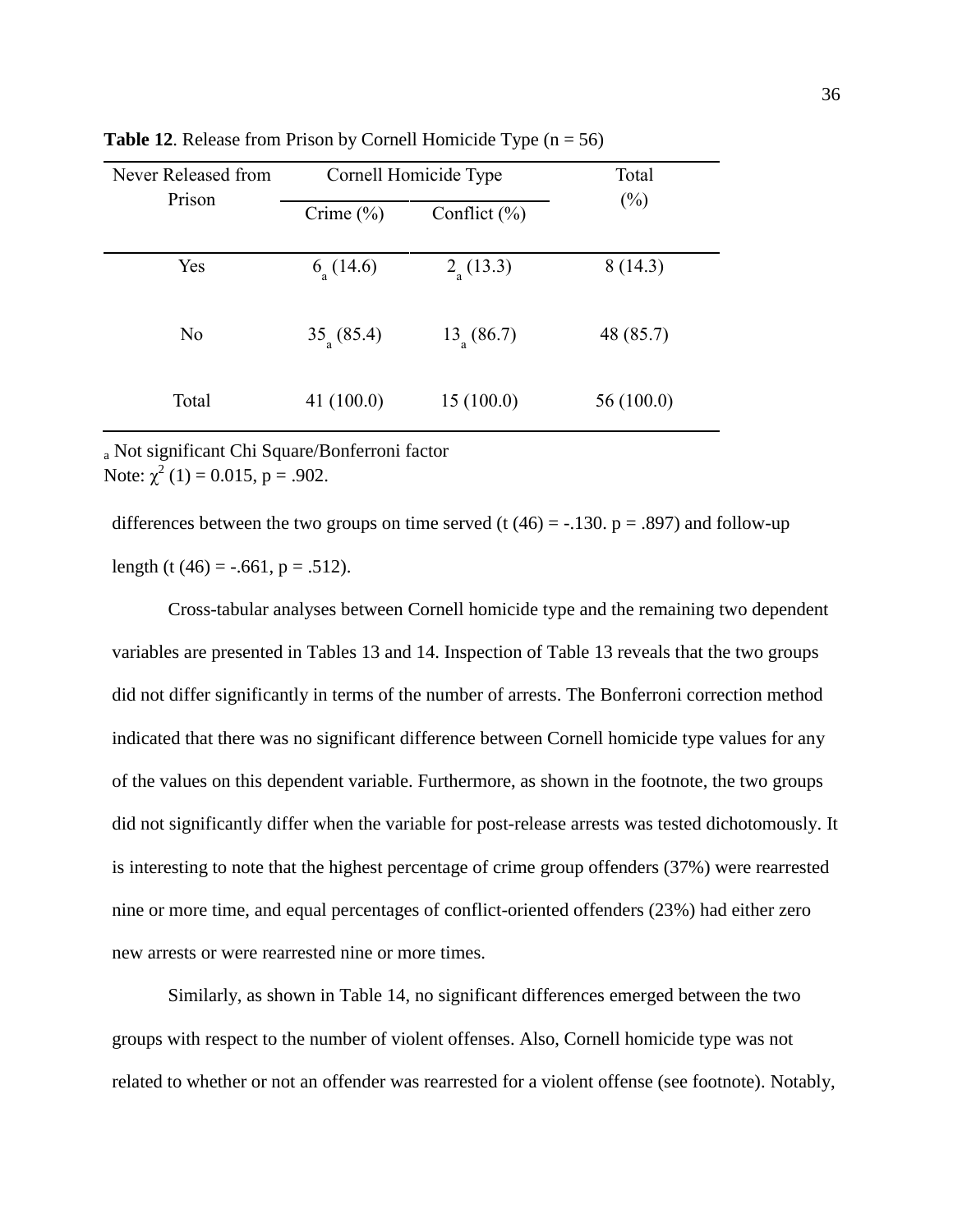at least 30% of crime-oriented offenders either did not commit any violent offenses or committed four or more violent offenses, and almost half of conflict-oriented offenders (46%) did not commit any post-release violent offenses.

| Total number of  |                      | Cornell Homicide Type   | Total (%)             |
|------------------|----------------------|-------------------------|-----------------------|
| arrests          | Crime (%)            | Conflict (%)            |                       |
| $\boldsymbol{0}$ | $3_a$                | $\overline{3}_{a}$      | 6                     |
|                  | (8.6)                | (23.1)                  | (12.5)                |
| $\mathbf{1}$     | $\mathbf{3}_{\rm a}$ | $2_{\rm a}$             | 5                     |
|                  | (8.6)                | (15.4)                  | (10.4)                |
| $\overline{2}$   | $6_a$<br>(17.1)      | $0_{\rm a}$             | 6<br>(12.5)           |
| 3                | $2_{\rm a}$          | $1_a$                   | $\overline{3}$        |
|                  | (5.7)                | (7.7)                   | (6.3)                 |
| $\overline{4}$   | $2_{\rm a}$          | $2_{\rm a}$             | $\overline{4}$        |
|                  | (5.7)                | (15.4)                  | (8.3)                 |
| 5                | $\mathbf{4}_{\rm a}$ | $1_a$                   | 5                     |
|                  | (11.4)               | (7.7)                   | (10.4)                |
| 6                | $\boldsymbol{0}$     | $\boldsymbol{0}$        | $\boldsymbol{0}$      |
| $\boldsymbol{7}$ | $1_{\rm a}$          | $1_a$                   | $\overline{2}$        |
|                  | (2.9)                | (7.7)                   | (4.2)                 |
| 8                | $1_{\rm a}$<br>(2.9) | $0_{\rm a}$             | $\mathbf{1}$<br>(2.1) |
| $9 + *$          | $13_a$               | $\mathbf{3}_{\text{a}}$ | 16                    |
|                  | (37.1)               | (23.1)                  | (33.3)                |
| Total            | 35 (100.0)           | 13 (100.0)              | 48 (100.0)            |

**Table 13**. Total Number of Arrests by Cornell Homicide Type  $(n = 48)$ 

a Not significant Chi Square/Bonferroni factor

Note:  $\chi^2$  (8) = 6.963, p = .541; \* 9 or more arrests.

Dichotomous variable (1 = rearrested, 2 = not rearrested) = ns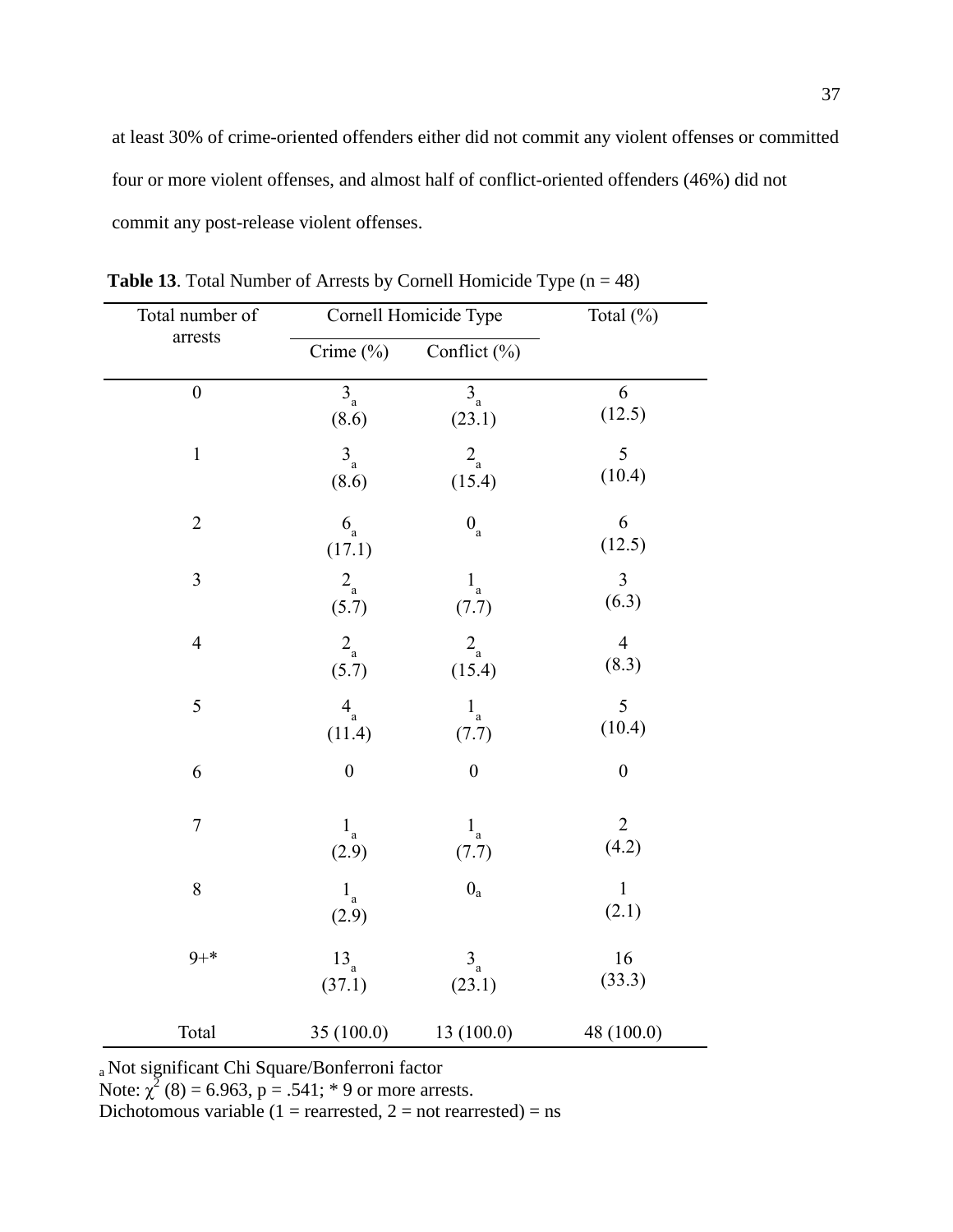| Total number of violent | Cornell Homicide Type | Total $(\%)$         |              |
|-------------------------|-----------------------|----------------------|--------------|
| Offenses                | Crime $(\% )$         | Conflict $(\% )$     |              |
| $\boldsymbol{0}$        | $12_a$                | $6_{\rm a}$          | 18           |
|                         | (34.3)                | (46.2)               | (37.5)       |
| $\mathbf{1}$            | $5_a$                 | $1_{\rm a}$          | 6            |
|                         | (14.3)                | (7.7)                | (12.5)       |
| $\overline{2}$          | $\mathbf{4}_{\rm a}$  | $2_{\rm a}$          | 6            |
|                         | (11.4)                | (15.4)               | (12.5)       |
| 3                       | $1_a$<br>(2.9)        | $0_a$                | 1<br>(2.1)   |
| $4 + *$                 | $13_a$                | $\mathbf{4}_{\rm a}$ | 17           |
|                         | (37.1)                | (30.8)               | (35.4)       |
| Total                   | 35(100.0)             | 13(100.0)            | 48 $(100.0)$ |

**Table 14.** Total Number of Violent Offenses by Cornell Homicide Type  $(n = 48)$ 

a Not significant Chi Square/Bonferroni factor

Note:  $\chi^2$  (4) = 1.285, p = .864; \*4 or more offenses.

Dichotomous variable  $(1 =$  rearrested for violence,

 $2 =$  not rearrested for violence) = ns

Table 15 displays the T-test analyses between Cornell homicide type and the two dependent recidivism variables. Crime-oriented offenders were arrested on the average 8.14 times; they committed a mean of 3.26 violent offenses. Conflict-oriented offenders accumulated a mean of 5.69 arrests and committed a mean of 2.46 violent offenses. Nevertheless, as indicated by the pvalues in the table, there were no mean differences between the two groups on arrests and violent offenses.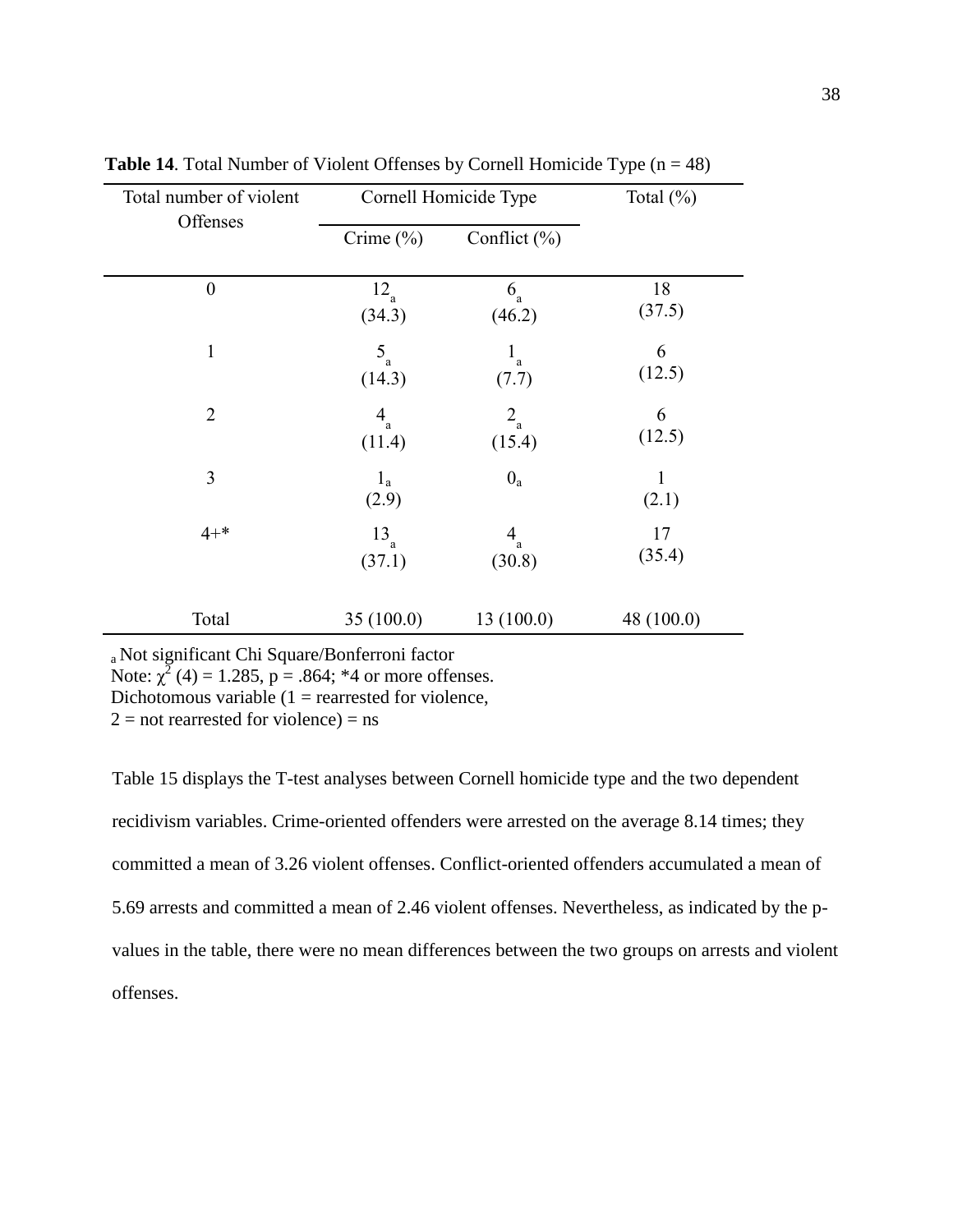| Variables                                                                        |              | Cornell Homicide Type |
|----------------------------------------------------------------------------------|--------------|-----------------------|
|                                                                                  | Crime        | Conflict              |
| <b>Number of Arrests</b><br>Mean $(SD)$<br>t $(46) = .972$<br>$p = .336$         | 8.14 (8.088) | 5.69(6.762)           |
| <b>Number of Violent Offenses</b><br>Mean $(SD)$<br>$t(46) = .581$<br>$p = .564$ | 3.26(4.533)  | 2.46(3.152)           |

**Table 15**. T-test Analyses of Cornell Homicide Type (n = 48)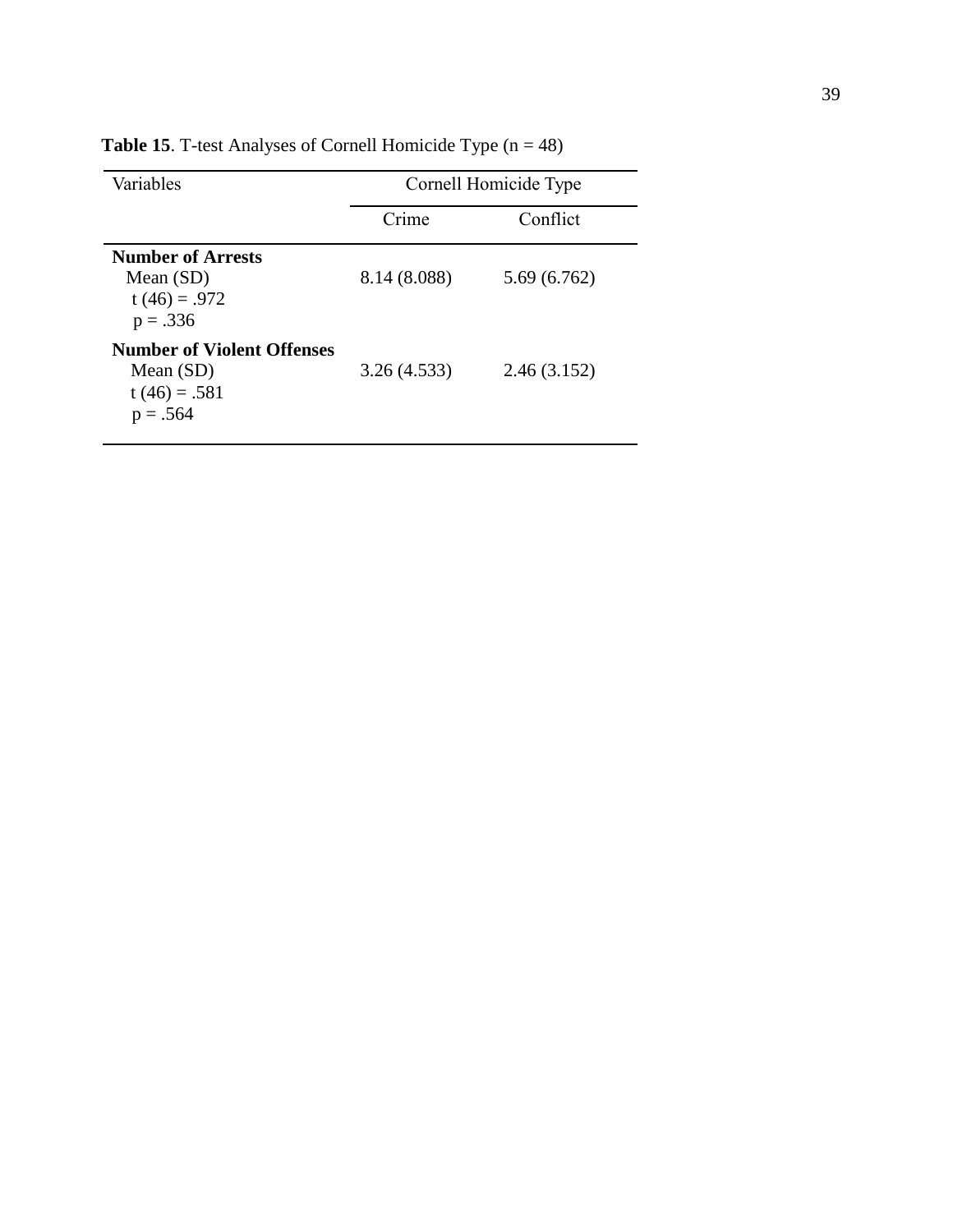## **Chapter 6: Results for Sexual Homicide Subsample**

## *Sample Subject Classification*

Seven offenders from the sample were classified as juvenile sexual homicide offenders (hereinafter, JSHOs), representing four different cases. One of these cases involved four offenders, three of whom were juveniles; the remaining offender was 18 years old. Although the 18-year-old was not a sample subject due to his age, the decision was made to add this offender to the sexual homicide subsample because he was described as the "ringleader" by his three juvenile co-defendants, and relevant pre-homicide, homicide, and post-homicide data were available on him. His inclusion brought the total number of JSHOs in this subsample to **eight**. The four cases are represented in the tables and the case reports below by the letters A, B, C, and D. Pseudonyms were assigned to the JSHOs in order to protect their identity. All four cases ended in completed murders; no sample subjects were identified as having committed attempted murder with sexual elements.

## *Case Reports*

**Case A**. Karl, a 14-year-old White youth, was arrested and charged with first-degree murder and sexual battery, within hours after the body of a pre-teen White female was found near her school. The victim's hands were tied together and her head was covered with a plastic bag. Her pants and underwear had been pulled down, and her shirt was pulled up to her breasts. It was indicated in the police report that the adolescent beat, strangled, and sexually defiled the young victim with a stick. Karl pled guilty to second-degree murder and was sentenced to 99 years in prison.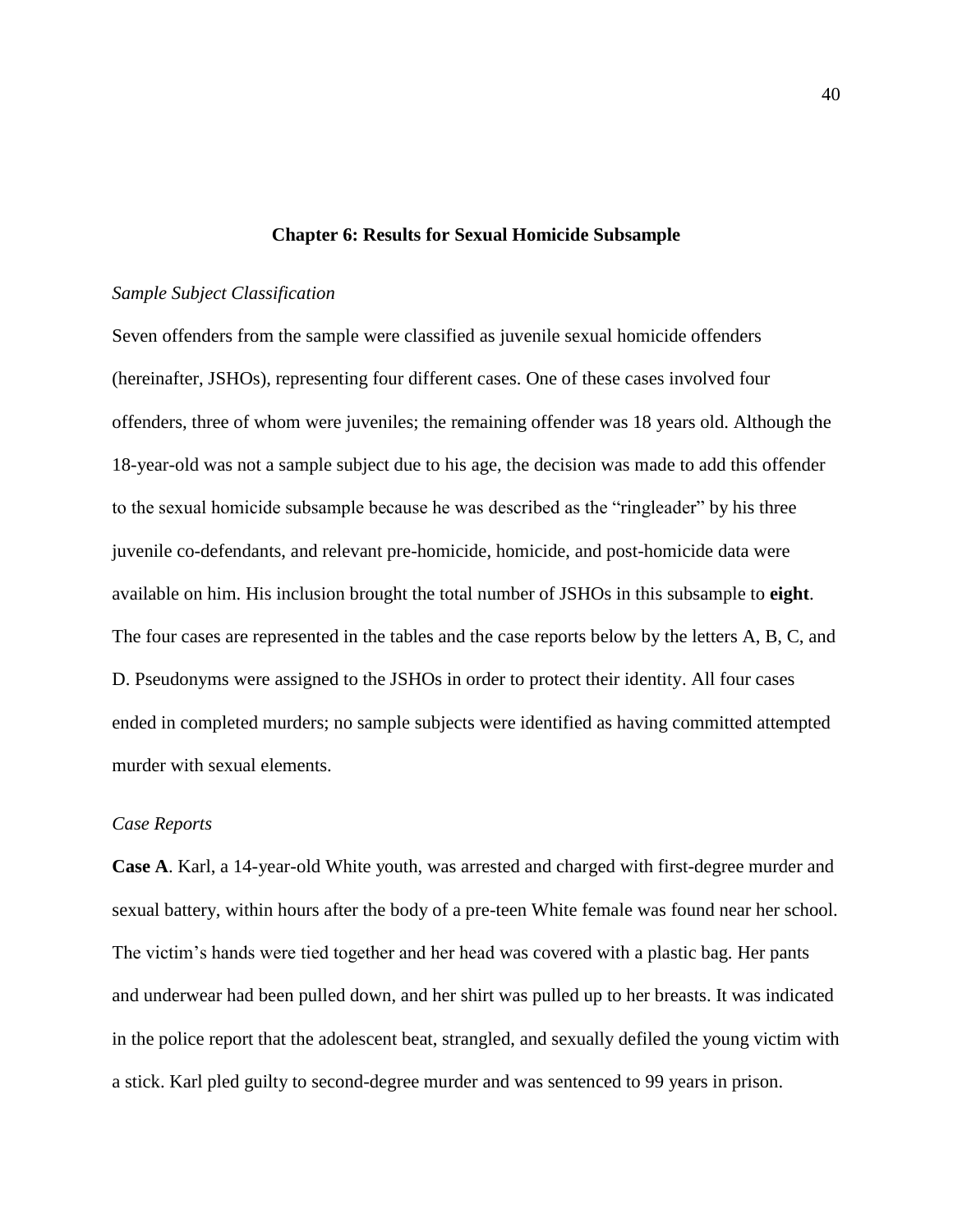**Case B**. Thomas, a 16-year-old White youth, was charged with first-degree murder and sexual battery, after the discovery of the severely beaten body of a White female in her mid-20s; the victim was lying on the side of the road almost completely nude. The autopsy report revealed that she had been struck more than 40 times on her head and torso.

Available evidence at the crime scene led to Thomas's arrest four days after the body was discovered. He admitted to engaging in sexual intercourse with the victim shortly before the homicide and hitting her with a tire jack after she allegedly tried to rob him. Although Thomas denied killing the woman, he was convicted of first-degree murder by jurors and sentenced to life imprisonment with a 25 year mandatory minimum before parole eligibility.

**Case C**. Two 14-year-old White youths, Gene and Bobby, hustlers of adult men, were accused of fatally stabbing a White male in his late 20s who picked them up and brought them into his home. The boys admitted to tying up the victim at his request and engaging in anal and oral intercourse with him. During the sexual activity, the youths choked the victim to unconsciousness with a cord. Gene then proceeded to stab the victim more than a dozen times in the throat and back.

Following the killing, the two boys stole the victim's wallet and fled in his car. They were arrested one day later, and both were charged with first-degree murder, armed robbery, and auto theft. Both boys pled guilty to second-degree murder and received prison sentences. Gene was sentenced to 50 years; Bobby, to 20 years.

**Case D**. The naked body of a Black male in his early 40s with fatal head injuries was found in the bathtub of his home. Meanwhile, in a different state, four Black youths were taken into police custody for suspicious behavior: Gus, age 16; Donnell, age 17; Andrew, age 17; and Jack, age 18. Subsequent investigation connected the four boys to the above-mentioned brutal murder. It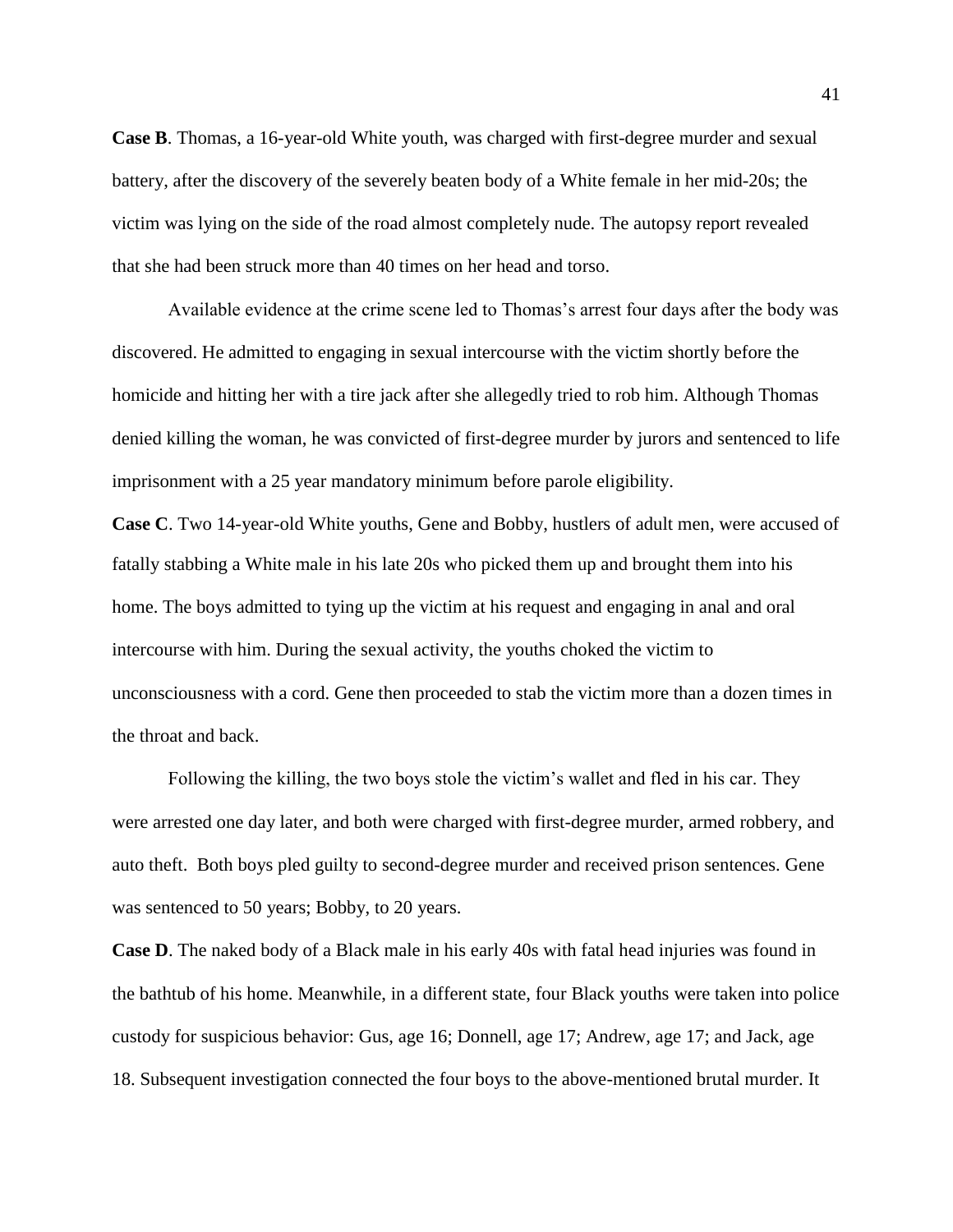was determined that two, possibly more, of the boys had engaged in consensual sexual relations with the victim in his home shortly before his death. Afterwards, the victim was punched, choked to unconsciousness, struck 10-20 times with a hammer, which ultimately killed him, and dumped in the bathtub after it had been filled with hot water. The police reports noted that the victim was placed in the tub in order to make the crime look like an accident, but given the severity of the injuries sustained by the victim, that appeared to be an unlikely scenario. The boys fled the state in the victim's car; they were arrested on the same day as the crime.

The boys' statements indicated that the motive for the killing was robbery; the victim was selected because he was a gay man and thought to be an easy mark. All four were charged with first-degree murder and armed robbery; Andrew was additionally charged with auto theft. Jack, the adult offender, was convicted of second-degree murder and armed robbery at trial and was sentenced to 40 years in prison. The other three boys pled guilty to second-degree murder. In addition, Gus and Andrew were convicted of armed robbery. Andrew was also convicted of auto theft. Gus was sentenced to 17 years in prison, and Donnell and Andrew were each sentenced to 22 years.

The eight offenders' prior delinquent histories and case processing and outcome information regarding the index homicides are presented in Table 15. Seven of the eight JSHOs had been previously arrested. The mean age at first arrest of these seven offenders was approximately 12, and they accumulated a mean of seven prior arrests. Half the offenders in the sample had been arrested for violent crimes prior to the index homicide. None of the offenders had been arrested for sexual crimes prior to their homicide arrest.

Regarding the homicide offense, the sample consisted of two lone offenders who killed female victims and two groups of offenders who killed adult gay men. Half the sample was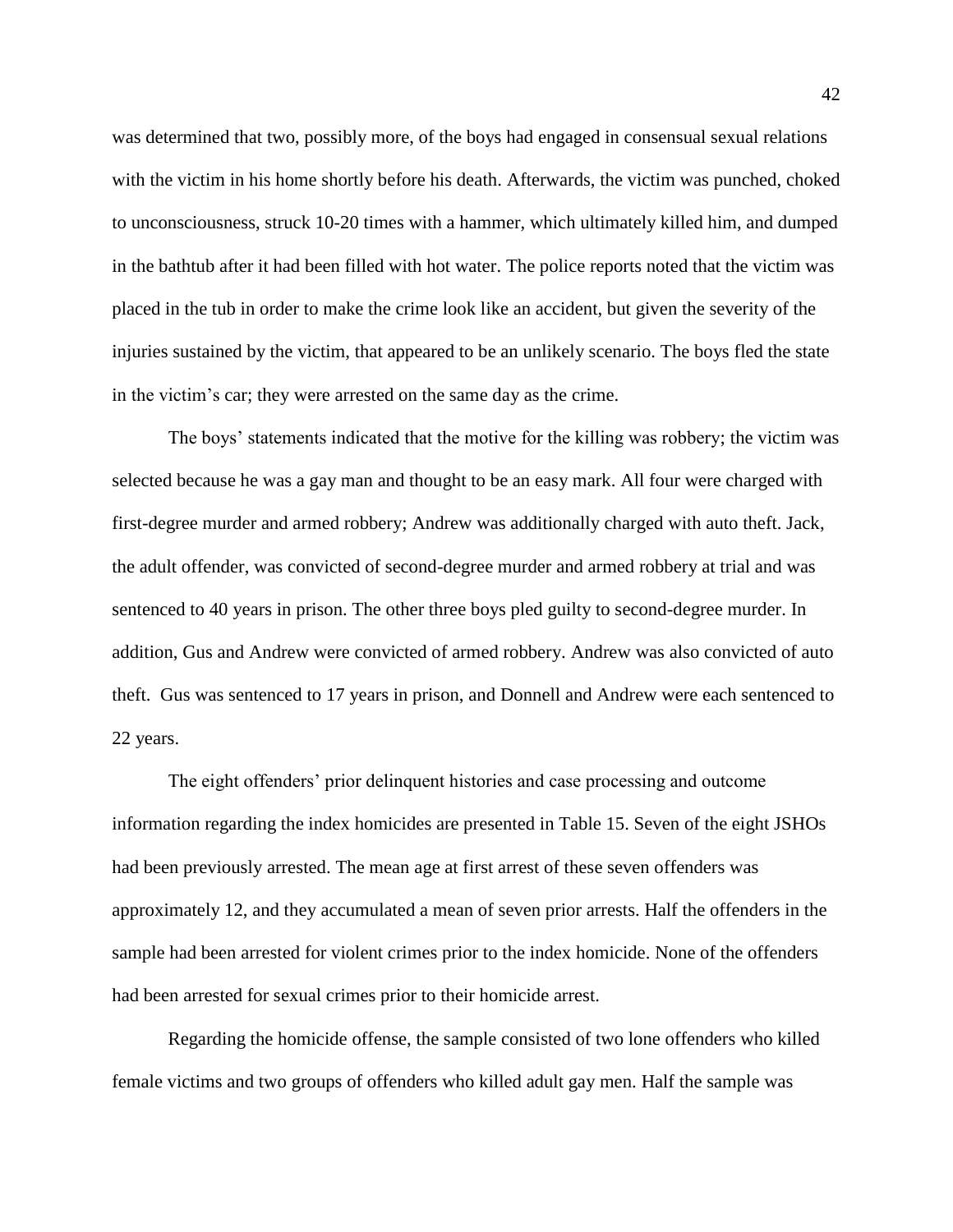White and the other half was Black; the killings were all intra-racial. None of the JSHOs had used firearms to accomplish the murders. All eight offenders were charged with murder in the first-degree, but only one juvenile (Thomas, case B) was ultimately convicted of that charge; the rest were convicted of murder in the second degree. Three offenders were convicted of additional charges (e.g., armed robbery and auto theft).

## *Follow-Up Findings*

Table 16 displays data on dispositions pertaining to the index homicide, the time served by the JSHOs, and post-homicide arrests. Offenses that were committed during incarceration, either in jail or adult prison, as well as those that were committed after release from prison, are reported.

Follow-up data indicated that six offenders committed additional crimes while incarcerated. All four offenders in case D were arrested for additional crimes in jail prior to their first prison sentence (homicide); the arrests were for sexual battery, aggravated assault, assault/battery, and arson. Three offenders were arrested for new crimes while they were incarcerated in prison. Two of these offenders attempted to escape from prison, and the third offender was caught smuggling marijuana into his institution.

Six of the eight offenders in this subsample were released from prison during the 30-year period. All six had killed gay men in two group incidents. The two offenders who were not released from prison were the ones who committed their murders alone, Karl and Thomas, who both killed White female victims in separate incidents. The mean sentence length given by the Court to the six released offenders was 28 years and six months; however, the mean time they actually served in confinement was approximately 12 years and two months.

Of the six JSHOs who were released from prison, four recidivated. These offenders were arrested a total of 22 times. None of these arrests, however, was for homicide (sexual or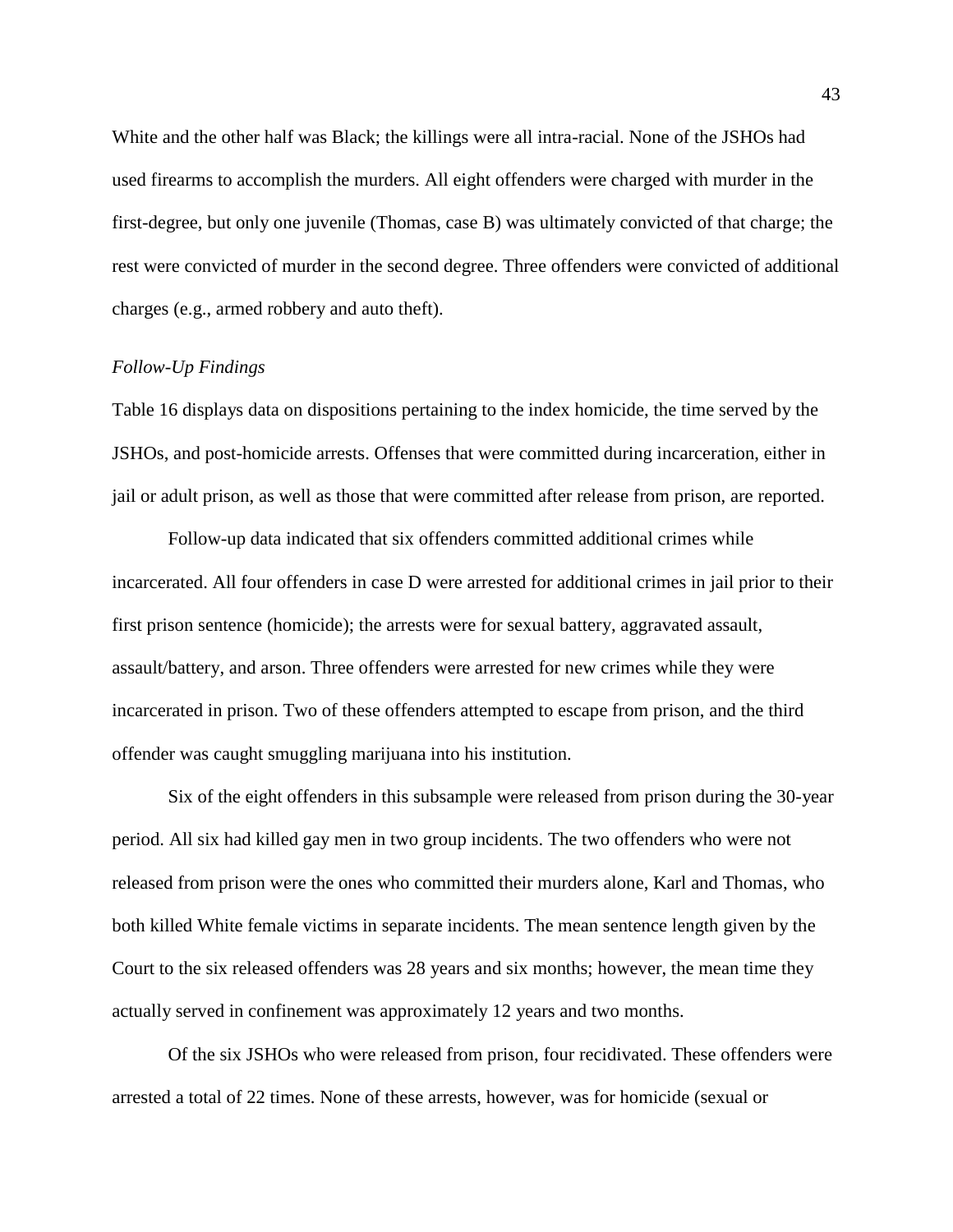otherwise) or any other sexual offenses.

Among the four recidivists, three, all codefendants in Case D, were arrested multiple times for serious offenses. These three were arrested for post-incarceration violent crimes; the reported arrests were for aggravated assault and battery (including some that were committed with a deadly weapon), assault/battery, and robbery (Some of these violent offenses occurred during subsequent prison commitments). All three offenders were also rearrested for drug-related offenses, and two of the offenders were rearrested for property offenses and possession of a firearm.

Three of the six released JSHOs, again all co-defendants in Case D, were recommitted to prison. Two of these three offenders were recommitted to prison multiple times; one of them was recommitted for violent offenses and possession of a firearm, and the second offender, an individual with 12 post-release arrests, was recommitted for drug offenses and possession of a firearm. The remaining recommitted JSHO was sent back to prison for violent and drug-related offenses. At the time this manuscript was written, one of these three men (Andrew) was still in prison.

The remaining recidivist, Bobby from Case C, committed relatively minor offenses, in sharp contrast to the three JHOs in Case D. He was arrested on two occasions: once for trespassing and resisting arrest without violence, and the second time for driving under the influence of drugs.

It is noteworthy that the two JSHOs who have never been released from prison have accumulated an extensive record of disciplinary reports (DRs), spanning almost the entire follow-up period. Notable DRs included fighting, theft, disorderly conduct, possession of contraband, drug use, unauthorized possession of a cell phone, lying to staff members, and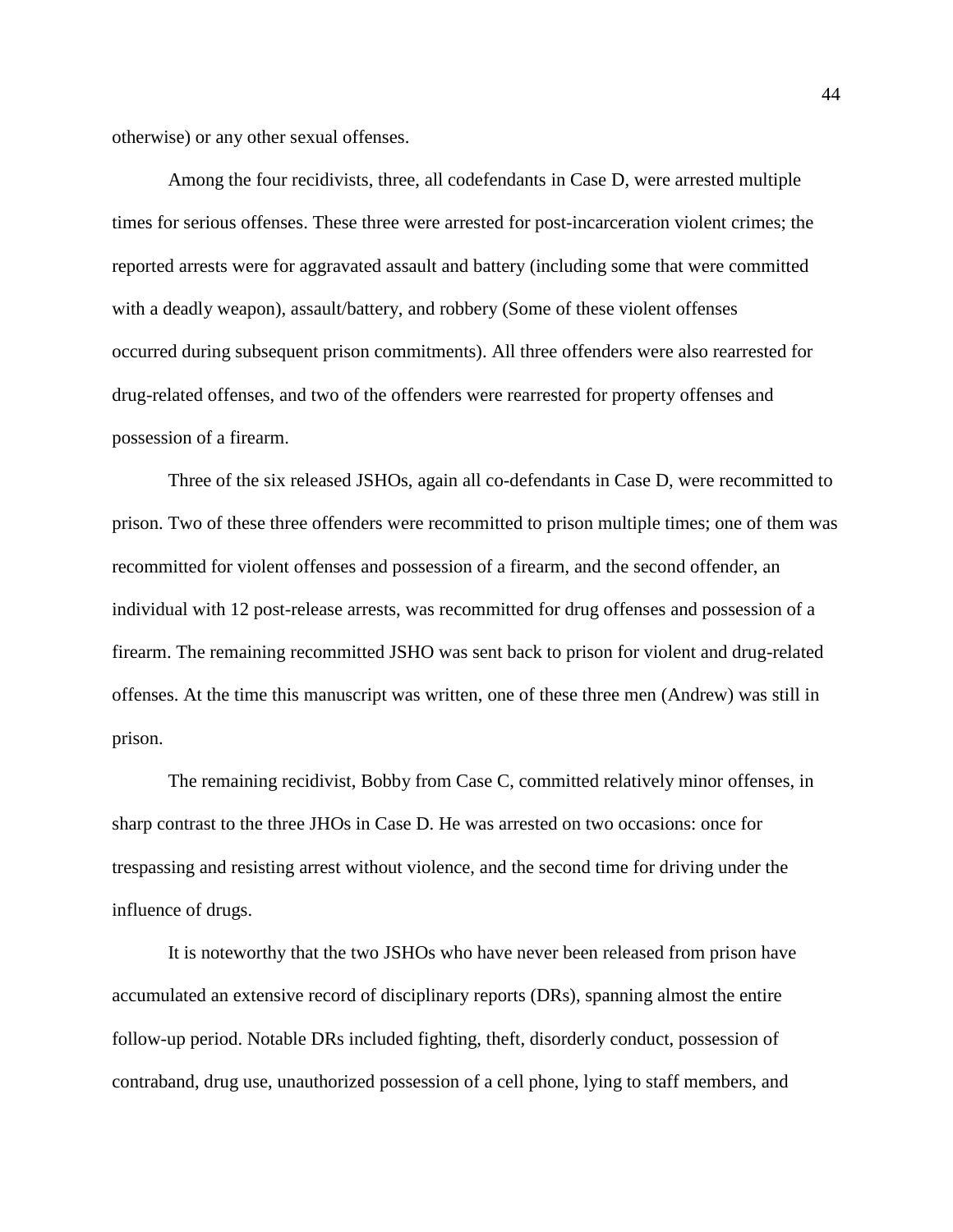disobeying orders. These two offenders have exhibited a consistent pattern of defiant and antisocial behavior in prison throughout their incarceration.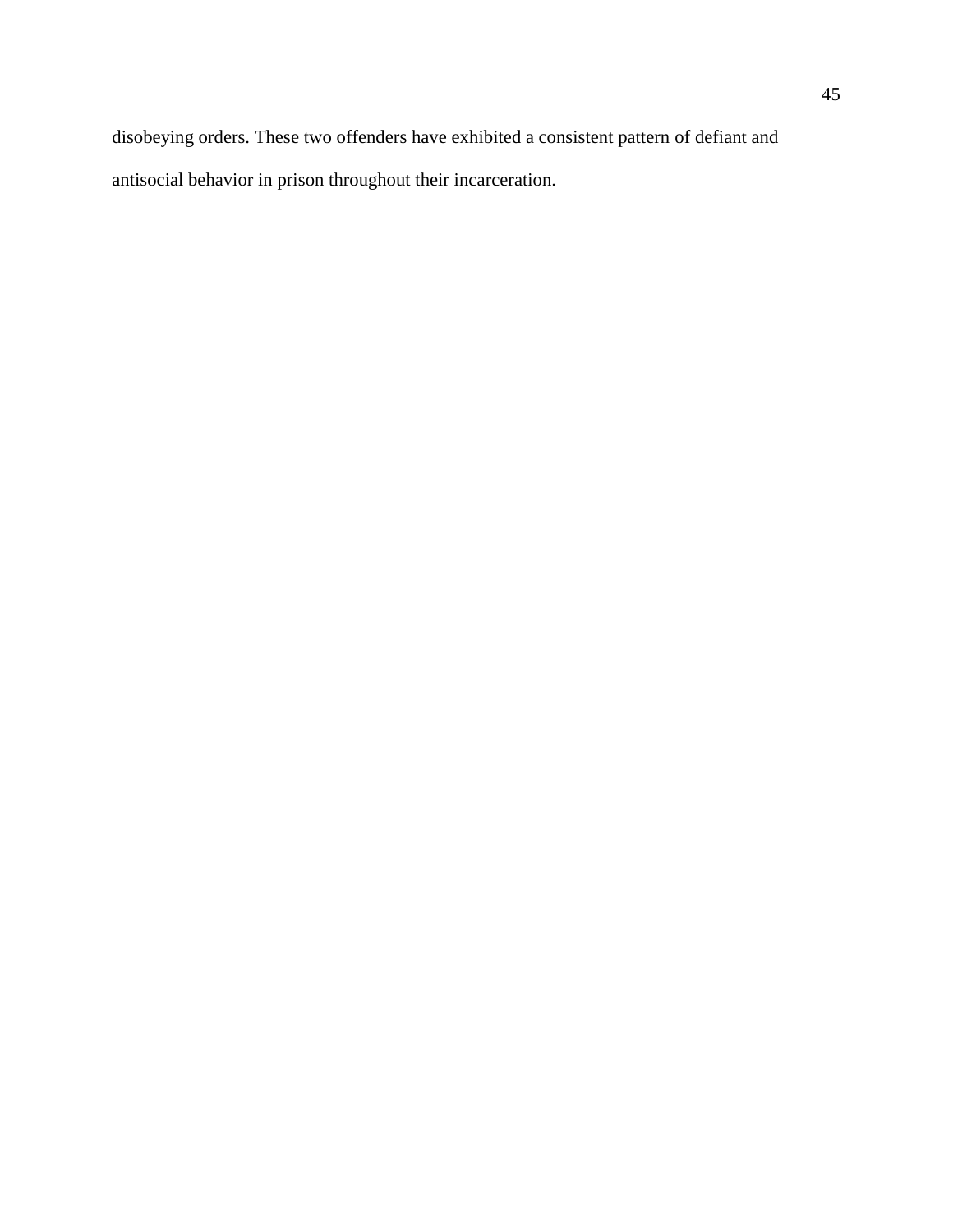| Case         | Offender<br>Name(age) | Index homicide<br>charges                 | Index homicide<br>convictions             | Number of JUV<br>priors | Prior Violent<br>offenses? | Type of JUV<br>violent offense                 | Age at first<br>arrest |
|--------------|-----------------------|-------------------------------------------|-------------------------------------------|-------------------------|----------------------------|------------------------------------------------|------------------------|
| $\mathbf{A}$ | Karl $(14)$           | Murder 1,<br>sexual battery               | Murder 2                                  | $\overline{0}$          | No                         | N/A                                            | No prior arrests       |
| $\, {\bf B}$ | Thomas $(16)$         | Murder 1,<br>sexual battery               | Murder 1                                  | $\mathbf{1}$            | No                         | N/A                                            | 16                     |
| $\mathsf C$  | Gene $(14)$           | Murder 1                                  | Murder 2                                  | 12                      | Yes                        | <b>Battery</b>                                 | $8\,$                  |
| $\mathsf{C}$ | Bobby $(14)$          | Murder 1                                  | Murder 2                                  | 3                       | Yes                        | Assault, battery                               | 12                     |
| ${\bf D}$    | Gus $(16)$            | Murder 1,<br>armed robbery                | Murder 2,<br>armed robbery                | $\overline{2}$          | <b>No</b>                  | N/A                                            | 16                     |
| ${\bf D}$    | Donnell (17)          | Murder 1,<br>armed robbery                | Murder 2                                  | $\overline{4}$          | <b>No</b>                  | N/A                                            | 14                     |
| $\mathbf D$  | Andrew $(17)$         | Murder 1, auto<br>theft, armed<br>robbery | Murder 2, auto<br>theft, armed<br>robbery | 14                      | Yes                        | Battery,<br>aggravated<br>battery, robbery     | $\overline{7}$         |
| ${\bf D}$    | Jack(18)              | Murder 1,<br>armed robbery                | Murder 2,<br>armed robbery                | 10                      | Yes                        | Aggravated<br>assault,<br>attempted<br>robbery | 9                      |

**Table 16***.* Prior Offenses and Index Homicide (n = 8)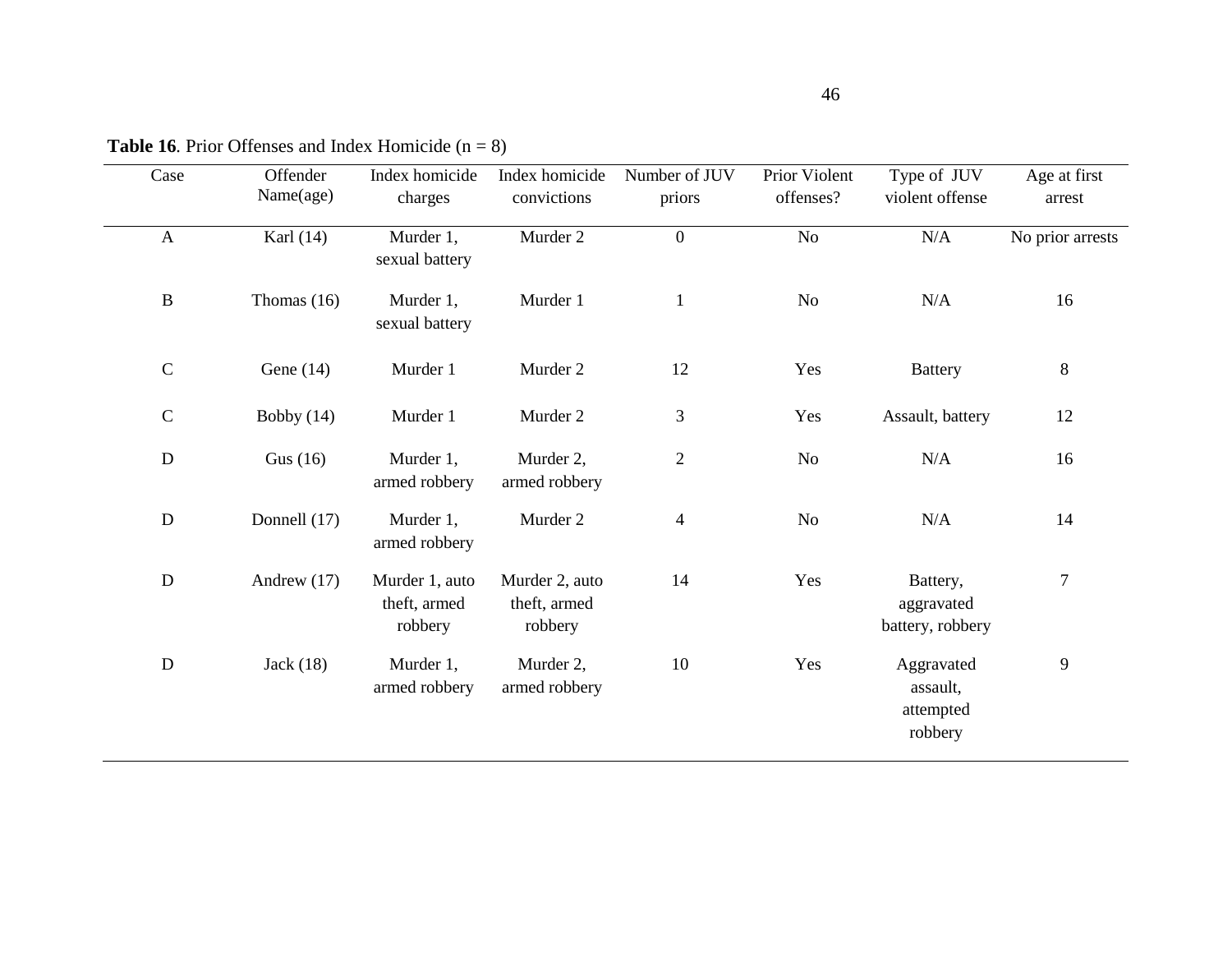|              |                  |                                                                       |                                                                  |                                           |                       |                                  |                               |                                                                          | Post-release Offenses |                  |                     |                |
|--------------|------------------|-----------------------------------------------------------------------|------------------------------------------------------------------|-------------------------------------------|-----------------------|----------------------------------|-------------------------------|--------------------------------------------------------------------------|-----------------------|------------------|---------------------|----------------|
| Case         | Offender<br>name | Sentence                                                              | Offenses<br>while<br>incarcerated?                               | Time<br>served                            | Time at<br>risk       | Rearrested/<br>no. of<br>arrests | Violent<br>offenses<br>Number | Violent<br>offenses<br>type+                                             | Property<br>offenses  | Drug<br>offenses | Poss. of<br>firearm | Recommitted?   |
| $\mathbf A$  | Karl             | 99 years                                                              | $\overline{No}$                                                  | Never<br>released<br>$(31 \text{ years})$ | N/A                   | N/A                              | N/A                           | N/A                                                                      | N/A                   | N/A              | N/A                 | N/A            |
| $\, {\bf B}$ | Thomas           | Life with<br>mandatory<br>25 years<br>before<br>parole<br>eligibility | Escape<br>(prison)                                               | Never<br>released<br>$(30 \text{ years})$ | N/A                   | N/A                              | N/A                           | N/A                                                                      | N/A                   | N/A              | $\rm N/A$           | N/A            |
| ${\bf C}$    | Gene             | 50 years                                                              | Escape<br>(prison)                                               | 25 years                                  | 5 years, 6<br>months  | $\rm No$                         | $\boldsymbol{0}$              | $\rm N/A$                                                                | $\rm No$              | $\rm No$         | No                  | No             |
| $\mathbf C$  | <b>Bobby</b>     | 20 years                                                              | $\rm No$                                                         | 7 years, 2<br>months                      | 8 years, 5<br>months* | $\overline{2}$                   | $\boldsymbol{0}$              | $\rm N/A$                                                                | No                    | $\rm No$         | $\rm No$            | No             |
| D            | Gus              | 17 years                                                              | Sexual battery<br>(iail)                                         | 6 years, 8<br>months                      | 2 years, 1<br>month*  | 12                               | $\overline{4}$                | Agg.<br>assault,<br>assault/<br><b>Battery</b>                           | Yes                   | Yes              | Yes                 | Yes            |
| D            | Donnell          | 22 years                                                              | Sexual<br>battery, agg.<br>assault.<br>assault/battery<br>(iail) | 7 years, 7<br>months                      | 1 year, 3<br>months*  | $\mathfrak{Z}$                   | 2                             | Robbery                                                                  | $\rm No$              | Yes              | No                  | Yes            |
| ${\rm D}$    | Andrew           | 22 years                                                              | Arson (jail)                                                     | 7 years, 6<br>months                      | 4 months*             | $\sqrt{5}$                       | 6                             | Agg.<br>assault<br>(with<br>deadly<br>weapon),<br>agg.<br><b>Battery</b> | Yes                   | Yes              | Yes                 | Yes            |
| D            | Jack             | 40 years                                                              | Battery (jail),<br>smuggling<br>contraband<br>(prison)           | 19 years                                  | 11 years, 3<br>months | No                               | $\boldsymbol{0}$              | N/A                                                                      | No                    | No               | No                  | N <sub>0</sub> |

**Table 17***.* Incarceration and Recidivism  $(n = 8)$ 

*Note*. Poss. = Possession; Agg. = Aggravated; Recommitted = new prison commitment.

\*Until first post-release arrest; + no sex offenses.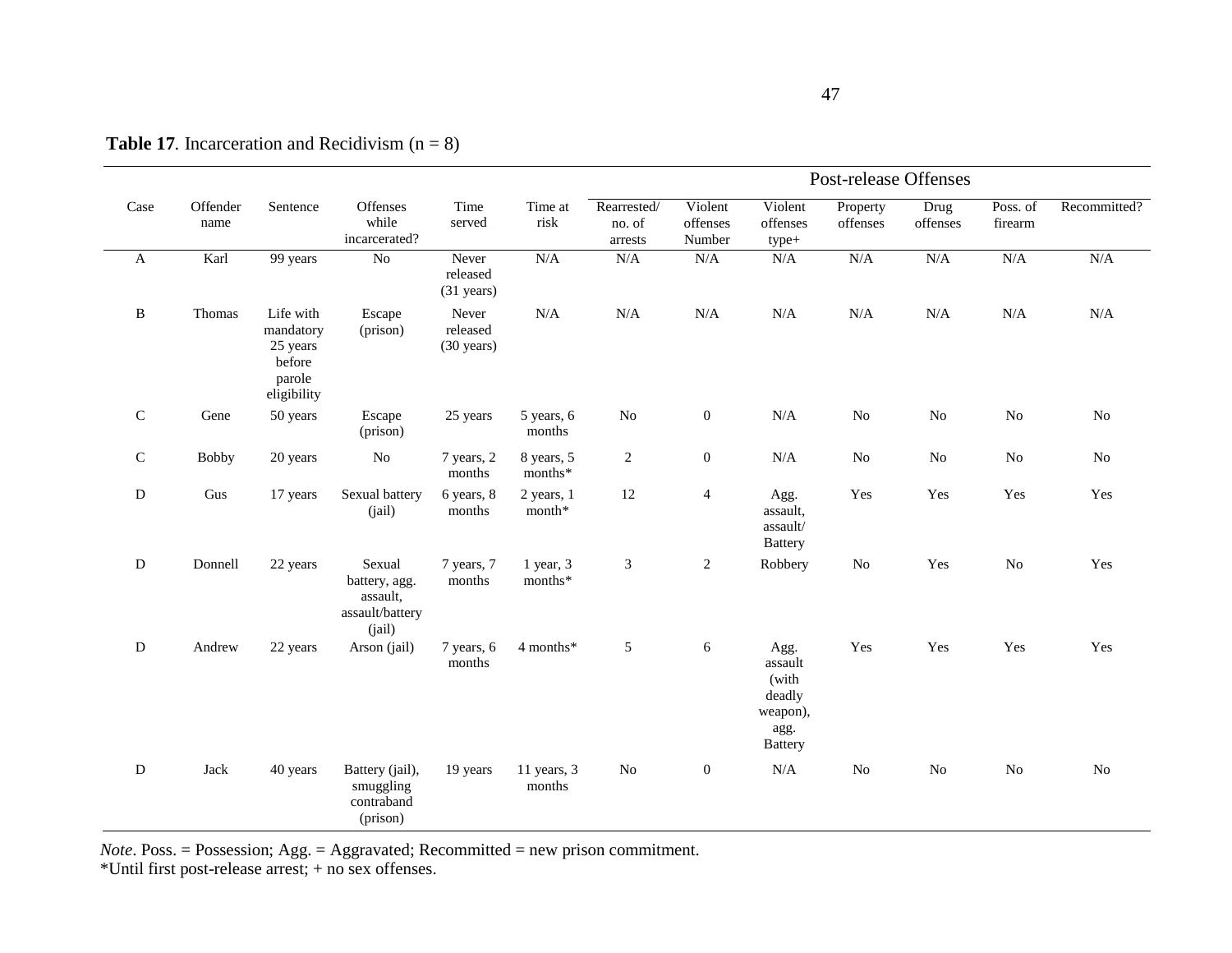## **Chapter 7: Discussion**

The present study employed the longest follow-up period in juvenile homicide recidivism research, provided extensive information regarding the types of offenses perpetrated by the JHOs in the sample, and analyzed post-release outcomes among certain subgroups within the sample. Accordingly, this study contributes to the literature by illustrating the long-term patterns of recidivism by this group of killers. Several findings in the study are worthy of further discussion.

The recidivism rate within the sample was troubling. Close to 90% of the 48 subjects who were released from prison after serving time for the index homicide conviction have been arrested, accumulating 30 post-release arrests in one case. More than 60% of released JHOs have engaged in post-release violence, and 10% were involved in new homicide incidents. Furthermore, given the violent past of these individuals, the fact that more than 20% of them were caught with a firearm is particularly alarming.

The only variable that was found to be significantly related to post-release violence was offender race. The specific factors that contributed to the greater prevalence of violent reoffending among the Black JHOs in the sample are unknown, due to limitations of the available data. Differential experiences during incarceration (e.g., possibly poorer treatment of the Black prisoners) could have contributed to the different outcomes in post-release violence between Black JHOs and their White counterparts. Furthermore, the vast majority of Black offenders  $(82\%, n = 31)$  committed the index homicide with accomplices; accordingly, it is possible that these JHOs resumed their relationships with violent peers after release from incarceration, and consequently continued engaging in violent behavior.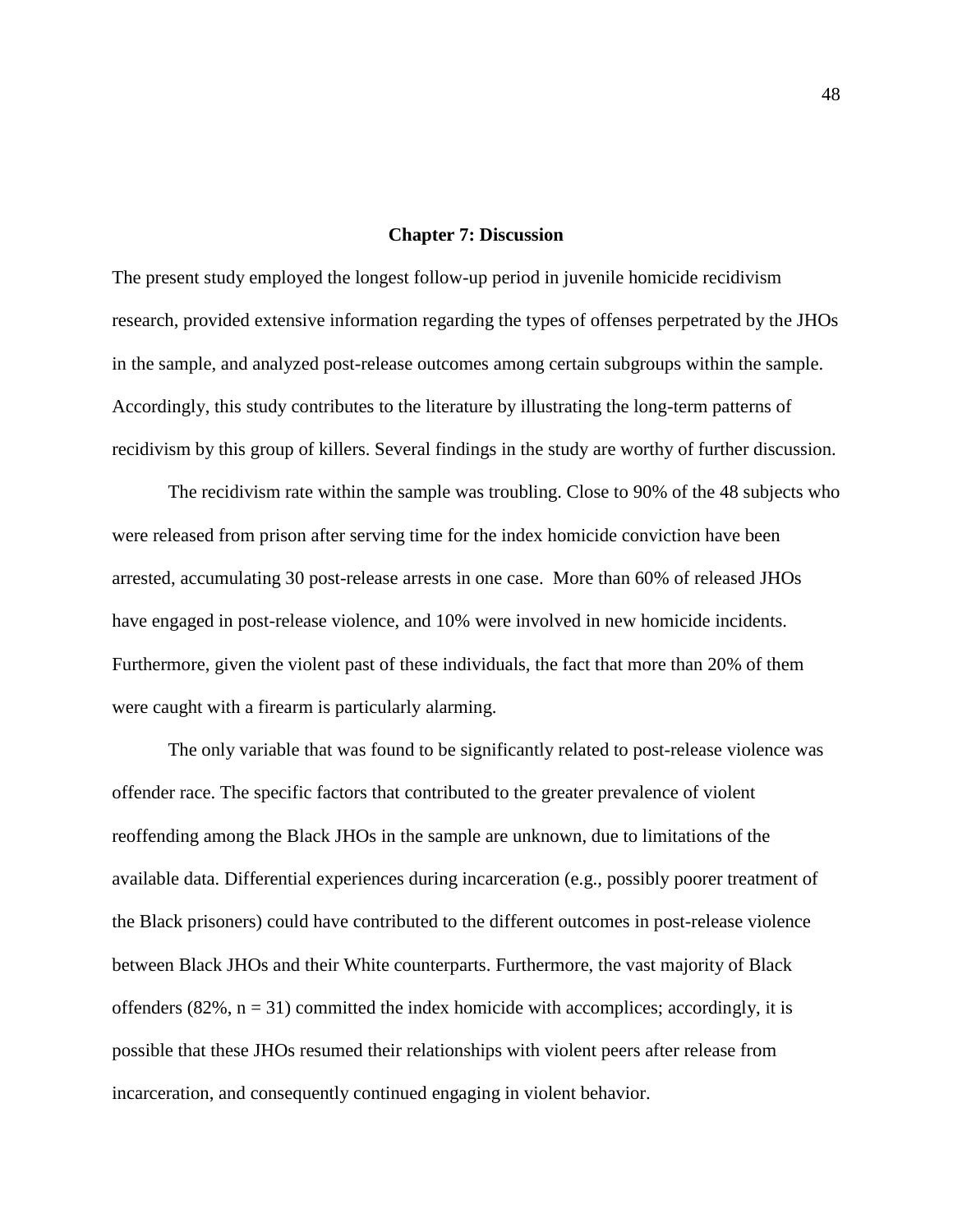Due to the fact that the bivariate analyses of post-release violent offenses produced only one significant relationship, both in terms of the overall sample and the crime v. conflict typology, the decision was made not to explore predictors of violent recidivism at the multivariate level. The non-significant relationship between pre-homicide violence and postrelease violence is particularly noteworthy, although perhaps not surprising, given prior research that has found juvenile violent offending to be an inconsistent predictor of violence in adulthood (Sampson & Laub, 2003; Tzoumakis, Lussier, Le Blanc, & Davies, 2012 ).

Many released offenders have also been arrested for a wide variety of non-violent transgressions that are indicative of their antisocial orientation, including theft-related offenses, drug-related offenses, forgery, obstruction of justice, carrying concealed weapons, and violations of probation/parole. The extensive criminal activity displayed by sample JHOs strongly suggests that incarcerated violent juvenile offenders do not receive the therapeutic intervention needed in order for them to desist from criminal activity after release.

The results indicated that JHOs are versatile in their offending, in that they generally engaged in a wide array of criminal behavior in adulthood, as opposed to specializing in violent behavior. This conclusion can be extended to the offenders in the sample who committed sexually-oriented index murders. Although two of the six released offenders in this subsample committed sexual assaults while awaiting trial in jail, none of them has been arrested for engaging in sexual violence since they were released from incarceration. Instead, they have been arrested for a variety of other offenses (violence, property crimes, drug, crimes, etc.). This finding is consistent with prior research, which has demonstrated that individuals who committed sexually-oriented offenses as juveniles tended not to specialize in sexual crimes in adulthood (Zimring, Jennings, Piquero, & Hays, 2009).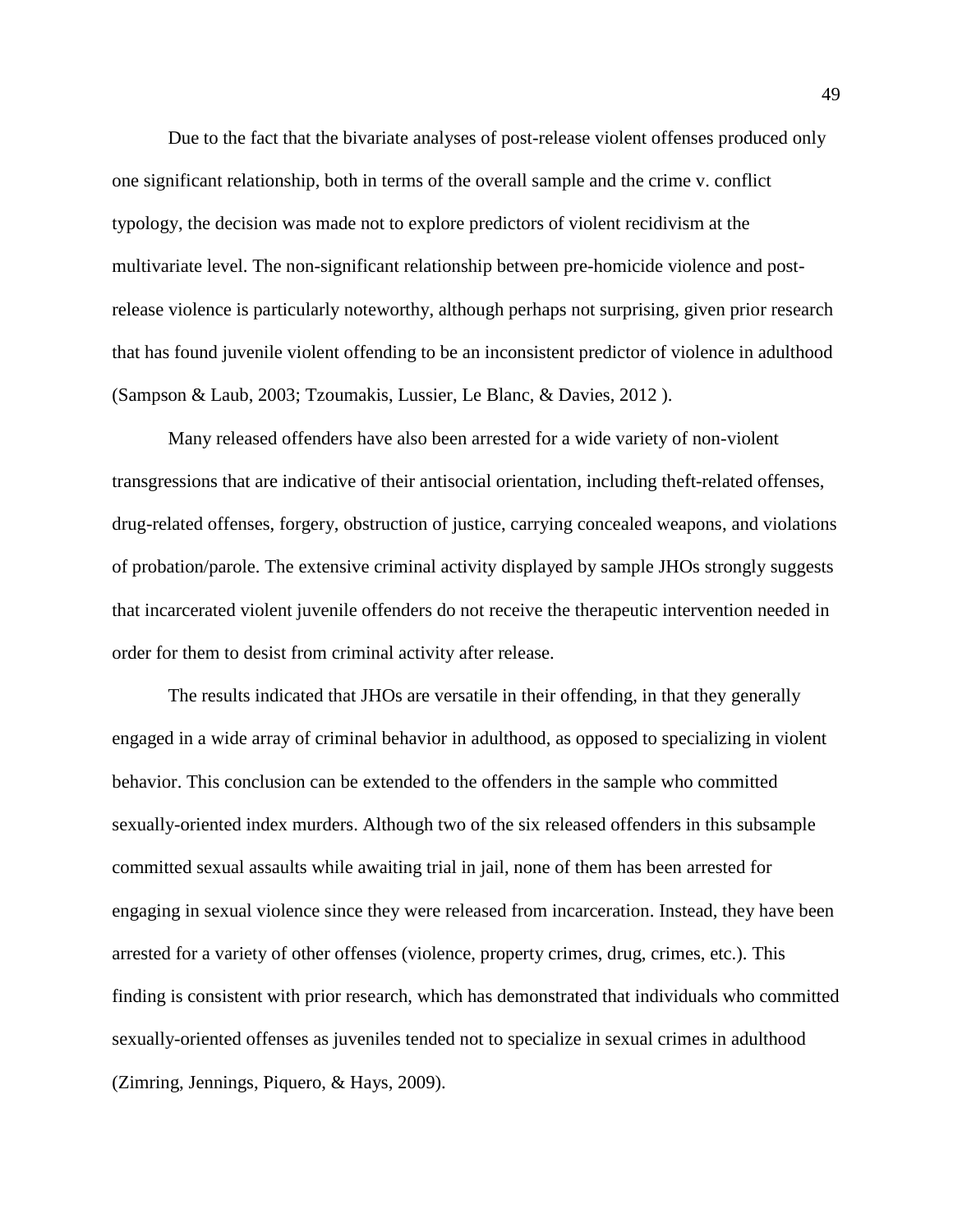With respect to the comparison between crime-oriented JHOs and conflict-oriented JHOs, the findings did not provide support for the two tested hypotheses; the juveniles' homicide circumstances had no effect on general post-release recidivism or violent recidivism. The results were inconsistent with the follow-up study by Toupin (1993), who did observe significant differences between crime-oriented offenders and conflict-oriented offenders.

There are several possible explanations for the discrepancy in results between the two studies. First, the follow-up period in this study was much longer (30 years v. seven years). It is possible that the differences in reoffending patterns between the two groups in this study simply disappeared over time. Second, the sample in Toupin's study was collected from various institutional settings, such as prison and treatment facilities, whereas the sample in the present study only included JHOs who were incarcerated in adult prisons. Therefore, the inconsistent findings could be a product of differential experiences during confinement. Third, the offenders in Toupin's study were all from the Quebec province in Canada, whereas the offenders in the present study were all from one U.S. state; cultural differences between the two samples could have contributed to the recidivism outcomes.

The only variable in the crime v. conflict analysis that was significantly related to Cornell homicide type was presence of accomplices; crime-oriented offenders were much more likely to act with accomplices than their conflict-oriented counterparts. In terms of social science research, the strength of this association ( $\varphi$  = -.485) is moderate (Ferguson, 2009). A possible explanation for this finding is that many crime-oriented incidents in the sample—particularly the robbery incidents—occurred spontaneously, while juveniles were spending time with their friends or acquaintances.

Regarding the sexual homicide sample, the fact that none of the released JSHOs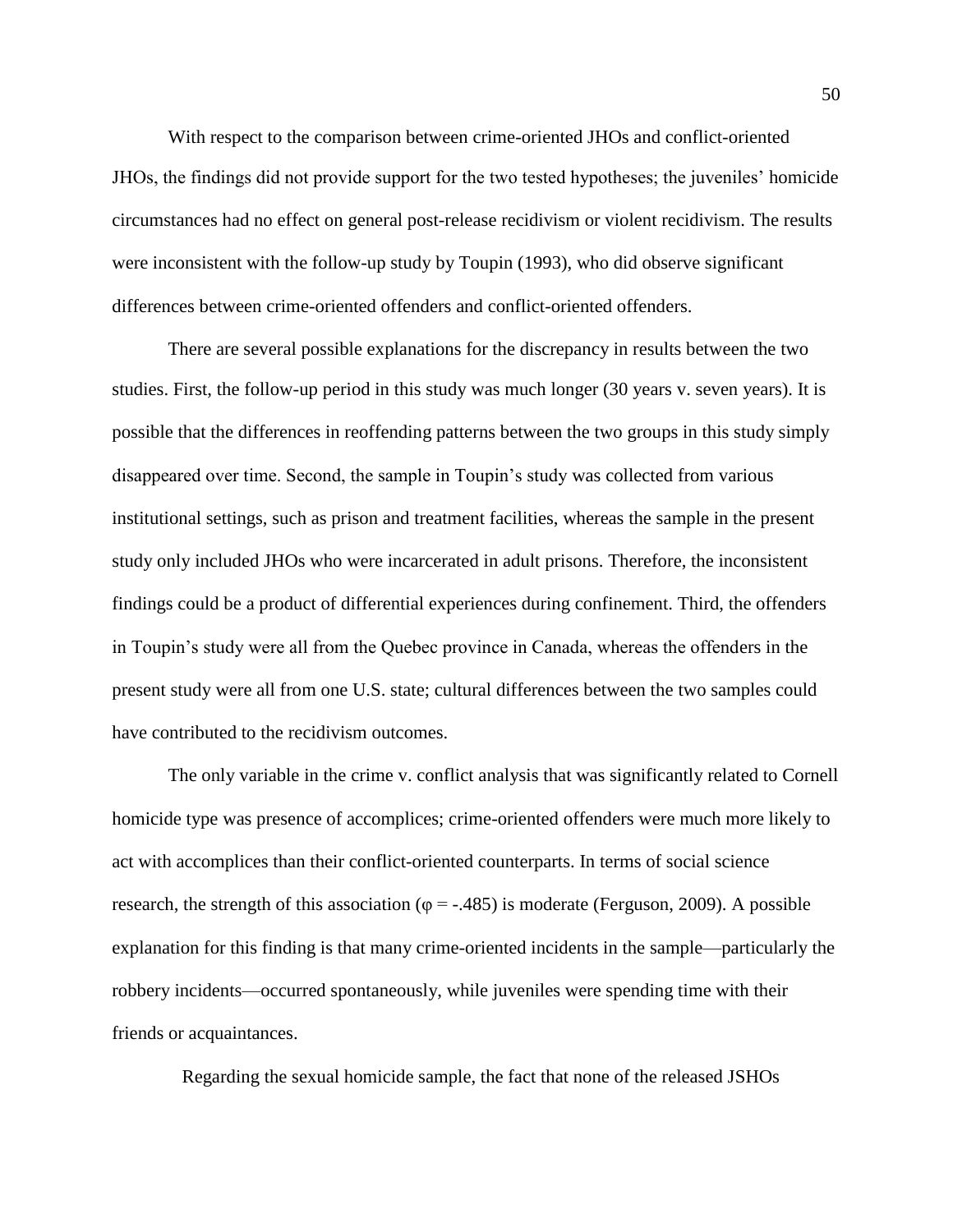committed another homicide or any other sexually violent acts is both encouraging and intriguing. This finding is consistent with the results in the study by Hill and colleagues (2008), but contradicts the results obtained by Myers and colleagues (2009), where three of the six JSHOs in the recidivism group committed additional sexual homicides. Psychopathy and sexual sadism data were not available for the present sample; perhaps, the differences in recidivism outcomes between the two samples are due to these clinical factors.

Among the sexual murderers who have been released thus far, the most serious recidivists were those who served less time. The two non-recidivists served at least 19 years before their release; in contrast, the three violent recidivists all served less than eight years. The discrepancy in post-release outcomes was not caused by treatment, due to the severe scarcity of group and individual therapy programs in the Southeastern state's adult prisons.

A more plausible explanation for the relationship between time served and lack of recidivism is that the JSHOs who were incarcerated longer may have been more mature at the time of their release due to older age. Since violent offenders are typically younger males, being released at an older age may have influenced these individuals not to become involved in violence and other types of serious crime. In other words, they may have "aged out" of committing crime (Farrington, 1986; Sampson & Laub, 2003). However, due to the small sample examined, this conclusion cannot be made definitively and future research should further explore the effect of longer incarceration on young sexually-oriented murderers.

## *Implications*

The poor post-release outcomes for the young killers in this sample highlight the need for effective treatment for violent juveniles during incarceration. These individuals need to be taught non-aggressive coping skills, anger management, appropriate communication and vocational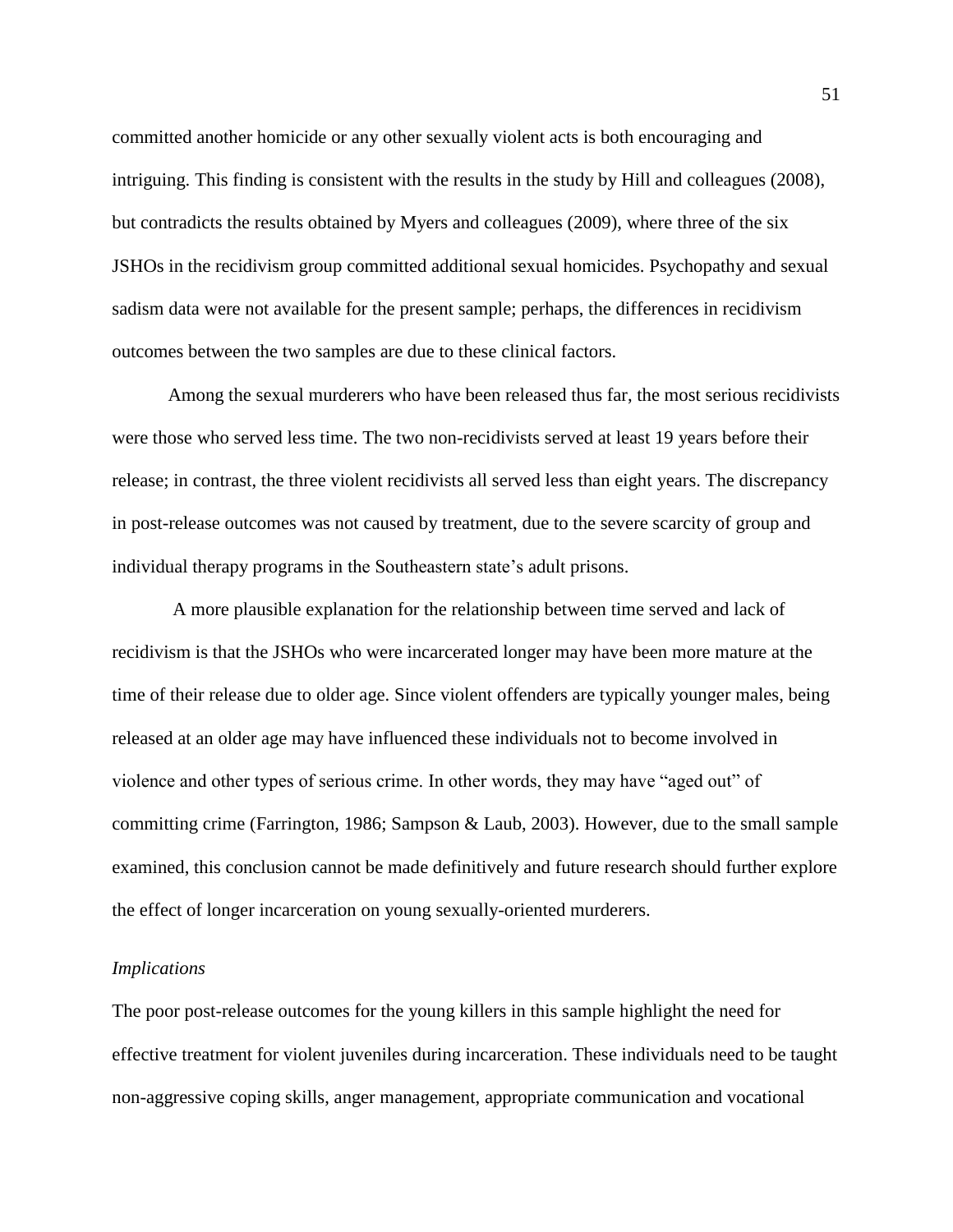skills, and how to resist impulses that may have deadly consequences. A prison sentence alone is clearly not sufficient in deterring these individuals from engaging in criminal activity upon release, as further evidenced by the continued criminal behavior of many offenders even after multiple recommitments.

Prior research has shown that intensive evidence-based treatment programs can reduce the rate of recidivism of many juveniles who committed murder and other serious violent offenses and can improve their post-incarceration adjustment (Texas Youth Commission, 1997, 2010; Heide, 2013). The enhancement of prison-based treatment services for JHOs would greatly benefit society as a whole, because unlike adult murderers, juvenile murderers will most likely be released from prison at some point (Heide, 1999, 2013).

The high prevalence of group homicides in the sample emphasizes the importance of monitoring JHOs after they are released from prison. They need to be closely supervised following their release, in order to prevent them from maintaining the type of toxic peer relationships and behavior patterns that resulted in their adolescent delinquent activity and the original homicide.

In the context of life-course theory, the findings in this study indicate that individuals who are involved in homicidal violence as juveniles are at risk for becoming chronic offenders in adulthood. As mentioned previously, the findings demonstrate that released JHOs are not only at risk for continued violent behavior, but also for a wide range of serious and minor non-violent transgressions up to middle adulthood. Many of the offenders in this sample would meet the criteria for Moffitt's "life-course persistent" offender (Moffitt, 1993), meaning that their offending careers started early, became increasingly serious, and continued throughout their lives. The versatile pattern of offending by JHOs suggests that treatment programs for these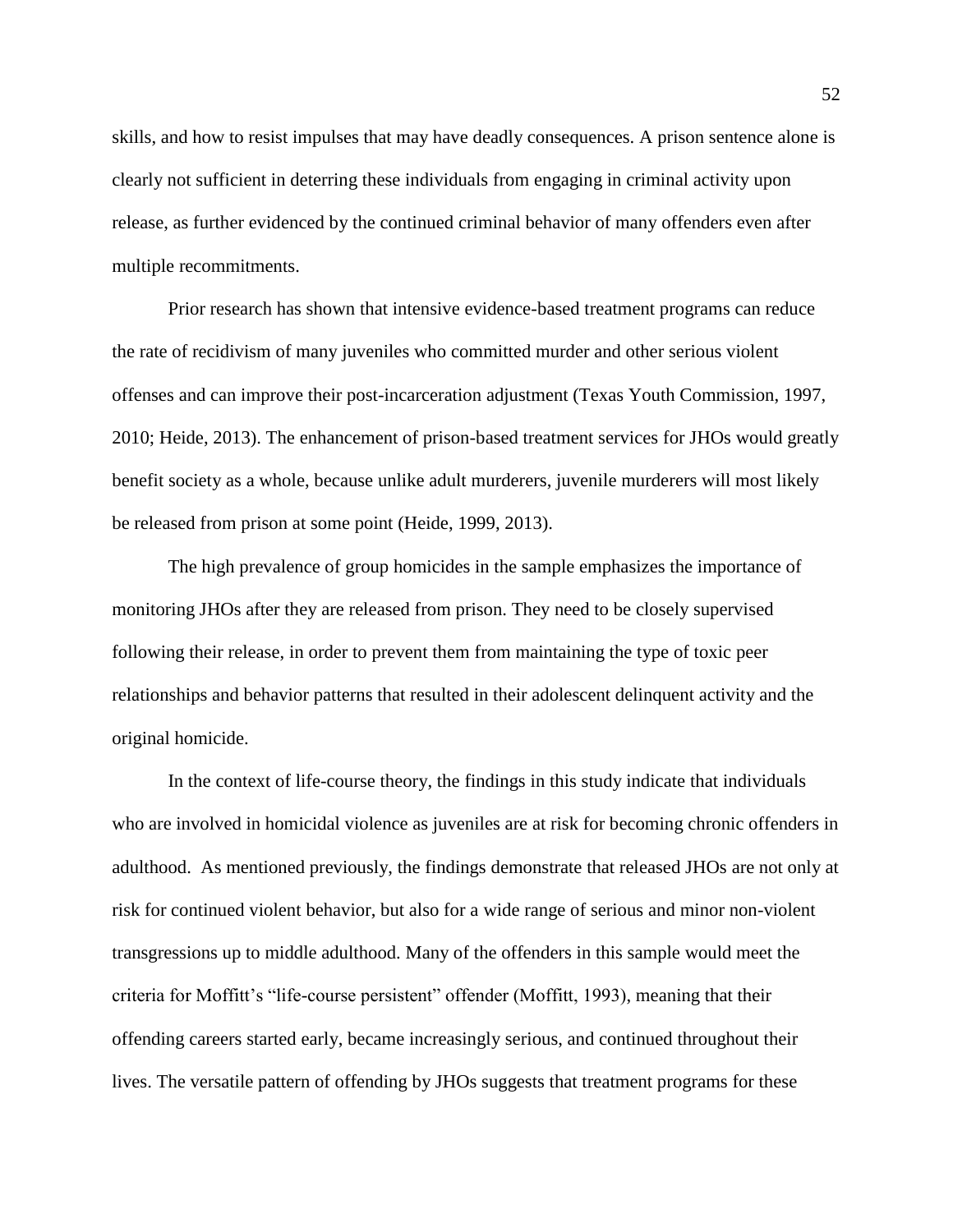offenders should address generalized deviant thinking, instead of focusing only on violent tendencies.

Post-release recidivism does not appear to be influenced by time at risk or severity of the offense. The non-recidivists in the sample had a much higher mean time at risk than the recidivists before they were rearrested (12 years, 5 months v. 2 years, 7 months), which suggests that spending a longer period of time in the community after release from prison does not increase the likelihood of reoffending.

Several non-recidivists were involved in particularly gruesome index homicides; one JHO repeatedly struck his younger sister in the head with a hammer, another JHO stabbed a man more than a dozen times in the throat and back during a sexual act (JSHO from case C), and a third juvenile was the ringleader in the brutal group beating of a robbery victim that was briefly described in the crime-related case excerpts. The absence of post-incarceration arrests by these offenders suggests that severity of a homicide incident would be a poor predictor of recidivism.

The findings in this study provide several implications for the crime v. conflict typology. First, in contrast to what Cornell, Benedek, and Benedek (1987) predicted, crime-oriented JHOs do not represent a greater risk to society than their conflict-oriented counterparts. Second, since there were no significant differences in post-release offending between the two groups, there is no indication that crime- and conflict-oriented JHOs should be exposed to different levels of treatment during incarceration (provided that treatment programs are even available). Lastly, in the context of the *Miller v. Alabama* Supreme Court case, the findings suggest that homicide circumstances have no effect on whether a JHO will be granted an early release from prison.

## *Limitations and Directions for Future Research*

The findings in this study cannot be generalized to the overall incarcerated juvenile homicide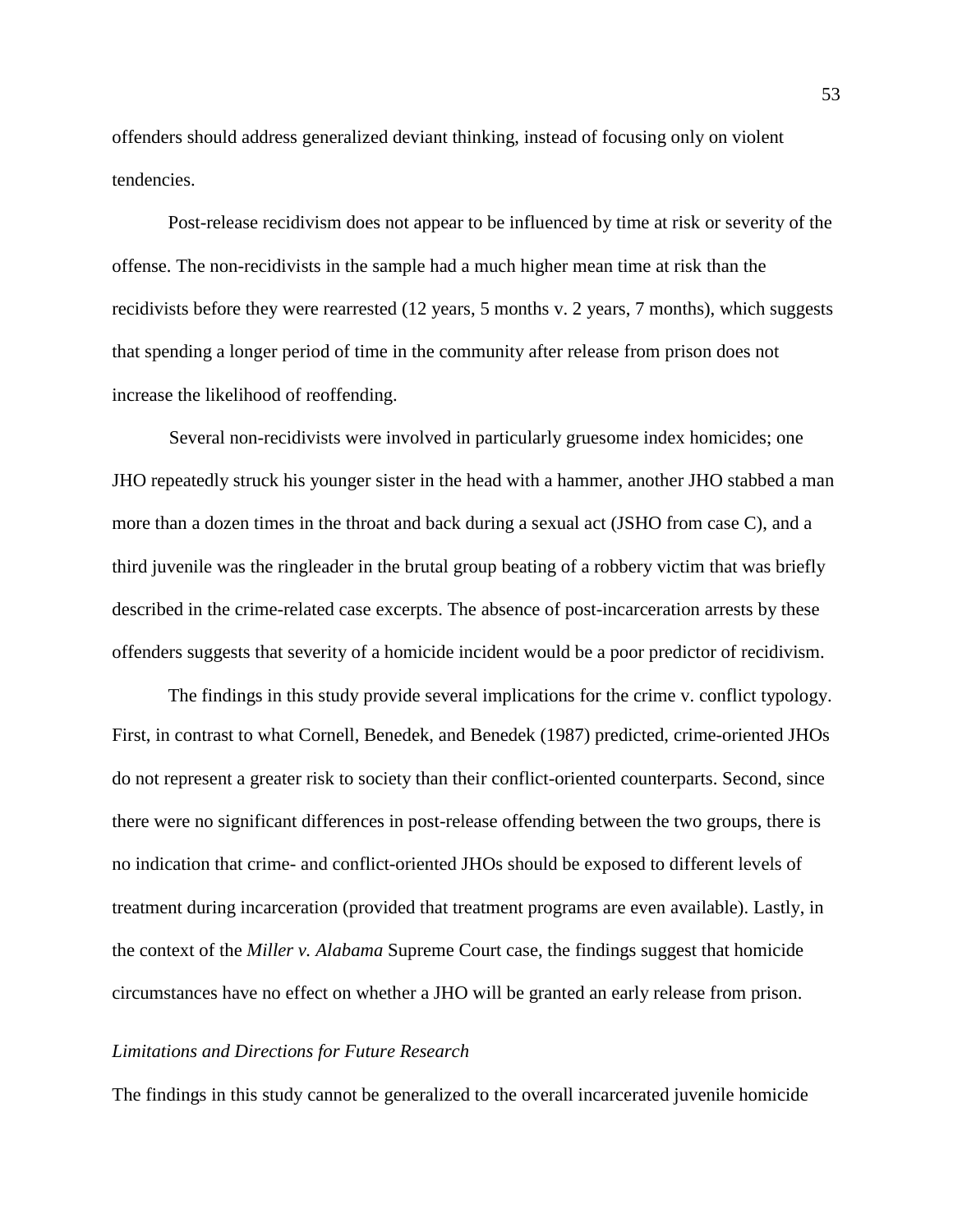population in the United States, due to sample size and the fact that all subjects were from one U.S. state. Future research would benefit from selecting larger, nationwide samples, which would produce more generalizable conclusions about post-release prospects of JHOs. In the context of the crime v. conflict typology, a larger sample would allow researchers to examine whether there any differences in recidivism patterns between JHOs who acted alone and those who had accomplices, both within each homicide group and between the two groups.

The sample subjects in this study were all sentenced to adult prisons; future studies should compare JHOs who are treated as adults in court and JHOs who are treated as juveniles on post-release adjustment. It is possible that being surrounded by seasoned adult offenders exacerbates the criminogenic factors that led to the original homicide, resulting in continued criminal activity after release.

Future sexual homicide research should examine whether male killers of female victims differ from male killers of male victims on recidivism patterns. In the present study, the postrelease analysis exclusively focused, unintentionally, on JSHOs who killed gay males. The two JSHOs who killed female victims were not taken out of this subsample due to the small number of cases and the exploratory nature of the analysis. However, as noted by Beauregard and Proulx (2007) in their analysis of adult offenders, male sexual murderers of same-sex victims are motivated by different factors (e.g., non-sexually motivated predatory behavior, which was exhibited by the offenders in cases C and D) than males who sexually murdered opposite-sex victims; accordingly, the post-release experiences of these two types of sexual murderers should be analyzed separately and compared in future studies.

Motivations to continue engaging in criminal activity or desist from it cannot be captured through the use of quantitative official data. Interview-based studies need to be designed in order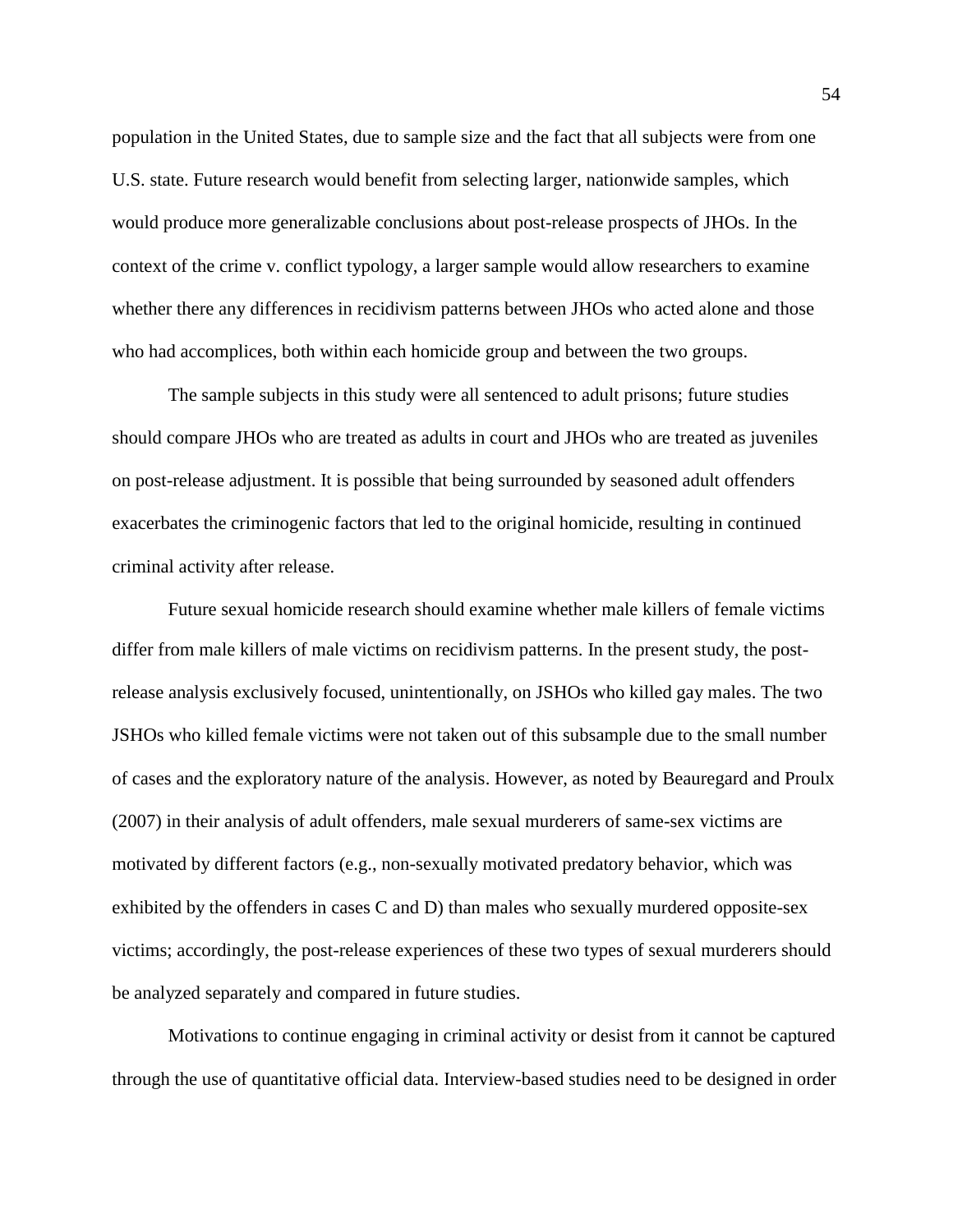to identify protective factors that shield juvenile murderers from recidivating in adulthood after incarceration, as well as reveal the true extent of criminal behavior committed by JHOs. Qualitative data is more suited to identify the precise set of circumstances that enable some young killers to become law-abiding citizens after incarceration and compel others to engage in a consistent pattern of antisocial and violent behavior from prison release in early adulthood to middle adulthood.

With respect to the sample in the present study, the goal is to conduct interviews with at least some of these JHOs in the near future, in order to identity variables that differentiate between the recidivists and the small number of non-recidivists in the sample. It is possible that the non-recidivists, as well as the low-frequency recidivists, experienced turning points that motivated and/or enabled them to stop engaging in criminal behavior at some point during adulthood; these turning points may have consisted of marriage, obtaining legitimate employment, joining the military, moving to a new neighborhood after release from prison, or other beneficial transitions (Laub & Sampson, 2003). Differences between JHOs who were rearrested for serious crimes (e.g., violence) and those who committed minor crimes will also be examined. Furthermore, the effects of risk and protective factors on recidivism will be explored. Long-term recidivism outcomes may have been influenced by factors such as level of educational attainment prior to the homicide and during incarceration, work history, number of criminal friends, substance abuse, levels of impulsivity and frustration tolerance, among others.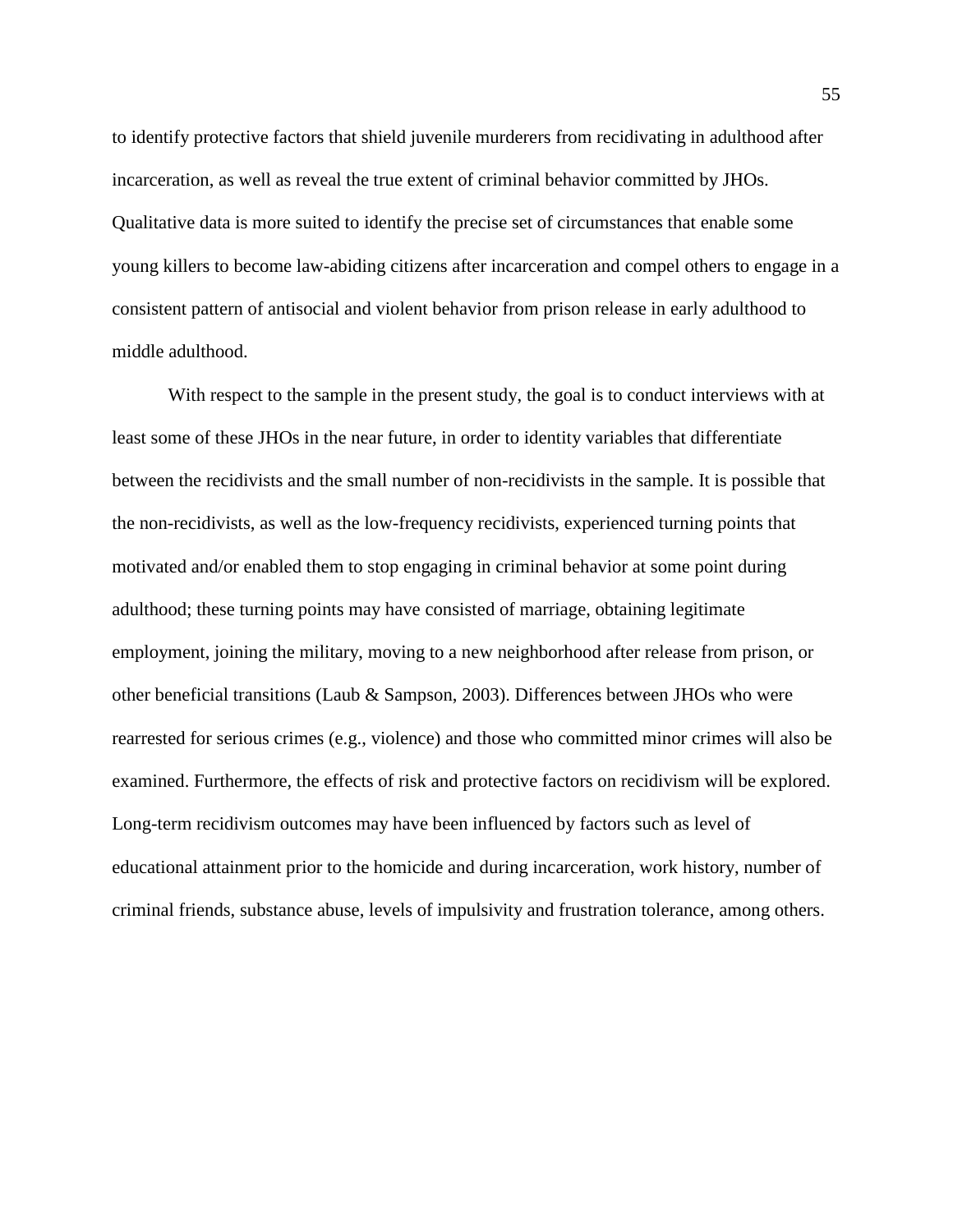## **References**

- Anthony, E.J. (1973). Editorial Comment. In E.J. Anthony & C. Koupernik, *The Child in His Family* (pages 267-273). New York: John Wiley & Sons.
- Bailey, S. (2000). Juvenile homicide. *Criminal Behaviour and Mental Health*, 10 (3), 149-154.
- Beauregard, E., & Proulx, J. (2007). A classification of sexual homicide against men. *International Journal of Offender Therapy and Comparative Criminology,* 51(4), 420- 432.
- Blumstein, A. (2002). Youth, guns, and violent crime. *The Future of Children*, 12 (2), 38-53.
- Corder, B.F., Ball, B.C., Haizlip, T.M., Rollins, R., & Beaumont, R. (1976). Adolescent parricide: A comparison with other adolescent murder. *American Journal of Psychiatry*, 133 (8), 957-961.
- Cornell, D.G., Benedek, E.P., & Benedek, D.M. (1987). Juvenile homicide: Prior adjustment and a proposed typology. *American Journal of Orthopsychiatry*, 57 (3), 383-393.
- Dent, R.J., & Jowitt, S. (2003). Homicide and serious Sexual offences committed by children and young people: Findings from the literature and a serious case review. *Journal of Sexual Aggression*, 9 (2), 85-96.
- Duncan, J.W., & Duncan, G.M. (1971). Murder in the family: a study of some homicidal adolescents. *American Journal of Psychiatry*, 127 (11), 74-78.

Farrington, D. P. (1986). Age and crime. *Crime and justice*, 7, 189-250.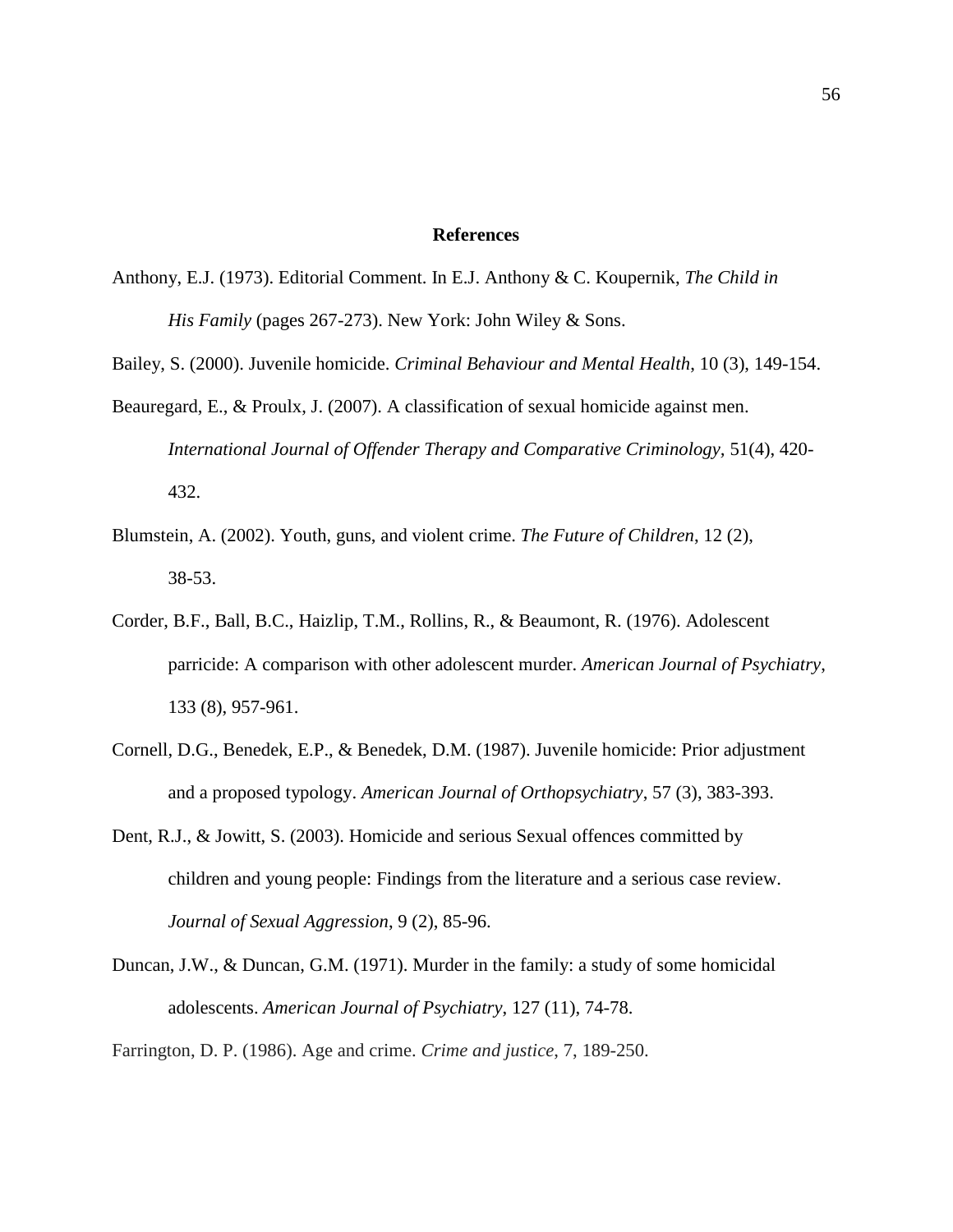- Farrington, D. P. (1989). Early predictors of adolescent aggression and adult violence. *Violence and victims*, 4 (2), 79-100.
- Federal Bureau of Investigation. (2012). *Uniform Crime Reports for the United States 2011*. Washington, D.C.: Government Printing Office.
- Ferguson, C.J. (2009). An effect size primer: A guideline for clinicians and researchers.  *Professional Psychology, Research and Practice*, 40, 532-538.
- Greene, E., & Evelo, A.J. (2013). Attitudes regarding life sentences for juveniles offenders. *Law and Human Behavior*, 37 (4), 276-289.
- Gottfredson, M.R., & Hirschi, T. (1990). *A General Theory of Crime*. Stanford, CA: Stanford University Press.
- Grisso, T. (1996). Society's retributive response to juvenile violence: A developmental perspective. *Law and Human Behavior*, 20 (3), 229-247.
- Harris, G. T., Rice, M. E., & Cormier, C. A. (1991). Psychopathy and violent recidivism. *Law and human behavior*, 15 (6), 625-637.
- Hagan, M.P. (1997). An analysis of adolescent perpetrators of homicide and attempted homicide upon return to the community. *International Journal of Offender Therapy and Comparative Criminology*, 41 (3), 250-259.
- Heide K.M. (1992). *Why Kids Kill Parents: Child Abuse and Adolescent Homicide*. Ohio State University Press: Columbus, OH; paperback ed. 1995. Sage: Thousand Oaks, CA.
- Heide K.M. (1999). *Young killers: The challenge of juvenile homicide*. Thousand Oaks, CA: Sage.
- Heide, K. M. (2003). Youth Homicide: A Review of the Literature and a Blueprint for Action. *International Journal of Offender Therapy and Comparative Criminology,* 47 (1), 6-36.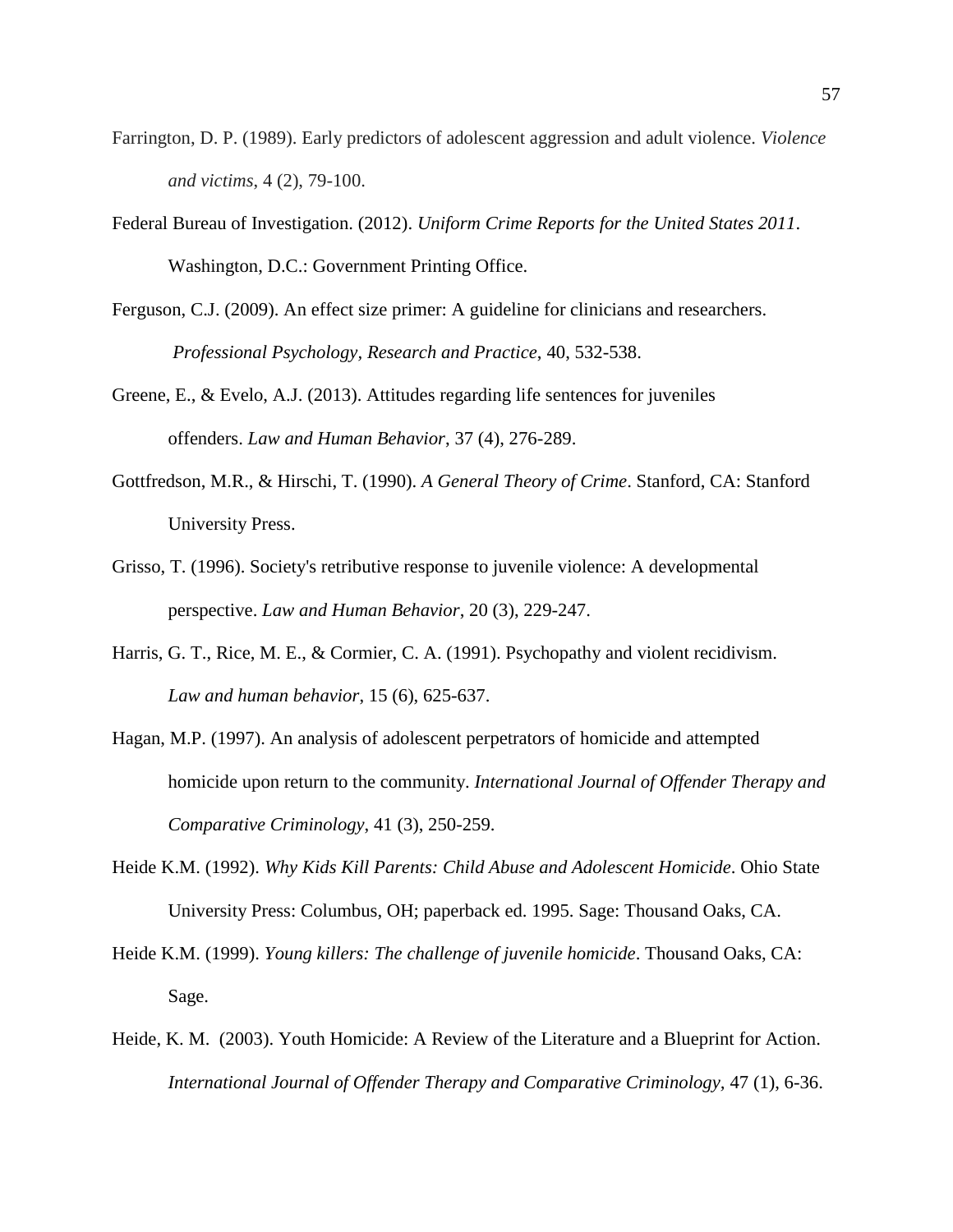- Heide, K.M. (2013). *Understanding parricide: When sons and daughters kill parents*. New York: Oxford University Press.
- Heide, K.M. (2015) Juvenile Homicide: Trends, Correlates, Causal Factors, and Outcomes. In C.A. Pietz & C.A. Mattson, *Violent Offenders: Understanding and Assessment* (pp. 127 150). New York, NY: Oxford U. Press.
- Heide, K.M., Sepowitz, D.R., Solomon, E.P, & Chan, H.C. (2012). Male and female juveniles arrested for murder: A comprehensive analysis of U.S. data by offender gender. *International Journal of Offender Therapy and Comparative Criminology*, 56 (3), 356- 384.
- Heide, K.M., Solomon, E.P., Sellers, B.G., & Chan, H.C. (2011). 'Male and female juvenile offenders: An empirical analysis of U.S. arrests by offender age'. *Feminist Criminology*, 6 (1), 3-31.
- Heide, K.M., Spencer, E., Thompson, A., & Solomon, E.P. (2001). Who's in, who's out, and who's Back: Follow-up data on 59 juveniles incarcerated in adult prison for murder or attempted murder in the early 1980s. *Behavioral Sciences and the Law*, 19 (1), 97-108.
- Hill, A., Habermann, N., Klusmann, D., Berner, W., & Briken, P. (2008). Criminal recidivism in sexual homicide perpetrators. *International Journal of Offender Therapy and Comparative Criminology*, 52 (1), 5-20.
- Howell, J.C. (1995). (ed.) *Guide for Implementing the Comprehensive Strategy for Serious, Violent, and Chronic Juvenile Offenders.* U.S. Department of Justice, Office of Justice Programs, Office of Juvenile Justice and Delinquency Prevention: Washington, D.C.
- Laub, J.H., & Sampson, R.J. (2004). *Shared Beginnings, Divergent Lives: Delinquent Boys to Age 70.* Cambridge, MA: Harvard University Press.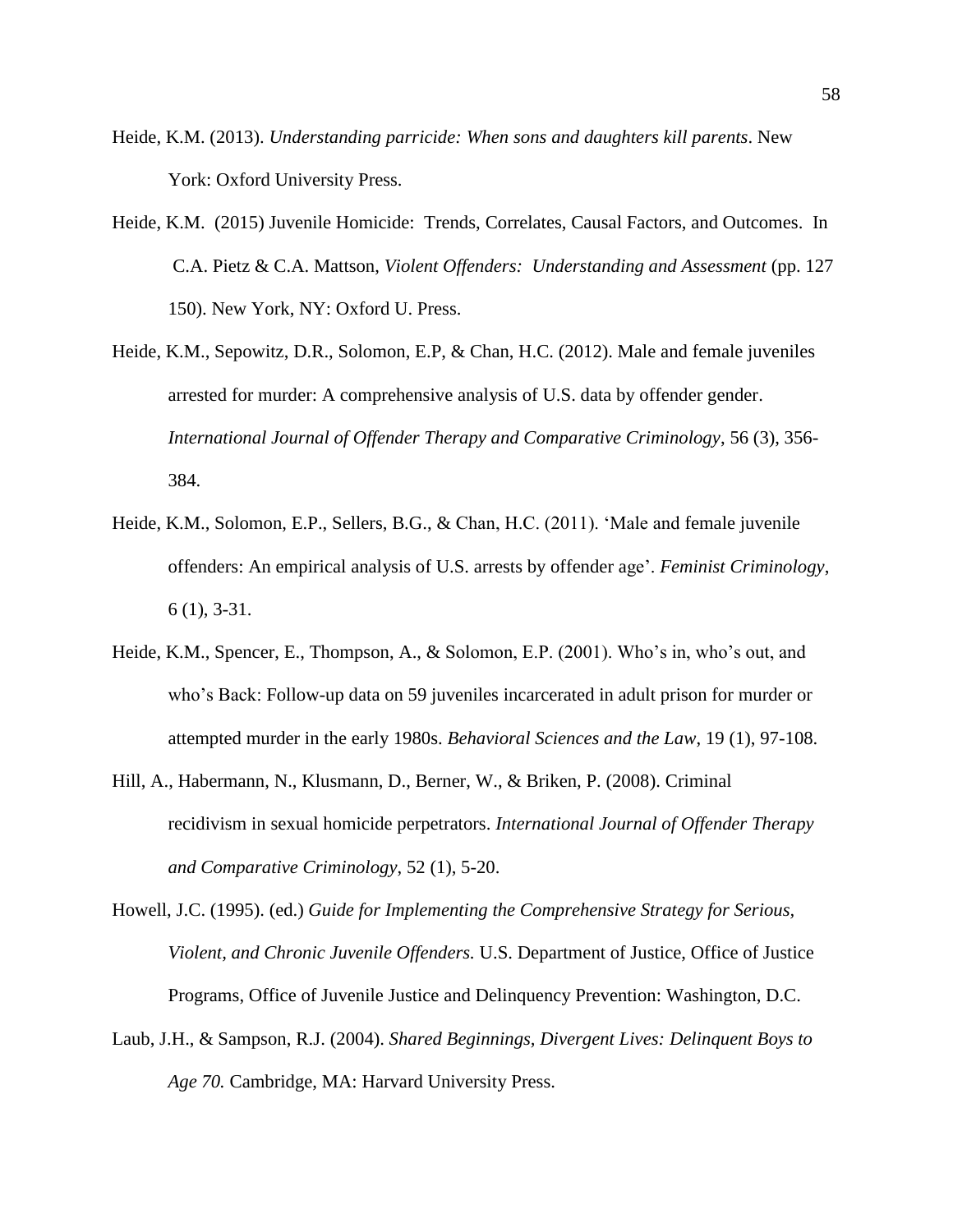- Mack, J.E., Scherl, D.J., & Macht, L.B. (1973). Children who Kill Their Mothers. In E.J Anthony & C. Koupernik (Eds.), *The Child in His Family* (pages 319-332). New York: John Wiley & Sons.
- Myers, W.C. (2002). *Juvenile Sexual Homicide*. London: Academic Press.
- Myers, W. C., Chan, H. C. O., Vo, E. J., & Lazarou, E. (2009). Sexual sadism, Psychopathy, and recidivism in juvenile sexual murderers. *Journal of Investigative Psychology and Offender Profiling*, 7(10), 49-58.
- Myers, W.C., Eggleston, C.F., & Smoak, P. (2003). A media violence-inspired juvenile sexual homicide offender 13 years later. *Journal of Forensic Sciences*, 48 (6) 1-6.
- Moffitt, T. E. (1993). Adolescence-limited and life-course-persistent antisocial behavior: A developmental taxonomy. *Psychological review*, 100 (4), 674-701.
- Nagin, D. & Paternoster, R. (2000). Population heterogeneity and state dependence: State of the evidence and directions for future research. *Journal of Quantitative Criminology*, 16 (2), 117-135.
- Post, S. (1982). Adolescent parricide in abusive families. *Child Welfare*, 61 (7), 445-455.
- Reinhardt, J.M. (1970). *Nothing Left But Murder*. Lincoln, NE: Johnsen Publishing Co.
- Ressler, R. K., Burgess, A. W., & Douglas, J. E. (1988). *Sexual homicide: Patterns and motive*. New York: Free Press.
- Russell, D.H. (1984). A study of juvenile murderers of family members. *International Journal of Offender Therapy and Comparative Criminology*, 28 (3), 177-192.
- Sampson, R.J., & Laub, J.H. (2003). Life-course desisters? Trajectories of crime among delinquent boys to age 70. *Criminology,* 41 (3), 301-339.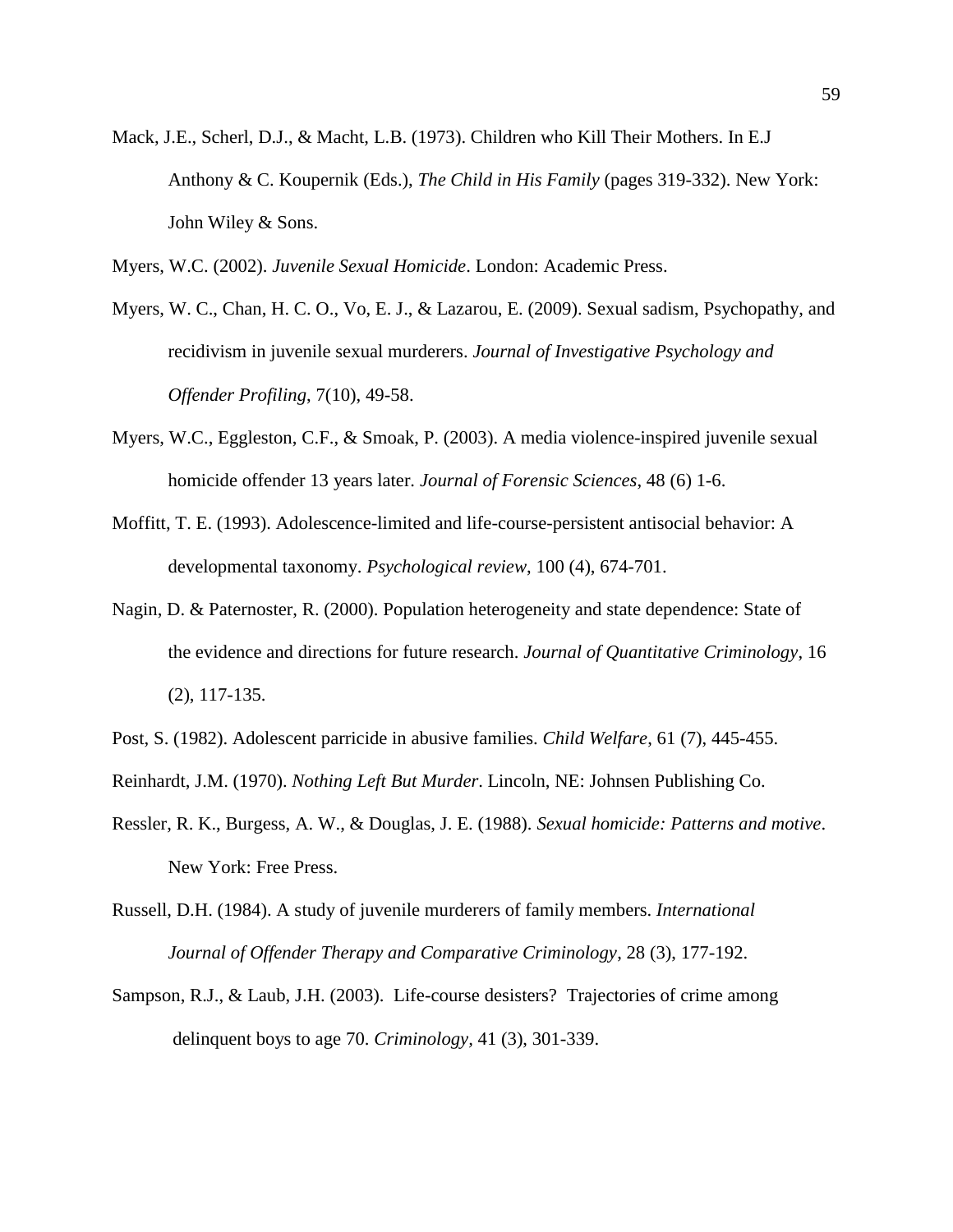- Scherl, D.J., & Mack, J.E. (1966). A study of adolescent matricide. *Journal of the American Academy of Child Psychology*, 5 (4), 569-593.
- Tanay, E. (1973). Adolescents who kill parents- reactive parricide. *Australian and New Zealand Journal of Psychiatry*, 7, 263-277.
- Tanay, E. (1976). Reactive parricide. *Journal of Forensic Sciences*, 21 (1), 76-82.
- Texas Youth Commission. (1996, December). *Review of treatment programs*. Austin, TX: Author.
- Texas Youth Commission. (1997, February). *Specialized treatment recidivism effectiveness summary*. Austin, TX: Author.
- Texas Youth Commission. (2010, December). *Annual review of agency treatment effectiveness.* Austin, TX: Author.
- Toupin, J. (1993). Adolescent murderers: Validation of a typology and study of their recidivism. In A.V. Wilson (Ed.), *Homicide: The Victim/Offender Connection* (pages 135-156). Cincinnati, OH: Anderson Publishing Co.
- Tzoumakis, S., Lussier, P., Le Blanc, M., & Davies, G. (2012). Onset, offending trajectories, and crime specialization in violence. *Youth violence and juvenile justice*, 11 (2), 143-164.
- Trulson, C.R., Caudill, J.W., Haerle, D.R., & DeLisi, M. (2012). Cliqued up: The postincarceration recidivism of young gang-related homicide offenders. *Criminal Justice Review*, 37 (2), 174-190.
- Vries, A.M., & Liem, M. (2011). Recidivism of juvenile homicide offenders. *Behavioral Science and the Law*, 29 (4), 483-498.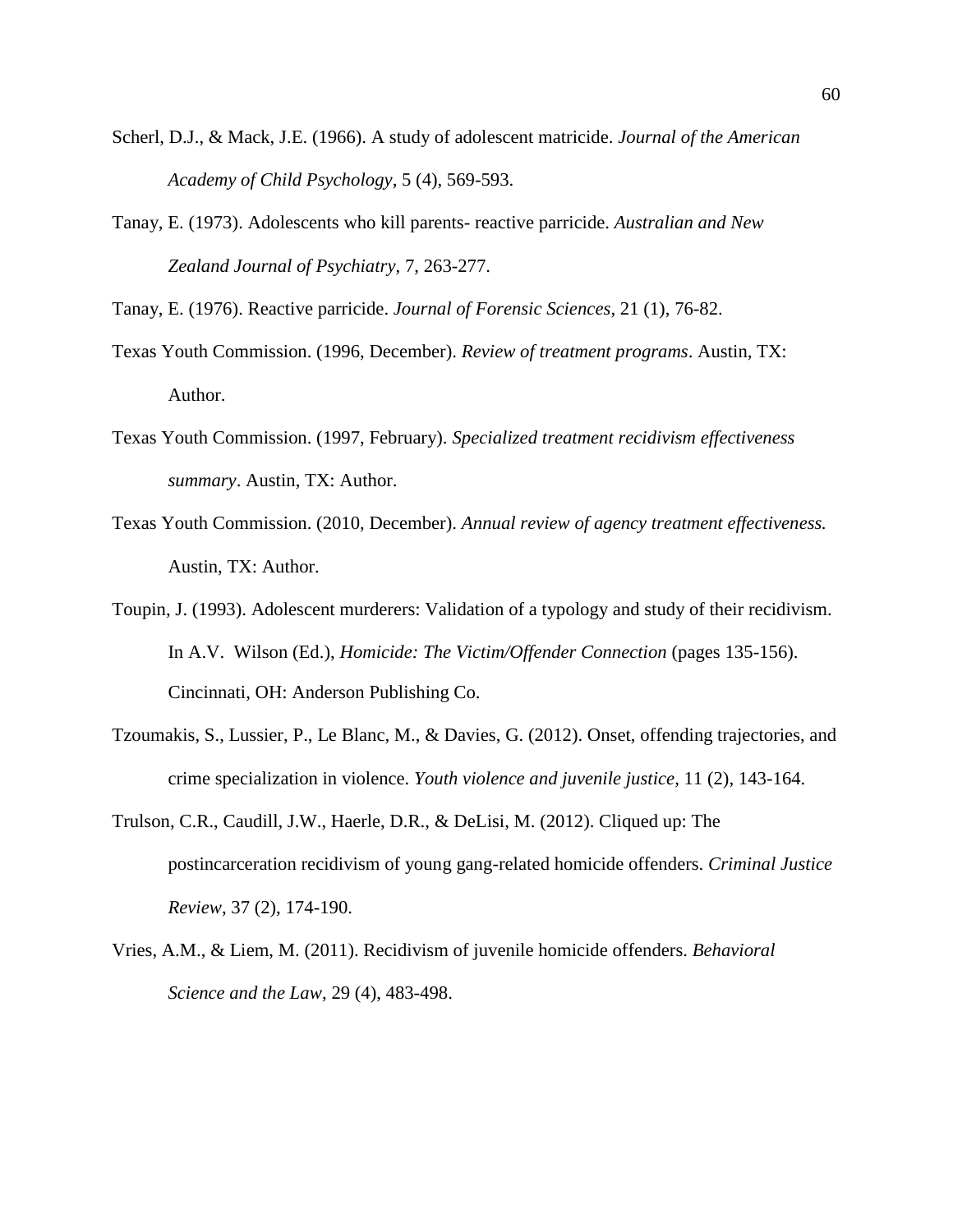- Zimring, F.E. (2012). American Youth Violence- A Cautionary Tale. Berkley Law: From the Selected works of Franklin E. Zimring. Retrieved from [http://works.bepress.com/cgi/viewcontent.cgi?article=1006&context=franklin\\_zimring&s](http://works.bepress.com/cgi/viewcontent.cgi?article=1006&context=franklin_zimring&seiredir=1&referer=http%3A%2F%2Fwww.bing.com%2Fsearch%3Fq%3Damerican%2520youth%2520violence%2520%2520cautionary%2520tale%26FORM%3DDLCBLB%26PC%3DMDDC%26QS%3Dn#search=%22american%20youth%20violence%20cautionary%20tale%22) [eiredir=1&referer=http%3A%2F%2Fwww.bing.com%2Fsearch%3Fq%3Damerican%25](http://works.bepress.com/cgi/viewcontent.cgi?article=1006&context=franklin_zimring&seiredir=1&referer=http%3A%2F%2Fwww.bing.com%2Fsearch%3Fq%3Damerican%2520youth%2520violence%2520%2520cautionary%2520tale%26FORM%3DDLCBLB%26PC%3DMDDC%26QS%3Dn#search=%22american%20youth%20violence%20cautionary%20tale%22) [20youth%2520violence%2520%2520cautionary%2520tale%26FORM%3DDLCBLB%2](http://works.bepress.com/cgi/viewcontent.cgi?article=1006&context=franklin_zimring&seiredir=1&referer=http%3A%2F%2Fwww.bing.com%2Fsearch%3Fq%3Damerican%2520youth%2520violence%2520%2520cautionary%2520tale%26FORM%3DDLCBLB%26PC%3DMDDC%26QS%3Dn#search=%22american%20youth%20violence%20cautionary%20tale%22) [6PC%3DMDDC%26QS%3Dn#search=%22american%20youth%20violence%20caution](http://works.bepress.com/cgi/viewcontent.cgi?article=1006&context=franklin_zimring&seiredir=1&referer=http%3A%2F%2Fwww.bing.com%2Fsearch%3Fq%3Damerican%2520youth%2520violence%2520%2520cautionary%2520tale%26FORM%3DDLCBLB%26PC%3DMDDC%26QS%3Dn#search=%22american%20youth%20violence%20cautionary%20tale%22) [ary%20tale%22.](http://works.bepress.com/cgi/viewcontent.cgi?article=1006&context=franklin_zimring&seiredir=1&referer=http%3A%2F%2Fwww.bing.com%2Fsearch%3Fq%3Damerican%2520youth%2520violence%2520%2520cautionary%2520tale%26FORM%3DDLCBLB%26PC%3DMDDC%26QS%3Dn#search=%22american%20youth%20violence%20cautionary%20tale%22)
- Zimring, F. E., Jennings, W. G., Piquero, A. R., & Hays, S. (2009). Investigating the continuity of sex offending: Evidence from the Second Philadelphia Birth Cohort. *Justice Quarterly,*  26 (1), 58-7.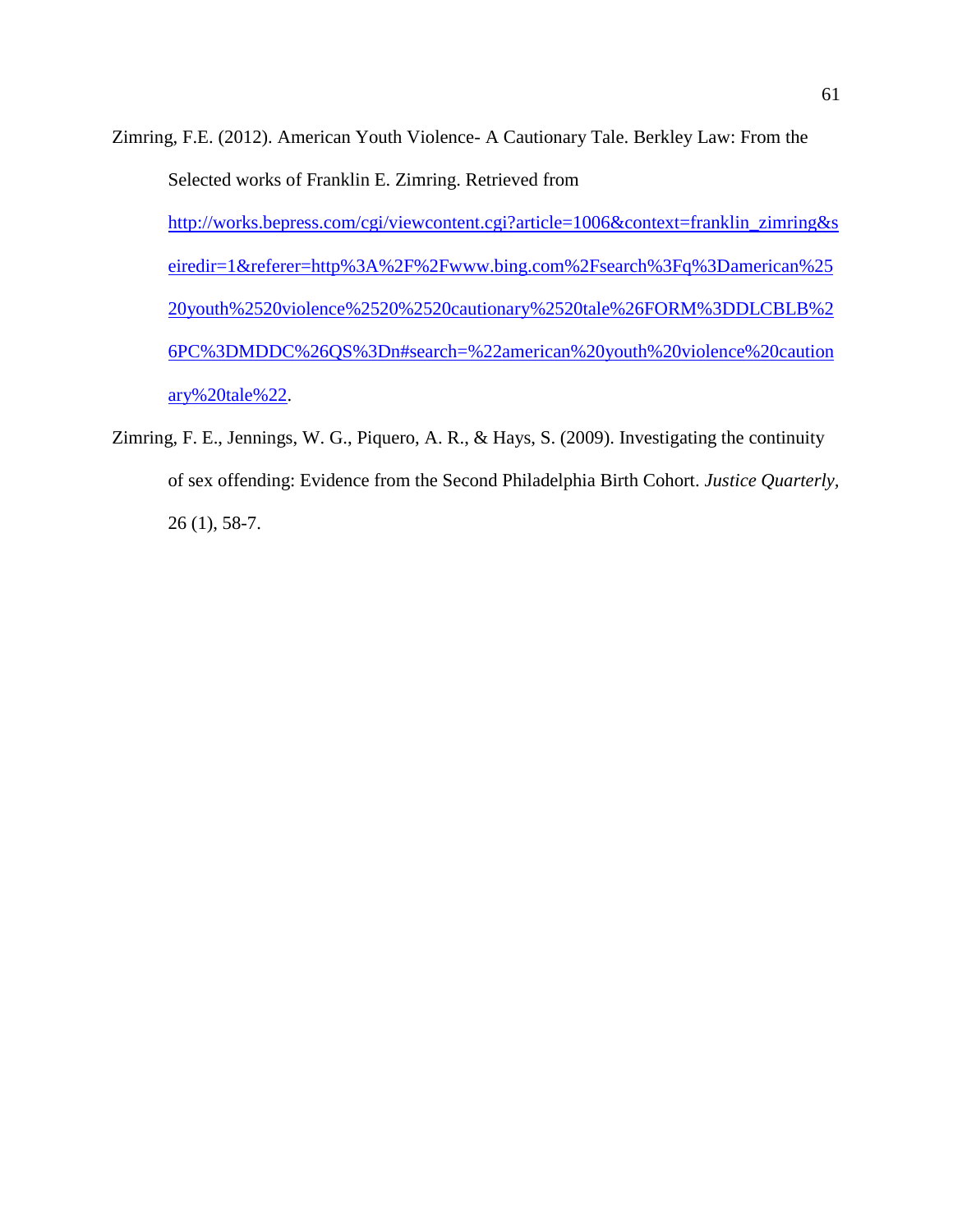## **Appendix 1: Coding Instrument**

Offender's ID

# **Homicide Arrest 1** \_\_\_\_\_\_\_\_\_\_\_\_

Date released \_\_\_\_\_\_\_\_\_\_\_\_\_\_

Arrest 2 Date<br>
Number of Charges

\_\_ Violent offense total

Only or Most severe disposition per offense if known (1)Dism (2) Prn (3)Prob (4)Fine (5) SR (6) REV (7) ADJ (8) O

| homicide (type _______                                                                                       |  |
|--------------------------------------------------------------------------------------------------------------|--|
| robbery $(A - SA - UNK)$                                                                                     |  |
| aggravated assault                                                                                           |  |
| sex offense (type                                                                                            |  |
| armed burglary / home invasion                                                                               |  |
| other violent (                                                                                              |  |
| drug-related offense (cons, trf, poss, sale; viol CS--<br>possession of firearm (during commission of crime) |  |
| property (type                                                                                               |  |
| loitering &/or prowling<br>willful obstruction of LEO,                                                       |  |
| other (                                                                                                      |  |
| other (                                                                                                      |  |

Arrest 3 Date<br>
Number of Charges

Only or Most severe disposition per offense if known (1)Dism (2) Prn (3)Prob (4)Fine (5) SR (6) REV (7) ADJ (8) O

\_\_ Violent offense total

|          | robbery $(A - SA - UNK)$                                                                                        |  |
|----------|-----------------------------------------------------------------------------------------------------------------|--|
|          | aggravated assault                                                                                              |  |
|          | sex offense (type                                                                                               |  |
|          | armed burglary / home invasion                                                                                  |  |
|          | other violent (and a state of the state of the state of the state of the state of the state of the state of the |  |
|          | drug-related offense (cons, trf, poss, sale; viol CS--                                                          |  |
|          | possession of firearm (during commission of crime)                                                              |  |
|          | property (type__________                                                                                        |  |
|          | loitering &/or prowling                                                                                         |  |
|          | willful obstruction of LEO,                                                                                     |  |
|          | other (                                                                                                         |  |
|          | other (                                                                                                         |  |
| Comments |                                                                                                                 |  |
|          |                                                                                                                 |  |

**\_\_\_\_\_\_\_\_\_\_\_\_\_\_\_\_\_\_\_\_\_\_\_\_\_\_\_\_\_\_\_\_\_\_\_\_\_\_\_\_\_\_\_\_\_\_\_\_\_\_\_\_\_\_\_\_\_\_\_\_\_\_\_\_\_\_\_\_\_\_\_\_\_\_\_\_\_\_\_\_\_\_\_\_\_\_\_\_\_\_\_\_\_\_\_\_\_\_\_\_\_\_\_**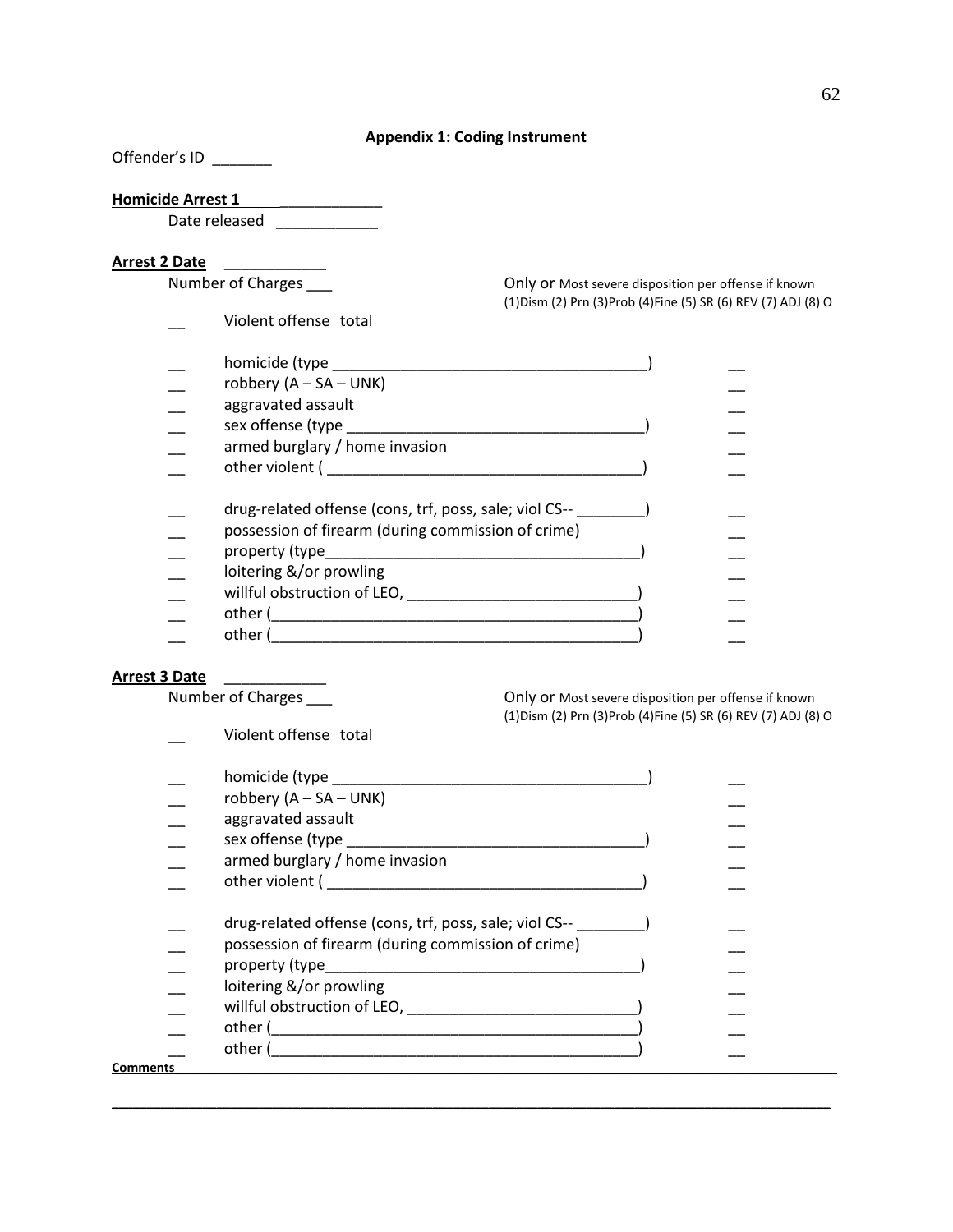Offender's ID \_\_\_\_\_\_\_\_\_

**Arrest 4 Date**<br>Number of Charges

Violent offense total

Only or Most severe disposition per offense if known (1)Dism (2) Prn (3)Prob (4)Fine (5) SR (6) REV (7) ADJ (8) O

| homicide (type ______                                  |  |
|--------------------------------------------------------|--|
| robbery $(A - SA - UNK)$                               |  |
| aggravated assault                                     |  |
|                                                        |  |
| sex offense (type                                      |  |
| armed burglary / home invasion                         |  |
| other violent (                                        |  |
|                                                        |  |
| drug-related offense (cons, trf, poss, sale; viol CS-- |  |
| possession of firearm (during commission of crime)     |  |
| property (type____                                     |  |
|                                                        |  |
| loitering &/or prowling                                |  |
| willful obstruction of LEO,                            |  |
| other (                                                |  |
| other (                                                |  |
|                                                        |  |

# **Arrest 5 Date** \_\_\_\_\_\_\_\_\_\_\_\_

Violent offense total

Number of Charges \_\_\_\_ contact the Charges of Charges and Chily or Most severe disposition per offense if known (1)Dism (2) Prn (3)Prob (4)Fine (5) SR (6) REV (7) ADJ (8) O

| robbery $(A - SA - UNK)$                                                                                        |  |
|-----------------------------------------------------------------------------------------------------------------|--|
| aggravated assault                                                                                              |  |
| sex offense (type                                                                                               |  |
| armed burglary / home invasion                                                                                  |  |
| other violent (and a state of the state of the state of the state of the state of the state of the state of the |  |
|                                                                                                                 |  |
| drug-related offense (cons, trf, poss, sale; viol CS--                                                          |  |
| possession of firearm (during commission of crime)                                                              |  |
| property (type____                                                                                              |  |
| loitering &/or prowling                                                                                         |  |
| willful obstruction of LEO,                                                                                     |  |
| other (                                                                                                         |  |
| other i                                                                                                         |  |
|                                                                                                                 |  |

**\_\_\_\_\_\_\_\_\_\_\_\_\_\_\_\_\_\_\_\_\_\_\_\_\_\_\_\_\_\_\_\_\_\_\_\_\_\_\_\_\_\_\_\_\_\_\_\_\_\_\_\_\_\_\_\_\_\_\_\_\_\_\_\_\_\_\_\_\_\_\_\_\_\_\_\_\_\_\_\_\_\_\_\_\_\_\_\_\_\_\_\_\_\_\_\_\_\_\_\_\_\_\_**

## **Comments\_\_\_\_\_\_\_\_\_\_\_\_\_\_\_\_\_\_\_\_\_\_\_\_\_\_\_\_\_\_\_\_\_\_\_\_\_\_\_\_\_\_\_\_\_\_\_\_\_\_\_\_\_\_\_\_\_\_\_\_\_\_\_\_\_\_\_\_\_\_\_\_\_\_\_\_\_\_\_\_\_\_\_\_\_\_\_\_\_\_\_\_\_\_\_**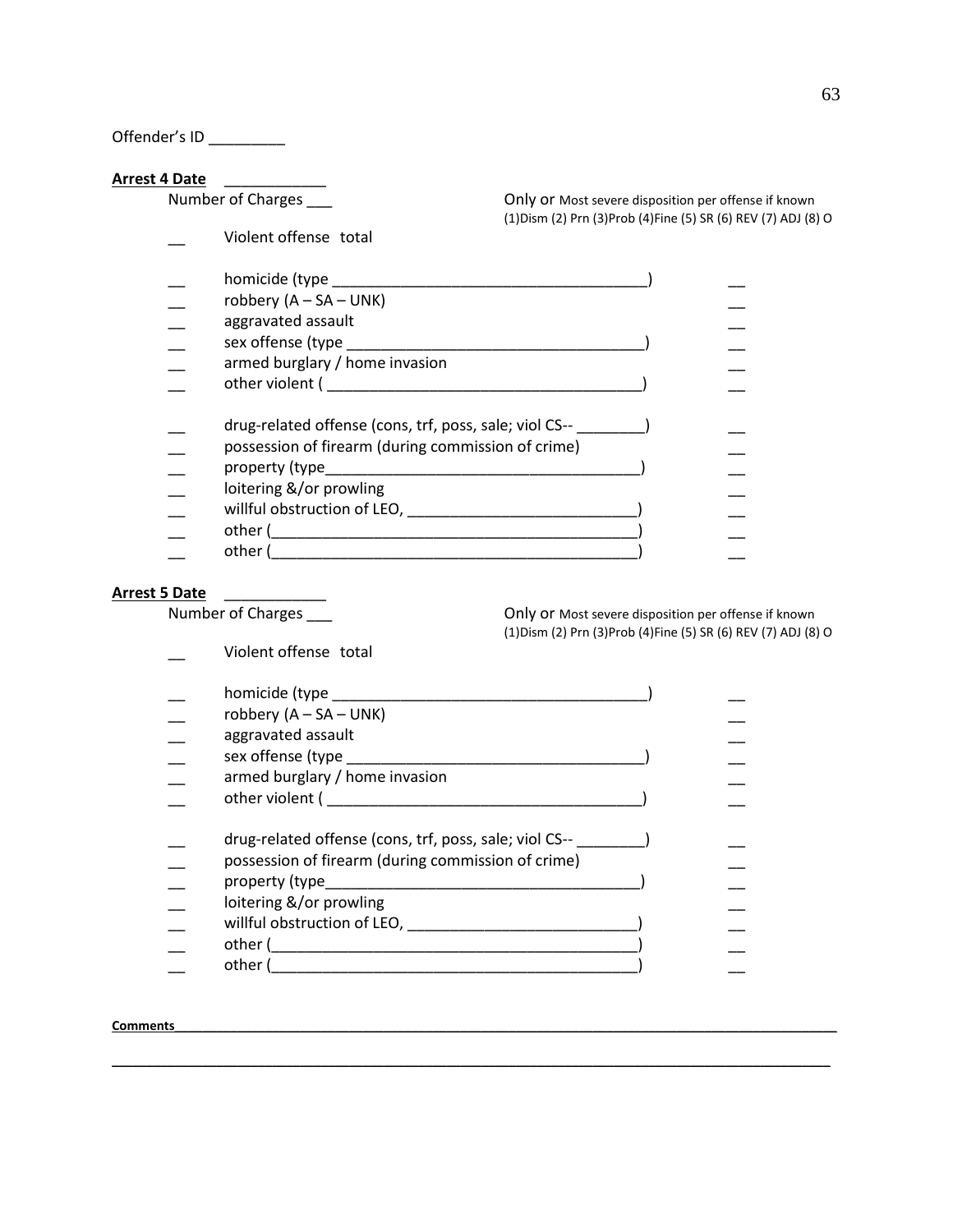Offender's ID \_\_\_\_\_\_

**Arrest 6 Date**<br>Number of Charges

Violent offense total

Only or Most severe disposition per offense if known (1)Dism (2) Prn (3)Prob (4)Fine (5) SR (6) REV (7) ADJ (8) O

| homicide (type                                                                                                  |  |
|-----------------------------------------------------------------------------------------------------------------|--|
| robbery $(A - SA - UNK)$                                                                                        |  |
| aggravated assault                                                                                              |  |
| sex offense (type                                                                                               |  |
| armed burglary / home invasion                                                                                  |  |
| other violent (and a state of the state of the state of the state of the state of the state of the state of the |  |
|                                                                                                                 |  |
| drug-related offense (cons, trf, poss, sale; viol CS--                                                          |  |
| possession of firearm (during commission of crime)                                                              |  |
| property (type                                                                                                  |  |
| loitering &/or prowling                                                                                         |  |
| willful obstruction of LEO,                                                                                     |  |
| other (                                                                                                         |  |
| other                                                                                                           |  |

# **Arrest 7 Date** \_\_\_\_\_\_\_\_\_\_\_\_

Violent offense total

Number of Charges \_\_\_\_ contact the Charges of Charges and Chily or Most severe disposition per offense if known (1)Dism (2) Prn (3)Prob (4)Fine (5) SR (6) REV (7) ADJ (8) O

| homicide (type ______                                  |  |
|--------------------------------------------------------|--|
| robbery $(A - SA - UNK)$                               |  |
| aggravated assault                                     |  |
| sex offense (type                                      |  |
| armed burglary / home invasion                         |  |
| other violent (                                        |  |
|                                                        |  |
| drug-related offense (cons, trf, poss, sale; viol CS-- |  |
| possession of firearm (during commission of crime)     |  |
| property (type_______                                  |  |
| loitering &/or prowling                                |  |
| willful obstruction of LEO,                            |  |
| other (                                                |  |
| other                                                  |  |
|                                                        |  |

**\_\_\_\_\_\_\_\_\_\_\_\_\_\_\_\_\_\_\_\_\_\_\_\_\_\_\_\_\_\_\_\_\_\_\_\_\_\_\_\_\_\_\_\_\_\_\_\_\_\_\_\_\_\_\_\_\_\_\_\_\_\_\_\_\_\_\_\_\_\_\_\_\_\_\_\_\_\_\_\_\_\_\_\_\_\_\_\_\_\_\_\_\_\_\_\_\_\_\_\_\_\_\_**

## **Comments**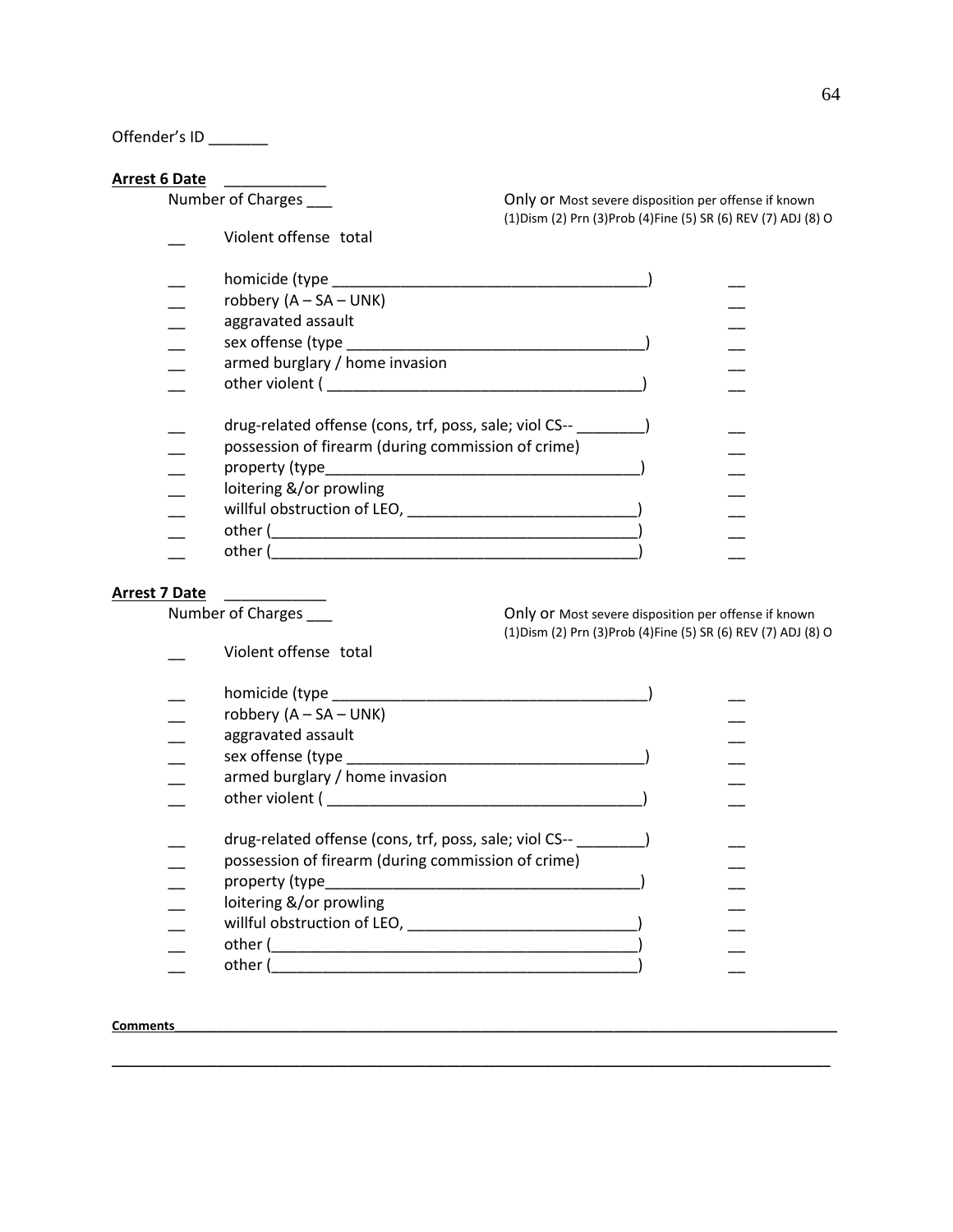Offender's ID \_\_\_\_\_\_

**Arrest 8 Date**<br>Number of Charges

Violent offense total

Only or Most severe disposition per offense if known (1)Dism (2) Prn (3)Prob (4)Fine (5) SR (6) REV (7) ADJ (8) O

| homicide (type ______                                                                                           |  |
|-----------------------------------------------------------------------------------------------------------------|--|
| robbery $(A - SA - UNK)$                                                                                        |  |
| aggravated assault                                                                                              |  |
| sex offense (type                                                                                               |  |
| armed burglary / home invasion                                                                                  |  |
| other violent (and a state of the state of the state of the state of the state of the state of the state of the |  |
| drug-related offense (cons, trf, poss, sale; viol CS--                                                          |  |
| possession of firearm (during commission of crime)                                                              |  |
| property (type                                                                                                  |  |
| loitering &/or prowling                                                                                         |  |
| willful obstruction of LEO,                                                                                     |  |
| other (                                                                                                         |  |
| other (                                                                                                         |  |

# **Arrest 9 Date** \_\_\_\_\_\_\_\_\_\_\_\_

Violent offense total

Number of Charges \_\_\_\_ contact the Charges of Charges and Chily or Most severe disposition per offense if known (1)Dism (2) Prn (3)Prob (4)Fine (5) SR (6) REV (7) ADJ (8) O

| robbery $(A - SA - UNK)$                                                                                        |  |
|-----------------------------------------------------------------------------------------------------------------|--|
| aggravated assault                                                                                              |  |
| sex offense (type                                                                                               |  |
| armed burglary / home invasion                                                                                  |  |
| other violent (and a state of the state of the state of the state of the state of the state of the state of the |  |
|                                                                                                                 |  |
| drug-related offense (cons, trf, poss, sale; viol CS--                                                          |  |
| possession of firearm (during commission of crime)                                                              |  |
| property (type____                                                                                              |  |
| loitering &/or prowling                                                                                         |  |
| willful obstruction of LEO,                                                                                     |  |
| other (                                                                                                         |  |
| other (                                                                                                         |  |

**\_\_\_\_\_\_\_\_\_\_\_\_\_\_\_\_\_\_\_\_\_\_\_\_\_\_\_\_\_\_\_\_\_\_\_\_\_\_\_\_\_\_\_\_\_\_\_\_\_\_\_\_\_\_\_\_\_\_\_\_\_\_\_\_\_\_\_\_\_\_\_\_\_\_\_\_\_\_\_\_\_\_\_\_\_\_\_\_\_\_\_\_\_\_\_\_\_\_\_\_\_\_\_**

## **Comments\_\_\_\_\_\_\_\_\_\_\_\_\_\_\_\_\_\_\_\_\_\_\_\_\_\_\_\_\_\_\_\_\_\_\_\_\_\_\_\_\_\_\_\_\_\_\_\_\_\_\_\_\_\_\_\_\_\_\_\_\_\_\_\_\_\_\_\_\_\_\_\_\_\_\_\_\_\_\_\_\_\_\_\_\_\_\_\_\_\_\_\_\_\_\_**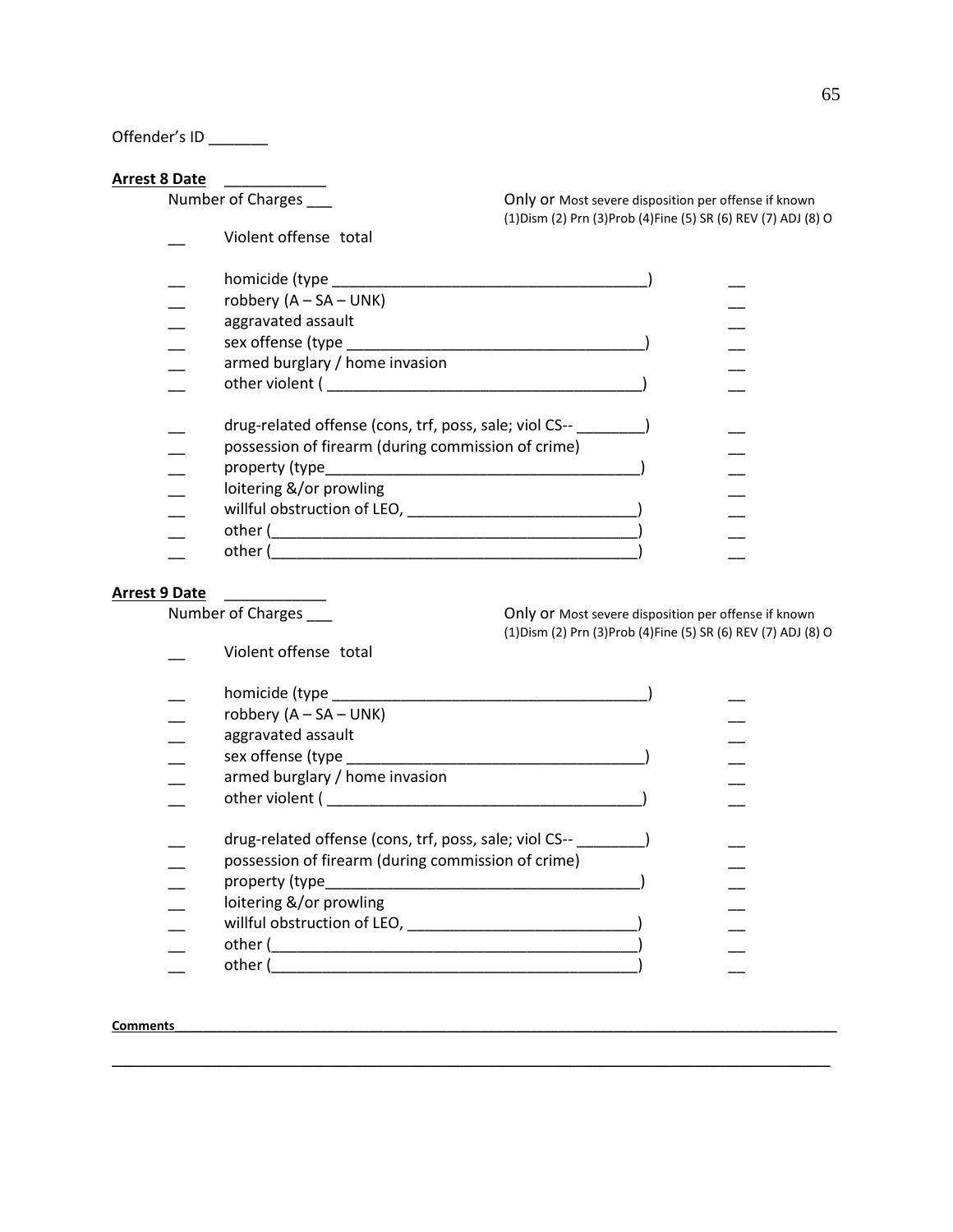Offender's ID \_\_\_\_\_\_\_\_\_\_\_\_\_\_\_\_\_\_\_\_\_\_\_\_\_\_\_\_\_\_\_\_\_\_\_\_\_\_\_\_\_\_\_\_\_\_\_ \_\_\_\_

# **Arrest 10 Date** \_\_\_\_\_\_\_\_\_\_\_\_

| TA Darc |                                                                                                                 |                                                                                                                         |  |
|---------|-----------------------------------------------------------------------------------------------------------------|-------------------------------------------------------------------------------------------------------------------------|--|
|         | Number of Charges                                                                                               | Only or Most severe disposition per offense if known<br>(1) Dism (2) Prn (3) Prob (4) Fine (5) SR (6) REV (7) ADJ (8) O |  |
|         | Violent offense total                                                                                           |                                                                                                                         |  |
|         | homicide (type experience and the set of the set of the set of the set of the set of the set of the set of the  |                                                                                                                         |  |
|         | robbery $(A - SA - UNK)$                                                                                        |                                                                                                                         |  |
|         | aggravated assault                                                                                              |                                                                                                                         |  |
|         |                                                                                                                 |                                                                                                                         |  |
|         | armed burglary / home invasion                                                                                  |                                                                                                                         |  |
|         | other violent (and a state of the state of the state of the state of the state of the state of the state of the |                                                                                                                         |  |
|         | drug-related offense (cons, trf, poss, sale; viol CS--                                                          |                                                                                                                         |  |
|         | possession of firearm (during commission of crime)                                                              |                                                                                                                         |  |
|         |                                                                                                                 |                                                                                                                         |  |
|         | loitering &/or prowling                                                                                         |                                                                                                                         |  |
|         | willful obstruction of LEO, willful obstruction of LEO,                                                         |                                                                                                                         |  |
|         | other (                                                                                                         |                                                                                                                         |  |
|         | other (                                                                                                         |                                                                                                                         |  |
|         |                                                                                                                 |                                                                                                                         |  |

**Arrest 11 Date**<br>Number of Charges

Violent offense total

Only or Most severe disposition per offense if known (1)Dism (2) Prn (3)Prob (4)Fine (5) SR (6) REV (7) ADJ (8) O

| homicide (type _______                                 |  |
|--------------------------------------------------------|--|
| robbery $(A - SA - UNK)$                               |  |
| aggravated assault                                     |  |
| sex offense (type                                      |  |
| armed burglary / home invasion                         |  |
| other violent (                                        |  |
| drug-related offense (cons, trf, poss, sale; viol CS-- |  |
| possession of firearm (during commission of crime)     |  |
| property (type___                                      |  |
| loitering &/or prowling                                |  |
| willful obstruction of LEO,                            |  |
| other (                                                |  |
| other (                                                |  |
|                                                        |  |

**\_\_\_\_\_\_\_\_\_\_\_\_\_\_\_\_\_\_\_\_\_\_\_\_\_\_\_\_\_\_\_\_\_\_\_\_\_\_\_\_\_\_\_\_\_\_\_\_\_\_\_\_\_\_\_\_\_\_\_\_\_\_\_\_\_\_\_\_\_\_\_\_\_\_\_\_\_\_\_\_\_\_\_\_\_\_\_\_\_\_\_\_\_\_\_\_\_\_\_\_\_\_\_**

# **Comments\_\_\_\_\_\_\_\_\_\_\_\_\_\_\_\_\_\_\_\_\_\_\_\_\_\_\_\_\_\_\_\_\_\_\_\_\_\_\_\_\_\_\_\_\_\_\_\_\_\_\_\_\_\_\_\_\_\_\_\_\_\_\_\_\_\_\_\_\_\_\_\_\_\_\_\_\_\_\_\_\_\_\_\_\_\_\_\_\_\_\_\_\_\_\_**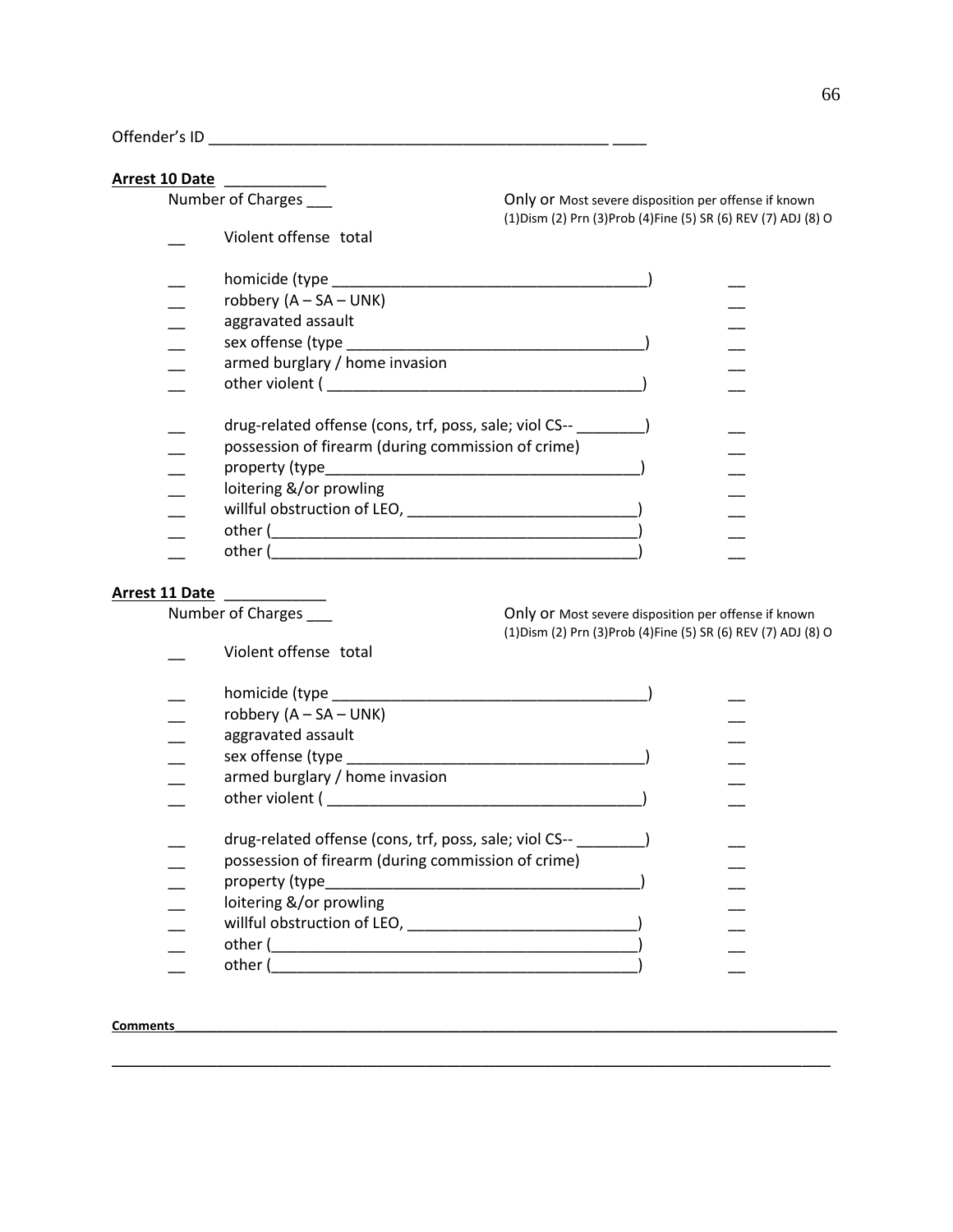Offender's ID \_\_\_\_\_\_

**Arrest 12 Date \_\_\_\_\_\_\_\_\_\_\_\_\_\_\_\_**<br>Number of Charges \_\_\_\_

\_\_ Violent offense total

Only or Most severe disposition per offense if known (1)Dism (2) Prn (3)Prob (4)Fine (5) SR (6) REV (7) ADJ (8) O

| homicide (type ______                                  |  |
|--------------------------------------------------------|--|
| robbery $(A - SA - UNK)$                               |  |
| aggravated assault                                     |  |
| sex offense (type                                      |  |
| armed burglary / home invasion                         |  |
| other violent (                                        |  |
| drug-related offense (cons, trf, poss, sale; viol CS-- |  |
| possession of firearm (during commission of crime)     |  |
| property (type____                                     |  |
| loitering &/or prowling                                |  |
| willful obstruction of LEO,                            |  |
| other (                                                |  |
| other (                                                |  |

# **Arrest 13 Date** \_\_\_\_\_\_\_\_\_\_\_\_

Violent offense total

Number of Charges \_\_\_\_ contact the Charges of Charges and Chily or Most severe disposition per offense if known (1)Dism (2) Prn (3)Prob (4)Fine (5) SR (6) REV (7) ADJ (8) O

| homicide (type ______                                  |  |
|--------------------------------------------------------|--|
| robbery $(A - SA - UNK)$                               |  |
| aggravated assault                                     |  |
| sex offense (type                                      |  |
| armed burglary / home invasion                         |  |
| other violent (                                        |  |
| drug-related offense (cons, trf, poss, sale; viol CS-- |  |
| possession of firearm (during commission of crime)     |  |
| property (type______                                   |  |
| loitering &/or prowling                                |  |
| willful obstruction of LEO,                            |  |
| other (                                                |  |
| other                                                  |  |

**\_\_\_\_\_\_\_\_\_\_\_\_\_\_\_\_\_\_\_\_\_\_\_\_\_\_\_\_\_\_\_\_\_\_\_\_\_\_\_\_\_\_\_\_\_\_\_\_\_\_\_\_\_\_\_\_\_\_\_\_\_\_\_\_\_\_\_\_\_\_\_\_\_\_\_\_\_\_\_\_\_\_\_\_\_\_\_\_\_\_\_\_\_\_\_\_\_\_\_\_\_\_\_**

### **Comments**